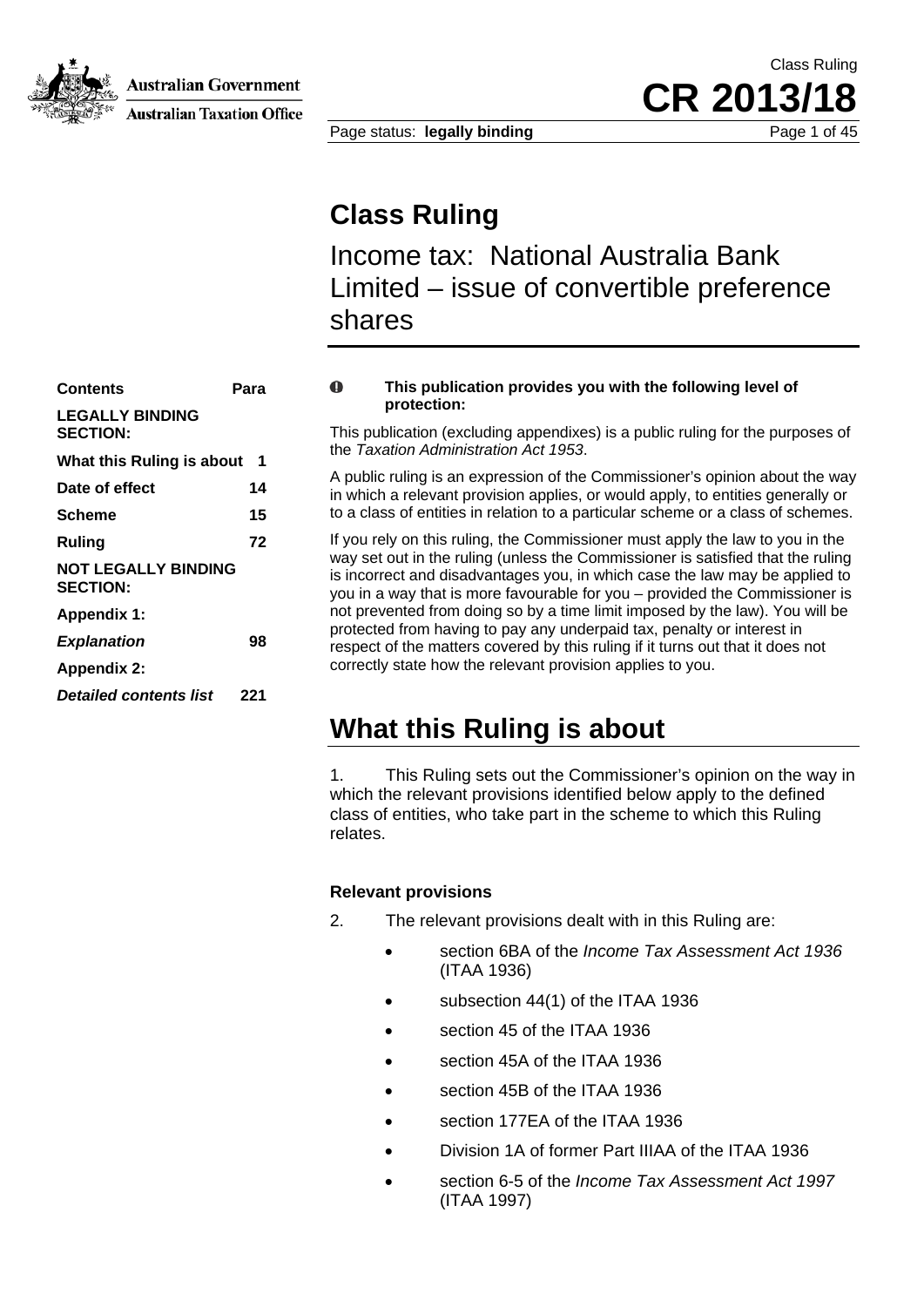Page 2 of 45 Page status: **legally binding** 

- Division 67 of the ITAA 1997
- Division 104 of the ITAA 1997
- section 109-10 of the ITAA 1997
- section 110-25 of the ITAA 1997
- section 110-55 of the ITAA 1997
- Subdivision 130-A of the ITAA 1997
- Subdivision 130-C of the ITAA 1997
- section 204-30 of the ITAA 1997
- Division 207 of the ITAA 1997

All subsequent legislative references in this Ruling are to the ITAA 1997 unless otherwise stated.

### **Class of entities**

3. The class of entities to which this Ruling applies are investors who will be allotted perpetual, convertible, non-cumulative, unguaranteed and unsecured preference shares issued by National Australia Bank Limited (NAB) called convertible preference shares (CPS), and who:

- are residents of Australia within the meaning of subsection 6(1) of the ITAA 1936 during the period in which they hold NAB CPS;
- will not hold their NAB CPS as revenue assets (as defined in section 977-50) nor as trading stock (as defined in subsection  $995-1(1)$ ) – that is, the Holders will hold their NAB CPS broadly on capital account; and
- are not subject to the taxation of financial arrangements (TOFA) rules in Division 230 in relation to gains and losses on their NAB CPS.

(Note – Division 230 will generally not apply to individuals, unless they have made an election for it to apply to them.)

4. The investors described in the above paragraph are referred to in this Ruling as Holders.

5. The class of entities to which this Ruling applies does not extend to the holders of NAB CPS who do not acquire their NAB CPS by initial application under the Prospectus.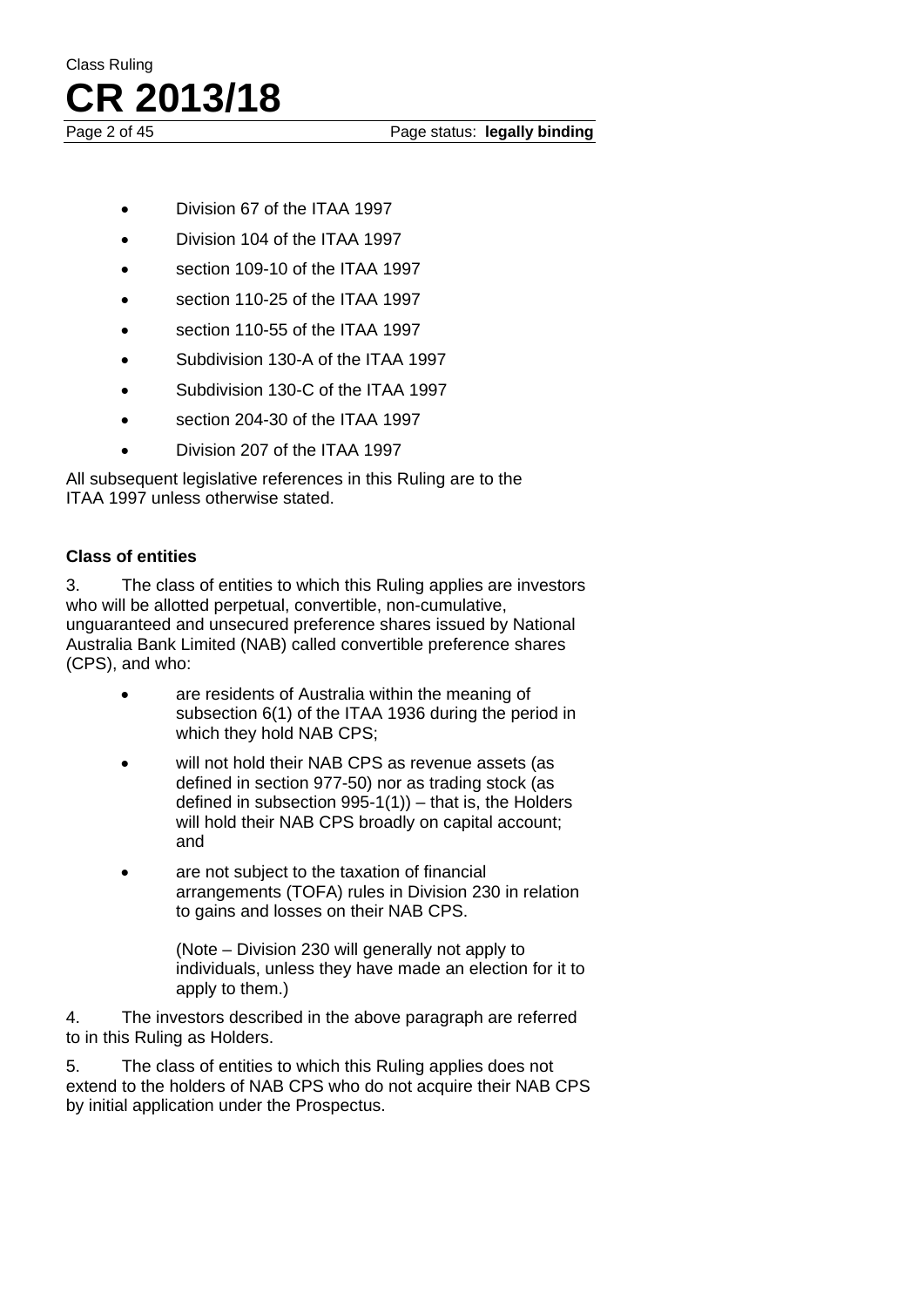#### **Qualifications**

6. This Ruling does not consider the tax implications of the Redemption or Resale of NAB CPS.

7. This Ruling does not consider how the taxation law applies to a Nominated Purchaser who acquires their NAB CPS under the Resale facility.

8. This Ruling does not consider how the gross-up and tax offset rules in Division 207 apply to a Holder that is a partnership or the trustee of a trust, or to indirect distributions to partners in a partnership, or beneficiaries or trustees of a trust.

9. This Ruling does not deal with how the taxation law applies to NAB in relation to the issue of the NAB CPS.

10. This Ruling does not deal with how the taxation law applies to Holders who hold their NAB CPS as trading stock or revenue assets.

11. The Commissioner makes this Ruling based on the precise scheme identified in this Ruling. The class of entities defined in this Ruling may rely on its contents provided the scheme actually carried out is carried out in accordance with the scheme described in paragraphs 15 to 72 of this Ruling.

12. If the scheme actually carried out is materially different from the scheme that is described in this Ruling, or if material amendments are made to the CPS Terms (including amendments under clause 18 of the CPS Terms), then:

- this Ruling has no binding effect on the Commissioner because the scheme entered into is not the scheme on which the Commissioner has ruled; and
- this Ruling may be withdrawn or modified.

13. This work is copyright. Apart from any use as permitted under the *Copyright Act 1968*, no part may be reproduced by any process without prior written permission from the Commonwealth. Requests and inquiries concerning reproduction and rights should be addressed to:

> Commonwealth Copyright Administration Copyright and Classification Policy Branch Attorney-General's Department 3-5 National Circuit Barton ACT 2600

or posted at: http://www.ag.gov.au/cca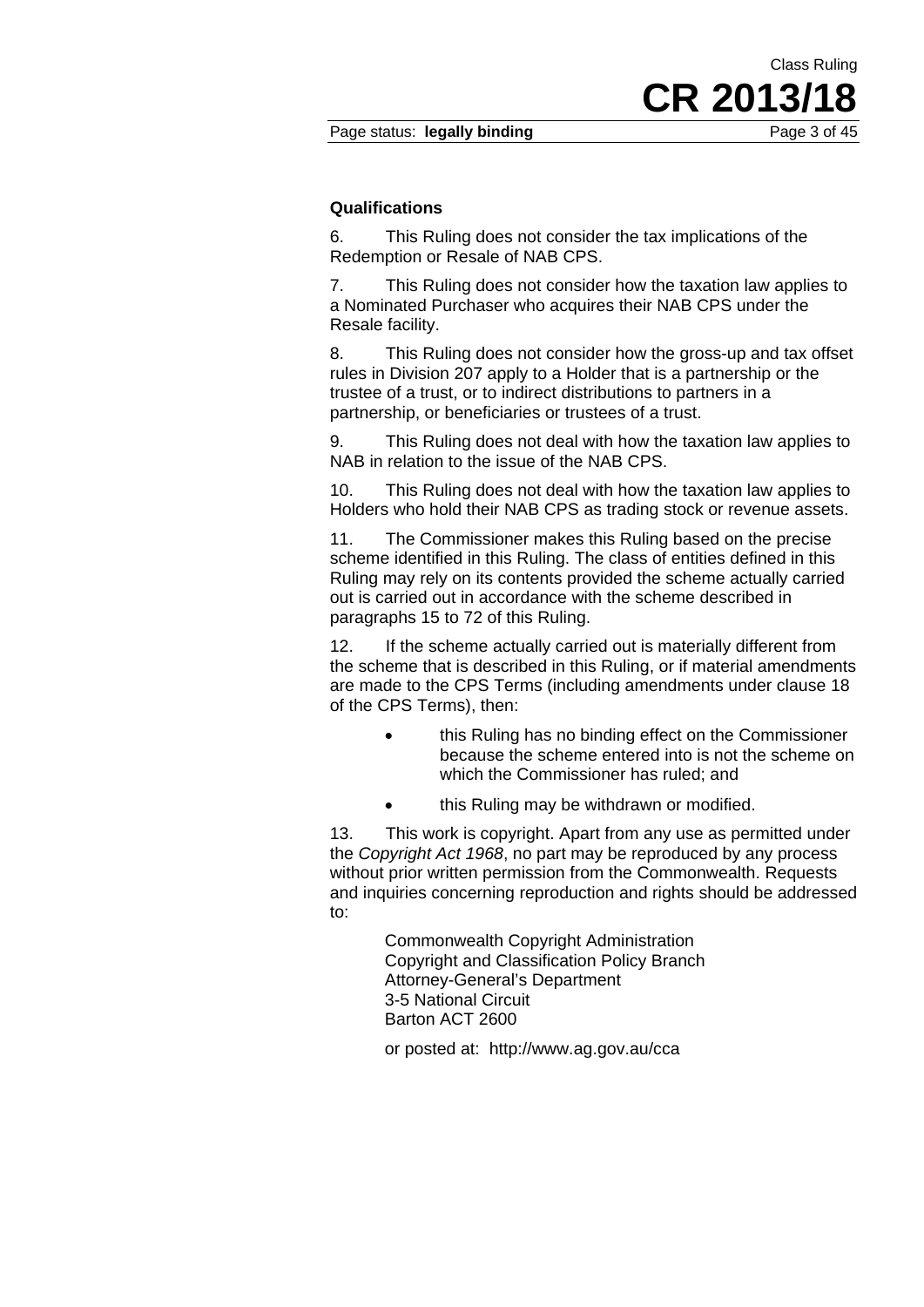Page 4 of 45 Page status: **legally binding** 

# Class Ruling **CR 2013/18**

### **Date of effect**

14. This Ruling applies from 20 March 2013 to 30 June 2021. The Ruling continues to apply after 30 June 2021 to all entities within the specified class who entered into the specified scheme by acquiring their NAB CPS as a result of making an application under the Prospectus. However, this Ruling will not apply to taxpayers to the extent that it conflicts with the terms of a settlement of a dispute agreed to before the date of issue of this Ruling (see paragraphs 75 and 76 of Taxation Ruling TR 2006/10).

## **Scheme**

15. The following description of the scheme is based on information provided by the applicant (Greenwoods and Freehills Pty Ltd). The following documents (Transaction Documents), or relevant parts of them, form part of and are to be read with this description:

- Class Ruling application dated 23 January 2013.
- Prospectus relating to the Offer of NAB CPS lodged with the Australian Securities and Investments Commission (ASIC) on 13 February 2013 and Replacement Prospectus lodged with ASIC on 21 February 2013 (Prospectus).
- Terms of the NAB CPS found in Appendix A of the Prospectus (CPS Terms).
- Further correspondence from Greenwoods & Freehills Pty Limited.

**Note:** certain information has been provided on a commercial-in-confidence basis and will not be disclosed or released under freedom of information legislation.

16. In this Ruling, unless otherwise defined, capitalised terms take the meaning that they have in the CPS Terms and the Prospectus.

17. National Australia Bank Limited (NAB) is an Australian resident company. It is an authorised deposit-taking institution (ADI) regulated by the Australian Prudential Regulation Authority (APRA) and other regulatory bodies.

18. NAB is listed on the Australian Securities Exchange (ASX).

### **The Offer of NAB CPS**

19. NAB has invited investors to subscribe for \$1.4 billion (with the ability to raise more or less) of convertible preference shares to be issued by NAB (NAB CPS).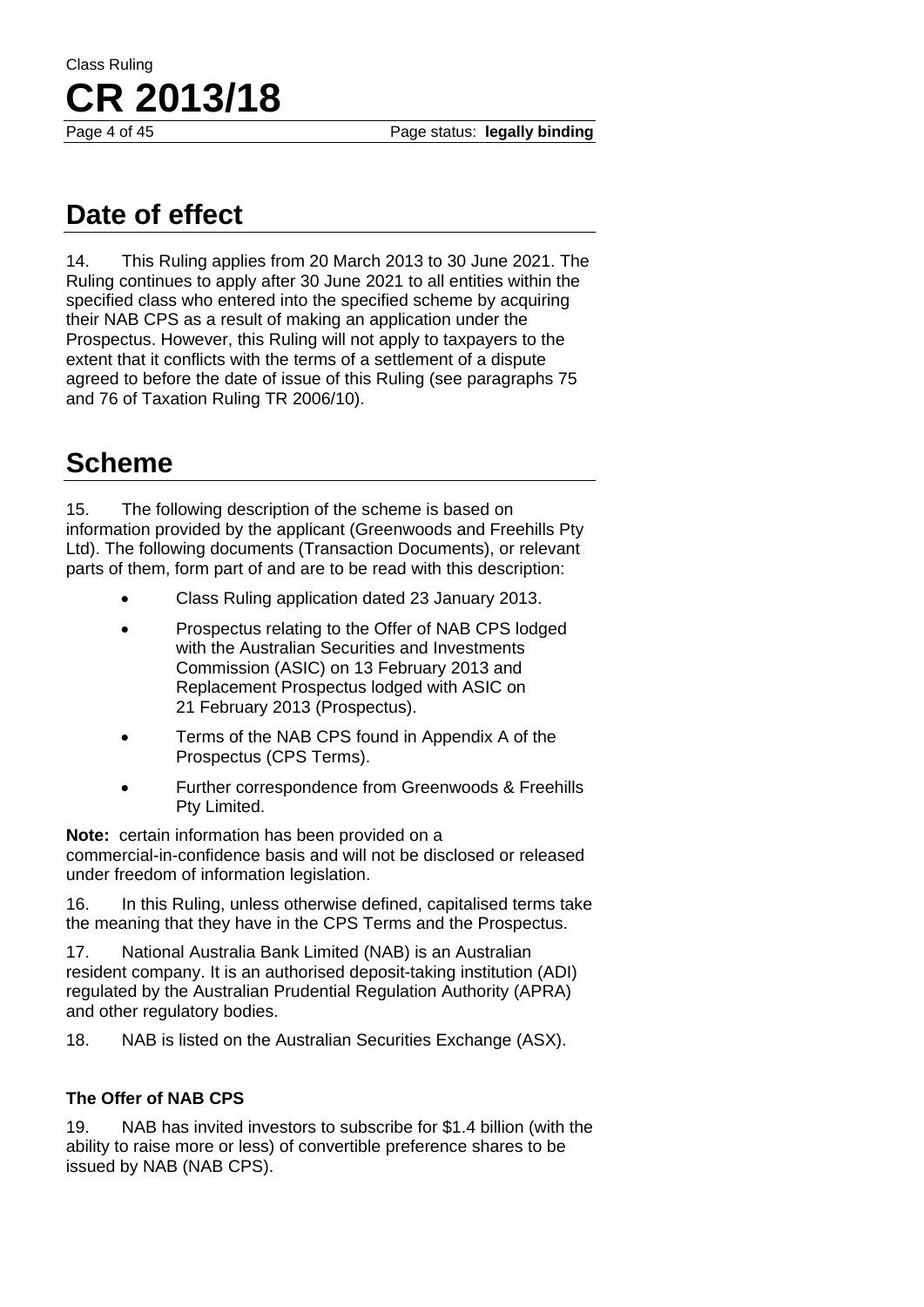Page status: **legally binding Page 5 of 45** 

CR 2013/

Class Ruling

20. The NAB CPS are perpetual fully paid mandatorily convertible preference shares in the capital of NAB.

21. The NAB CPS will be issued by NAB in Australia, that is, the NAB CPS will not be issued by a foreign branch or subsidiary of NAB.

22. The NAB CPS are being offered (the Offer) pursuant to the Prospectus.

23. The Offer has been made to the public at large and is not restricted to a particular category of investors. Any Australian resident is able to purchase the NAB CPS under the Offer and the lead managers are permitted to distribute the CPS prospectus to non-residents in those jurisdictions where the Offer is legally able to be made.

24. The majority of the Holders are expected to be residents of Australia for tax purposes, although some may be non-residents.

25. The classes of applicants for the NAB CPS and how they apply for the NAB CPS are as follows:

- (a) Securityholder Applicant a holder of NAB Ordinary Shares and certain other capital instruments shown on the Register with an address in Australia and who applies through the Securityholder Offer
- (b) General Applicant a member of the general public who applies under the General Offer
- (c) Broker Firm Applicant a client of a Syndicate Broker invited to participate through the Broker Firm Offer
- (d) Institutional Investor an institutional investor who applies to participate by contacting the sole Arranger and Lead Manager.

NAB has applied for the NAB CPS to be listed on the ASX following completion of the Offer.

26. The date of the contract of allotment for the NAB CPS will be 20 March 2013.

### **Reasons for issuing the NAB CPS**

27. The Offer has been made as part of NAB's ongoing capital management strategy within the regulatory capital guidelines prescribed by APRA. The issue of the NAB CPS will be a new capital raising and will not be refinancing any securities that NAB currently has on issue. NAB will use the proceeds for general corporate purposes.

28. APRA has confirmed that the NAB CPS will qualify as Additional Tier 1 capital under APRA's new Basel III Prudential Standards that apply from 1 January 2013.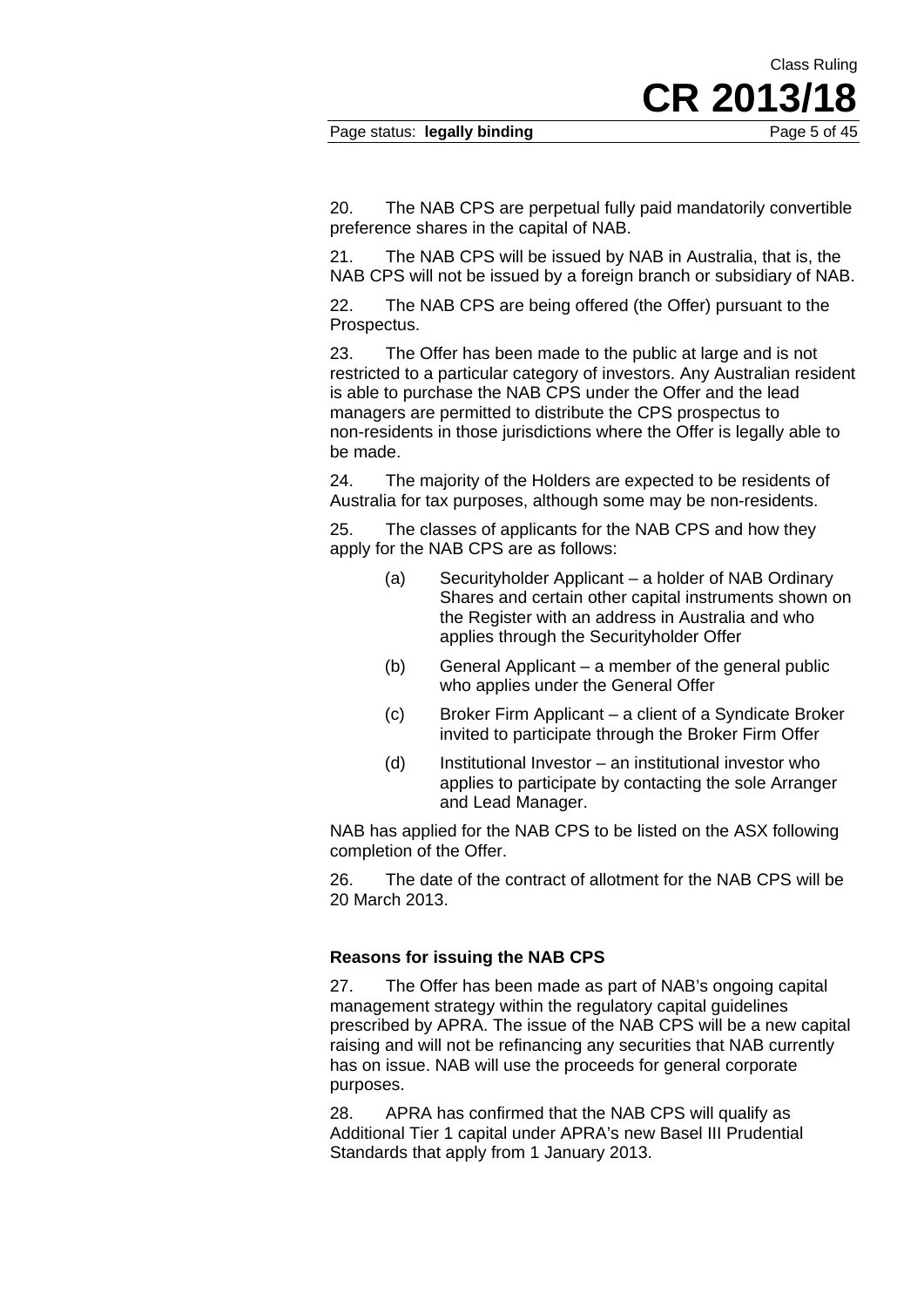### **Forecasted franking account balance**

29. NAB expects to pay fully franked dividends in the foreseeable future to all the holders of interests in NAB that are capable of giving rise to frankable distributions, including the Holders and the holders of Ordinary Shares, to the extent of the franking credits in its franking account.

### **Terms of the NAB CPS**

30. The NAB CPS are issued, and may be Redeemed, Converted or Resold, by NAB according to the CPS Terms. The Issue Price of each NAB CPS is A\$100.

### *Dividend Payment Dates*

31. Subject to the CPS Terms, NAB shall pay a dividend in respect of a NAB CPS on the following dates (each a Dividend Payment Date):

- (a) each 20 March, 20 June, 20 September, 20 December commencing on 20 June 2013 until (but not including) the date on which the CPS is Converted or Redeemed in accordance with the CPS Terms; and
- (b) each date on which a Conversion, Redemption or Resale of that NAB CPS occurs in accordance with the CPS Terms.

32. A Dividend is only payable on a Dividend Payment Date to those persons registered as Holders on the Record Date for that Dividend.

### *Calculation of Dividends on NAB CPS*

33. The Dividend payable in respect of each NAB CPS on a Dividend Payment Date is calculated in accordance with the following formula:

| <b>Dividend</b> | Dividend Rate $\times$ A\$100 $\times$ N |
|-----------------|------------------------------------------|
|                 | 365                                      |

where:

**N** is the number of days in the Dividend Period.

**Dividend Rate** (expressed as a percentage per annum) is calculated using the following formula:

**Dividend Rate = (Bank Bill Rate + Margin) x (1 – Tax Rate)** 

where:

**Bank Bill Rate** (expressed as a percentage per annum) means, for a Dividend Period, the average mid-rate for bills of a term of 90 days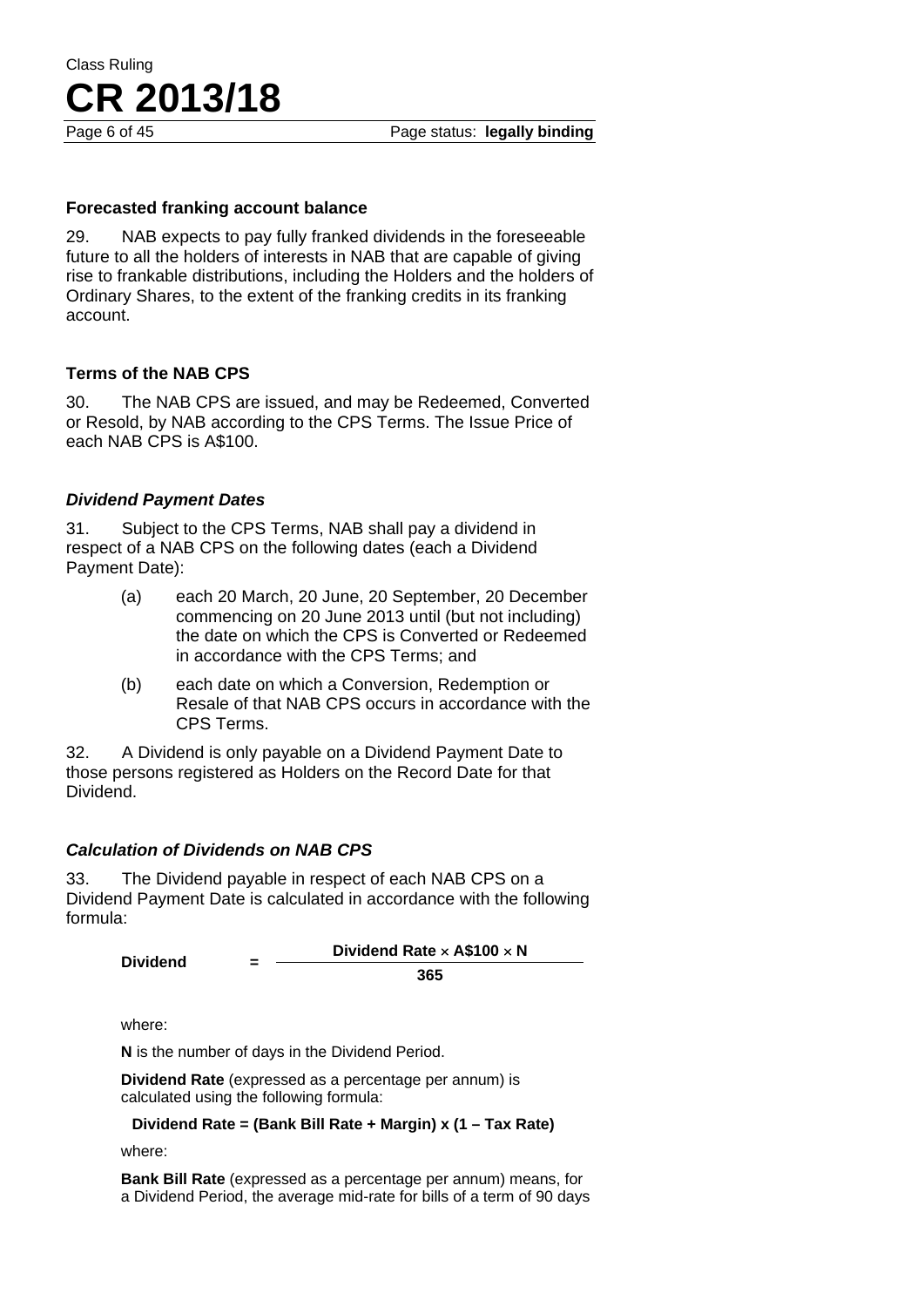Page status: **legally binding** Page 7 of 45

which average rate is displayed on Reuters page BBSW (or any page which replaces that page) on the Issue Date in the case of the first Dividend Period, and in the case of any other Dividend Period the first Business Day of the Dividend Period or, if there is a manifest error in the calculation of that average rate or that average rate is not displayed by 10:30am (Australian eastern standard time) on that date, the rate specified in good faith by NAB at or around that time on that date having regard, to the extent possible, to:

- (a) the rates otherwise bid and offered for bank bills of a term of 90 days or for bank funds of that tenor displayed on Reuters page BBSW (or any page which replaces that page) at that time on that date; or
- (b) if bid and offer rates for bank bills of a term of 90 days are not otherwise available, the rates otherwise bid and offered for bank funds of that tenor at or around that time on that date.

**Margin** (expressed as a percentage per annum) means the margin specified in, or determined in accordance with, the Bookbuild.

**Tax Rate** (expressed as a decimal) means the Australian corporate tax rate applicable to the franking account of NAB on the relevant Dividend Payment Date.

### *Franking adjustments*

34. The Dividends are expected to be fully franked. However, if a Dividend is not franked to 100%, the Dividend will be grossed-up to the extent that the franking percentage of the Dividend is less than 100%, as determined by the formula in clause 2.5 of the CPS Terms.

### *Conditions to payment of Dividends*

- 35. A Dividend will be paid only if:
	- (a) the Directors of NAB in their sole discretion resolve to pay the relevant Dividend on the relevant Dividend Payment Date; and
	- (b) a Payment Condition does not exist on the relevant Dividend Payment Date.

The term 'Payment Condition' is defined in clause 24.1 of the CPS Terms.

### *Dividends are non-cumulative*

36. Dividends are non-cumulative. If all or any part of a Dividend is not paid in full because of the restrictions in clause 2.6 of the CPS Terms or for any other reason:

(a) NAB has no liability to pay the unpaid amount of the Dividend;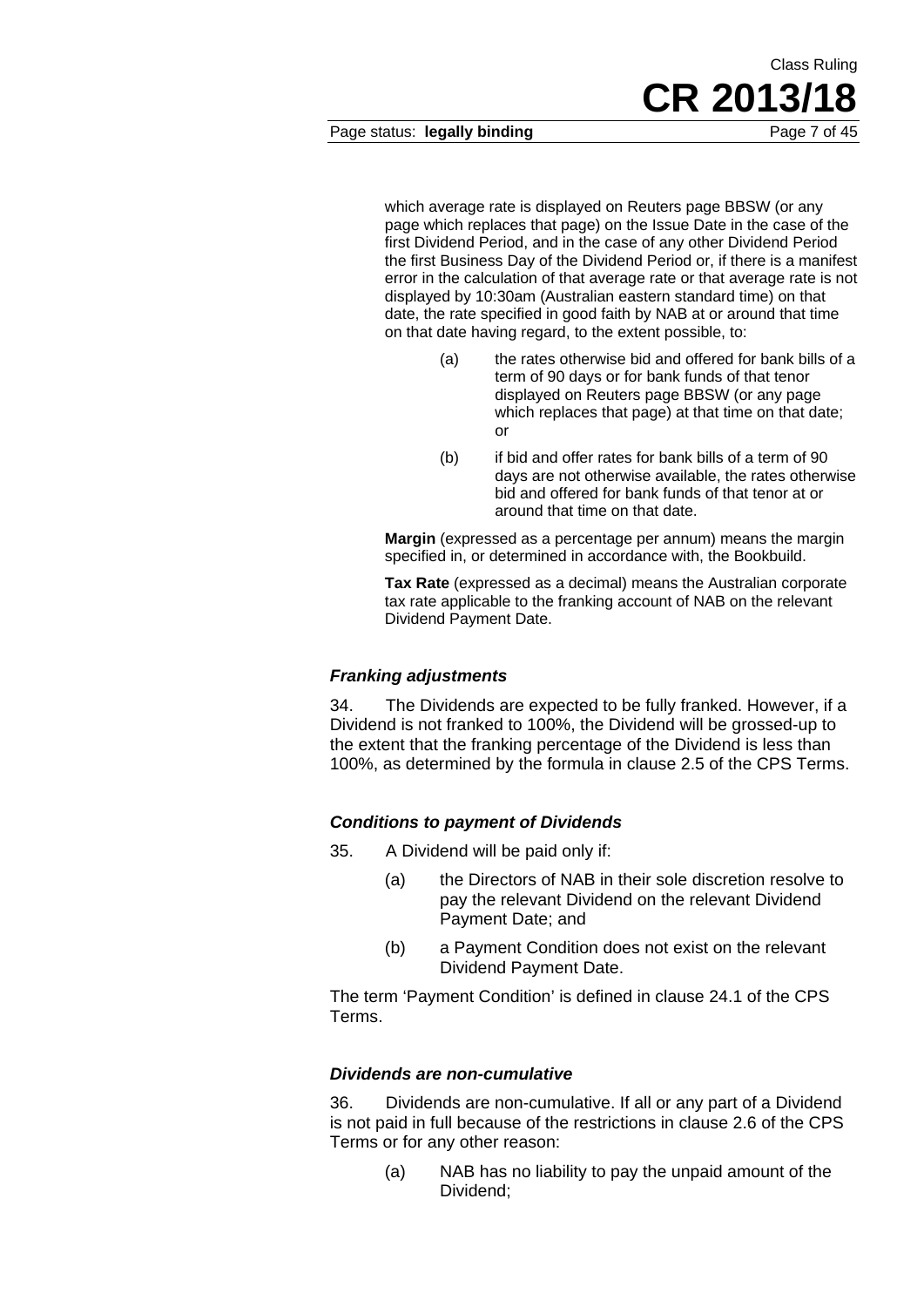Page 8 of 45 Page status: **legally binding** 

- (b) Holders have no claim or entitlement in respect of such non-payment; and
- (c) such non-payment does not constitute an event of default.

No interest accrues on any unpaid Dividends and the Holders have no claim or entitlement in respect of interest on any unpaid Dividends.

### *Restrictions in the case of non-payment of Dividends*

37. If a Dividend on a NAB CPS has not been paid in full (Relevant Dividend) on a Dividend Payment Date (Relevant Dividend Payment Date) for any reason, NAB must not, unless approved by an Ordinary Resolution, until and including the Dividend Payment Date following the Relevant Dividend Payment Date:

- (a) declare, determine to pay or pay any Ordinary Share Dividend; or
- (b) undertake any Buy-Back or Capital Reduction,

unless the Relevant Dividend is paid in full within 3 Business Days of the Relevant Dividend Payment Date.

### *Mandatory Conversion*

Class Ruling

**CR 2013/18**

38. Subject to the Mandatory Conversion Conditions being satisfied, all the NAB CPS must Convert into Ordinary Shares on the Mandatory Conversion Date.

39. The Mandatory Conversion Date will be the first to occur of the following dates (each a Relevant Mandatory Conversion Date) on which the Mandatory Conversion Conditions are satisfied:

- (a) 22 March 2021 (the Scheduled Mandatory Conversion Date); or
- (b) the first Dividend Payment Date after the Scheduled Mandatory Conversion Date (a Subsequent Mandatory Conversion Date).

### *Mandatory Conversion Conditions*

40. The Mandatory Conversion Conditions for each Relevant Mandatory Conversion Date are:

> (a) the volume weighted average price (VWAP) of NAB Ordinary Shares on the 25th Business Day immediately preceding (but not including) the Relevant Mandatory Conversion Date is greater than 56% of the Issue Date VWAP;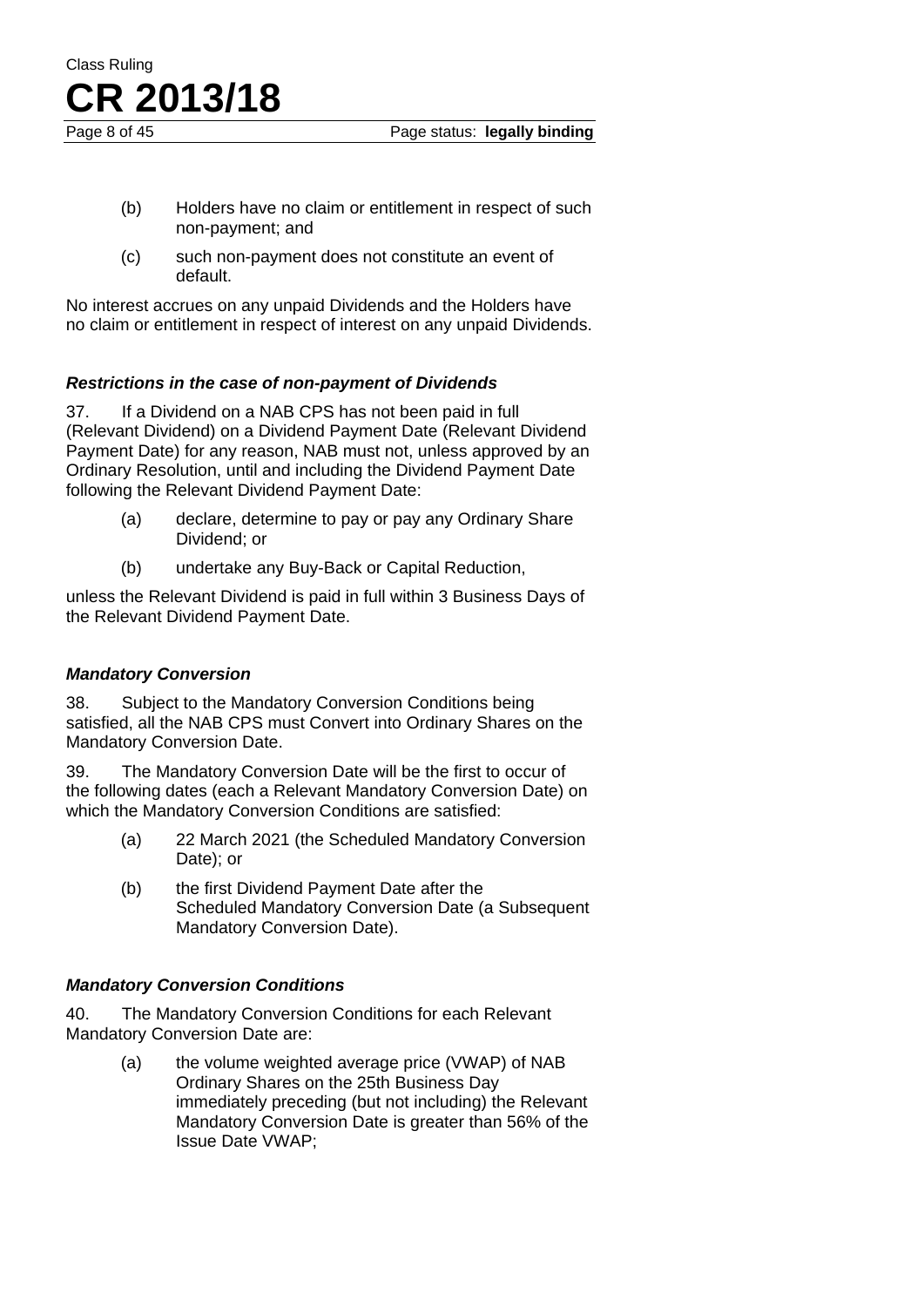Class Ruling

- (b) the VWAP of NAB Ordinary Shares during the period of 20 Business Days on which trading in Ordinary Shares took place immediately preceding (but not including) the Relevant Mandatory Conversion Date is greater than 50.51% of the Issue Date VWAP; and
- (c) no Delisting Event applies in respect of the Relevant Mandatory Conversion Date.

### *Mandatory Conversion on Loss Absorption Event*

41. Clause 4.4 of the CPS Terms states that on the date on which a Loss Absorption Event occurs, NAB must determine the number of NAB CPS that will convert into Ordinary Shares. On the Loss Absorption Event Conversion Date, the relevant number of NAB CPS will Convert immediately and irrevocably (paragraph 4.4(c) of the CPS Terms).

42. Conversion on account of a Loss Absorption Event is not subject to the Mandatory Conversion Conditions (paragraph 4.7(a) of the CPS Terms).

- 43. According to clause 4.1, a Loss Absorption Event is each of:
	- (a) a Common Equity Trigger Event; and
	- (b) a Non-Viability Trigger Event

44. Under clause 4.2, a Common Equity Trigger Event occurs when either or both of the Common Equity Tier 1 Ratio in respect of the NAB Level 1 Group and the NAB Level 2 Group as determined by NAB or APRA at any time is equal to or less than 5.125%.

45. If a Common Equity Trigger Event occurs, NAB must convert into Ordinary Shares or write-off:

- (a) all Relevant Tier 1 Capital Instruments; or
- (b) a proportion of the Relevant Tier 1 Capital Instruments if APRA is satisfied that conversion or write-off of that proportion will have the result that each of the Common Equity Tier 1 Ratio in respect of the NAB Level 1 Group and the Common equity Tier 1 Ratio in respect of the NAB Level 2 Group is at a percentage above 5.125% determined by NAB for that ratio.

46. Under clause 4.3, a Non-Viability Trigger Event means APRA has provided a written determination to NAB that the conversion into NAB Ordinary Shares or write off of Relevant Tier 1 Capital Instruments in accordance with their terms or by operation of law is necessary because:

> (a) without the conversion or write off, APRA considers that NAB would become non-viable; or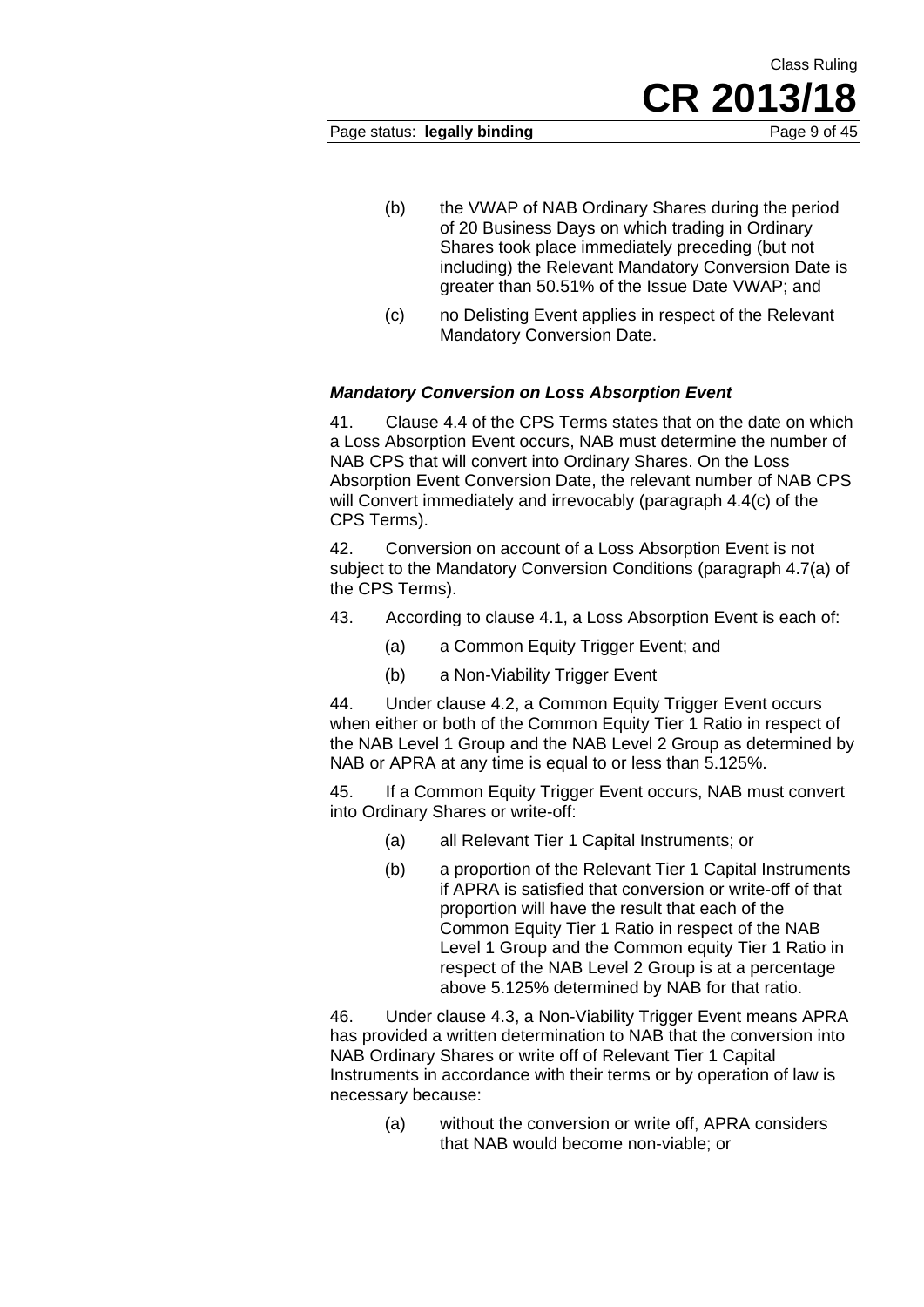Page 10 of 45 Page status: **legally binding** 

(b) without a public sector injection of capital into, or equivalent capital support with respect to, NAB, APRA considers that NAB would become non-viable.

47. If a Non-Viability Trigger Event occurs, NAB must convert into Ordinary Shares or write-off:

- (a) all Relevant Tier 1 Capital Instruments; or
- (b) a proportion of the Relevant Tier 1 Capital Instruments if APRA is satisfied that conversion or write-off of that proportion will be sufficient to ensure that NAB does not become non-viable.

48. Clause 4.5 states that where on the Loss Absorption Event Conversion Date an Inability Event subsists (defined in clause 24.1 of the CPS Terms to mean that NAB is prevented by applicable law or order of any court or action of any government authority or any other reason from Converting the NAB CPS), and Conversion has not been effected within 5 days after the Loss Absorption Event Conversion Date, then Conversion on account of the Loss Absorption Event will not apply and those NAB CPS will be Written Off. This means that, in respect of a NAB CPS and a Loss Absorption Event Conversion Date:

- (a) the NAB CPS will not be Converted in respect of the Loss Absorption Event Conversion Date and will not be Converted, Redeemed or Resold under the CPS Terms on any subsequent date; and
- (b) on and from the sixth day after the Loss Absorption Event Conversion Date, the Holders irrevocably agree to accept that the rights attaching to the NAB CPS are automatically varied so that broadly:
	- (i) in a winding-up of NAB, in place and in satisfaction of the Liquidation Amount, the Holders will receive an amount equal to the sum which would have been paid in respect of the NAB CPS out of the surplus available to shareholders in a winding-up as if the NAB CPS were the Conversion Number of Ordinary Shares; and
	- (ii) in place of Dividends payable under Clause 2 but subject to the Terms and the requirements of APRA applicable to the payment of dividends on Ordinary Shares, a non-cumulative dividend is payable to the Holders in respect of the NAB CPS if and when a dividend is paid on Ordinary Shares, in an amount determined as if the NAB CPS were the Conversion Number of Ordinary Shares.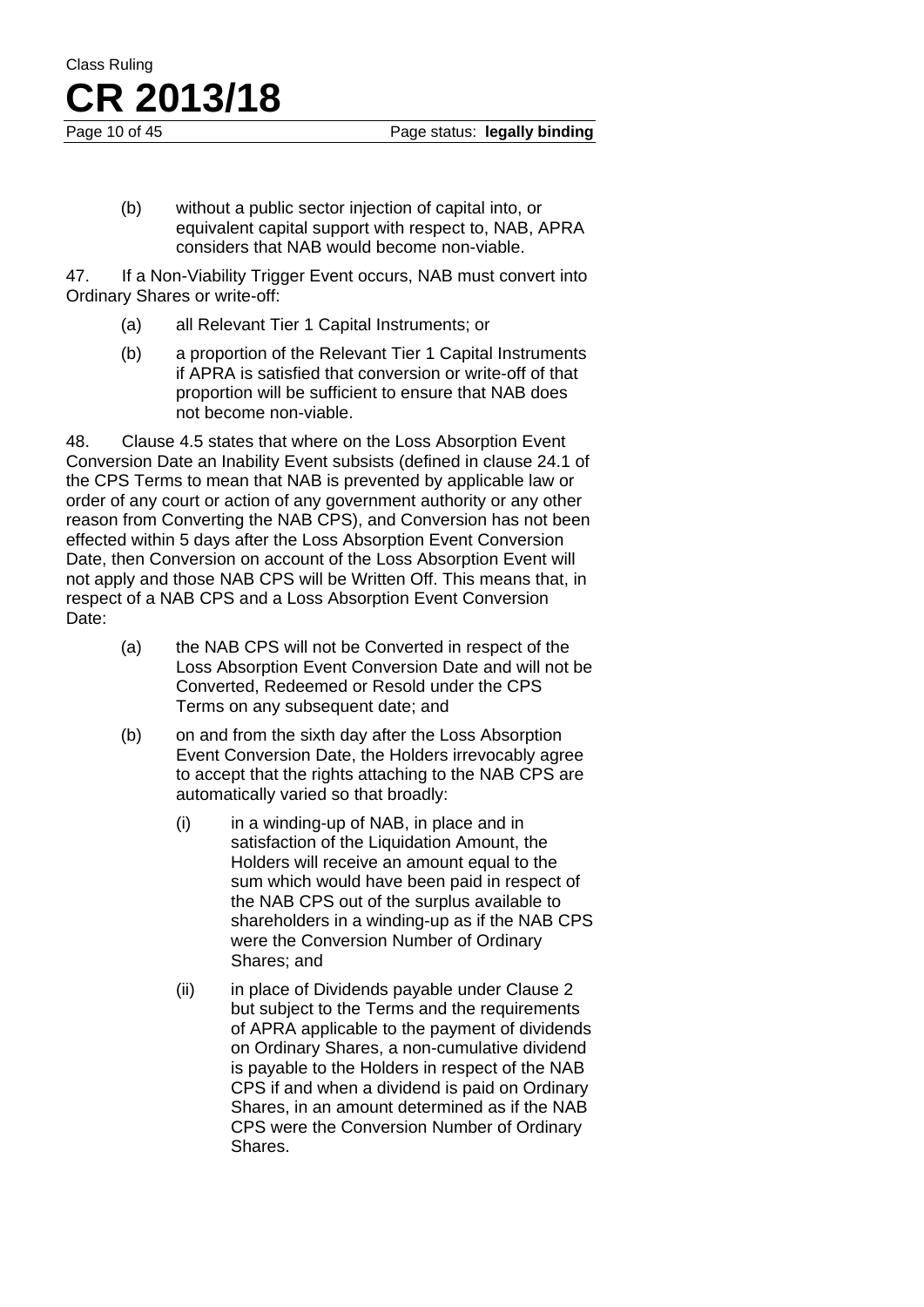Page status: **legally binding** Page 11 of 45

CR 2013/

Class Ruling

### *Mandatory Conversion on Acquisition Event*

49. Clause 5.1 states that if an Acquisition Event occurs, NAB must convert all of the NAB CPS on the Acquisition Conversion Date.

50. Clause 24.1 defines an Acquisition Event as, broadly, any one of the following events:

- (a) a takeover bid is made to acquire all or some of the Ordinary Shares and such offer is, or becomes, unconditional, all regulatory approvals have been obtained and either the bidder has at any time during the offer period a relevant interest in more than 50% of the Ordinary Shares on issue or a majority of NAB Directors (who are eligible to do so) recommend acceptance of the takeover offer; or
- (b) a court approves a scheme of arrangement under Part 5.1 of the *Corporations Act 2001*, which when implemented will result in a person having a relevant interest in more than 50% of the Ordinary Shares,

provided that it is not a NOHC Event.

### *Optional Conversion by NAB*

51. Clause 6.1 of the CPS Terms states that NAB may, with APRA's prior written approval, elect to Convert:

- (a) all or some NAB CPS on an Optional Conversion Date following the occurrence of a Tax Event or a Regulatory Event;
- (b) all or some NAB CPS on an Optional Conversion Date following the occurrence of a Potential Acquisition Event; or
- (c) all or some NAB CPS on 20 March 2019.

### *Conversion mechanics*

52. Clause 7.1 of the CPS Terms states that Conversion involves the following:

- (a) each NAB CPS that is being Converted will Convert into one Ordinary Share on the Conversion Date; and
- (b) each Holder will be allotted, for no additional consideration, an additional number of Ordinary Shares for each NAB CPS that is being Converted on the Conversion Date equal to one less than the Conversion Number, where the Conversion Number is the lesser of the number calculated according to a formula and the Maximum Conversion Number (itself calculated according to a formula).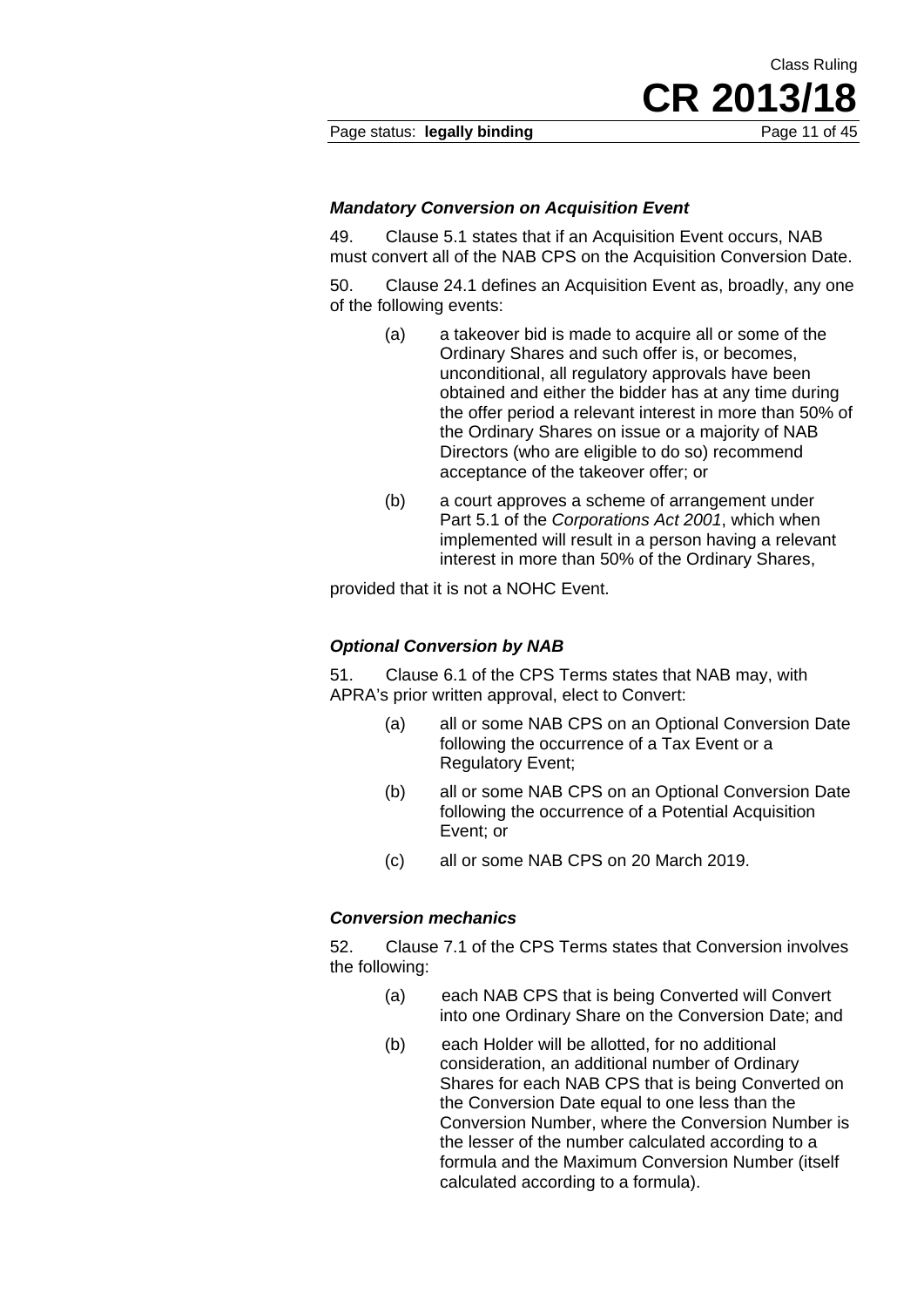53. Paragraph 7.1(d) states that a NAB CPS, upon Conversion, confers all of the rights attaching to one NAB Ordinary Share. All other rights conferred or restrictions imposed on that NAB CPS under the CPS Terms will no longer have effect (except for accrued rights). The Ordinary Share resulting from the Conversion will rank equally with all other Ordinary Shares. Conversion does not constitute a redemption, buy-back, cancellation or termination of NAB CPS or an issue, allotment or creation of a new Ordinary Share (other than the allotment of an additional number of Ordinary Shares under paragraph 7.1(b)).

54. Clause 7.9 states that each Ordinary Share issued or arising upon Conversion ranks equally with all other fully paid Ordinary Shares.

55. Under clause 7.12, if on a Conversion Date (other than a Loss Absorption Event Conversion Date) an Ordinary Share is not issued or delivered in respect of a NAB CPS, that NAB CPS remains on issue (and will continue to entitle the Holder to Dividends in accordance with clause 2) until the Ordinary Share is issued to the Holder or the NAB CPS is Redeemed or Resold, and a Holder shall have no claim in respect of that failure other than for specific performance of the obligation to issue or deliver the Ordinary Shares. This clause does not affect the obligation of NAB to issue or deliver the Ordinary Shares when required in accordance with the CPS Terms.

56. Under clause 7.13, if NAB CPS of a Holder are required to be Converted and the Holder has notified NAB that it does not wish to receive Ordinary Shares as a result of Conversion, on the Conversion Date, the Holder's rights in relation to each such NAB CPS being Converted are immediately and irrevocably terminated and NAB will issue the Conversion Number of Ordinary Shares to a nominee to hold on trust for sale for the benefit of the relevant Holder. At the first opportunity to sell the Ordinary Shares, the nominee will arrange for their sale and pay the proceeds less selling costs to the relevant Holder.

### *Optional Redemption by NAB*

57. Clause 8.1 of the CPS Terms states that NAB may, with APRA's prior written approval, elect to Redeem:

- (a) all or some NAB CPS on a Redemption Date following the occurrence of a Tax Event or a Regulatory Event; or
- (b) all or some NAB CPS on 20 March 2019.

58. Clause 24.1 defines 'Redemption' to mean the redemption, buy- back (other than an on-market buy-back within the meaning of the *Corporations Act*) or reduction of capital, or any combination of such actions in accordance with the CPS Terms.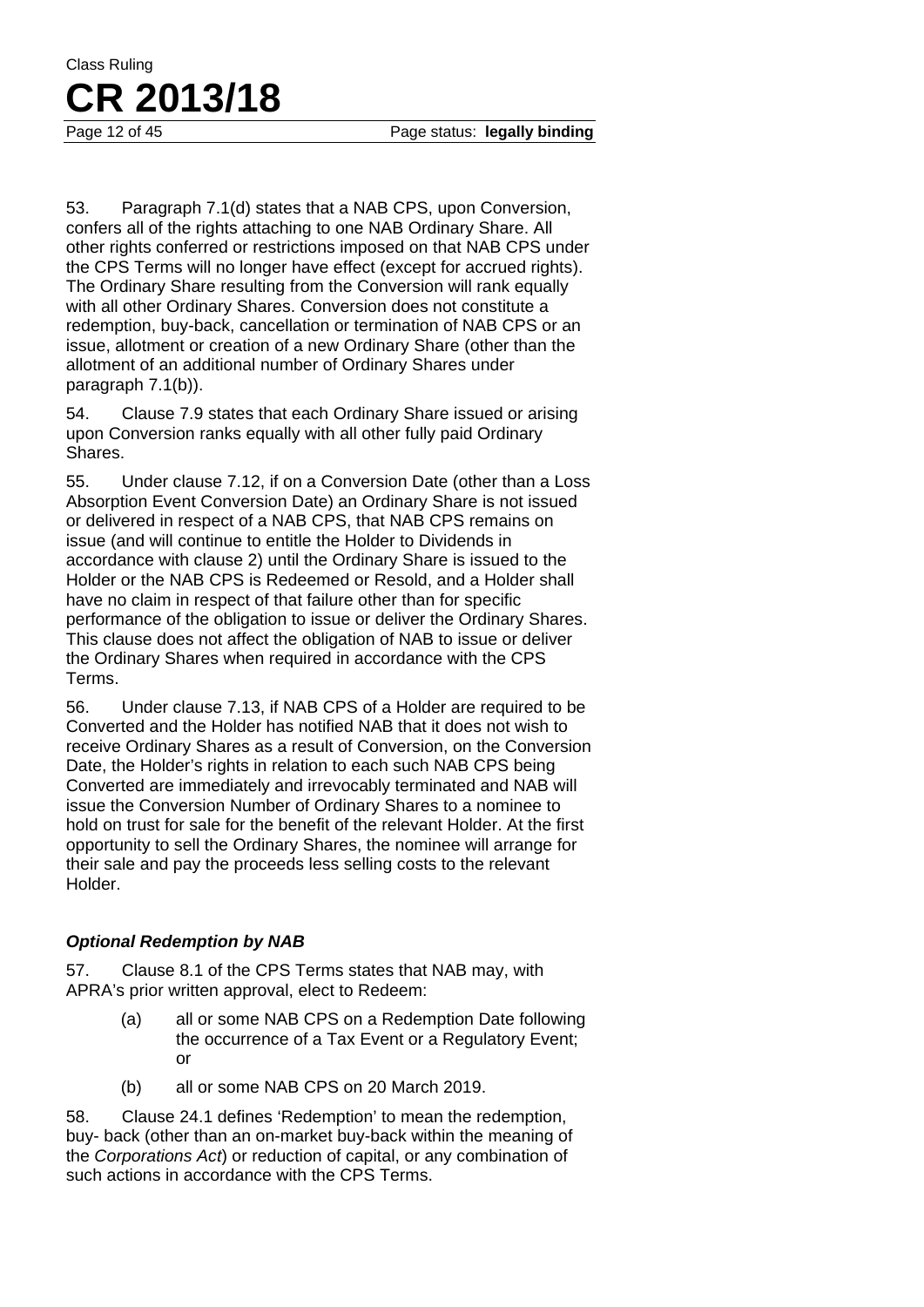**CR 2013/18** 

Class Ruling

### *Redemption mechanics*

59. Clause 9.2 of the CPS Terms states that the NAB CPS will be Redeemed by payment on the Redemption Date of an amount equal to the Issue Price to the Holder. Under clause 9.3, where the Redemption involves a buy-back of the NAB CPS, the Directors may determine that the consideration payable for each NAB CPS that is bought back will include an amount (in addition to the Issue Price) equal to a Dividend calculated in accordance with clause 2 for the Dividend Period ending on (but not including) the Redemption Date.

### *Optional Resale*

60. Clause 10.1 of the CPS Terms states that NAB may, with APRA's prior written approval, elect to Resell:

- (a) all or some NAB CPS on a Resale Date following the occurrence of a Tax Event or a Regulatory Event; or
- (b) all or some NAB CPS on 20 March 2019.

#### *Resale mechanics*

61. Clause 11.2 of the CPS Terms states that if NAB elects to Resell NAB CPS, NAB must appoint one or more Nominated Purchasers for the Resale on such terms as may be agreed between NAB and the Nominated Purchasers.

62. Clause 11.4 states that each Holder on the Resale Date is taken irrevocably to offer to sell the NAB CPS to the Nominated Purchaser(s) on the Resale Date for the Resale Price. Resale Price means, for a NAB CPS, a cash amount equal to its Issue Price.

63. Clause 11.5 states that on the Resale Date subject to payment by the Nominated Purchaser of the Resale Price to the Holders, all right, title and interest in such NAB CPS (excluding the right to any Dividend payable on that date) will be transferred to the Nominated Purchaser free from Encumbrances.

### *Ranking and subordination*

64. Under clause 16.1 of the CPS Terms, NAB CPS will rank in respect of payment of Dividends:

- (a) in priority to Ordinary Shares;
- (b) equally and without any preference amongst themselves; and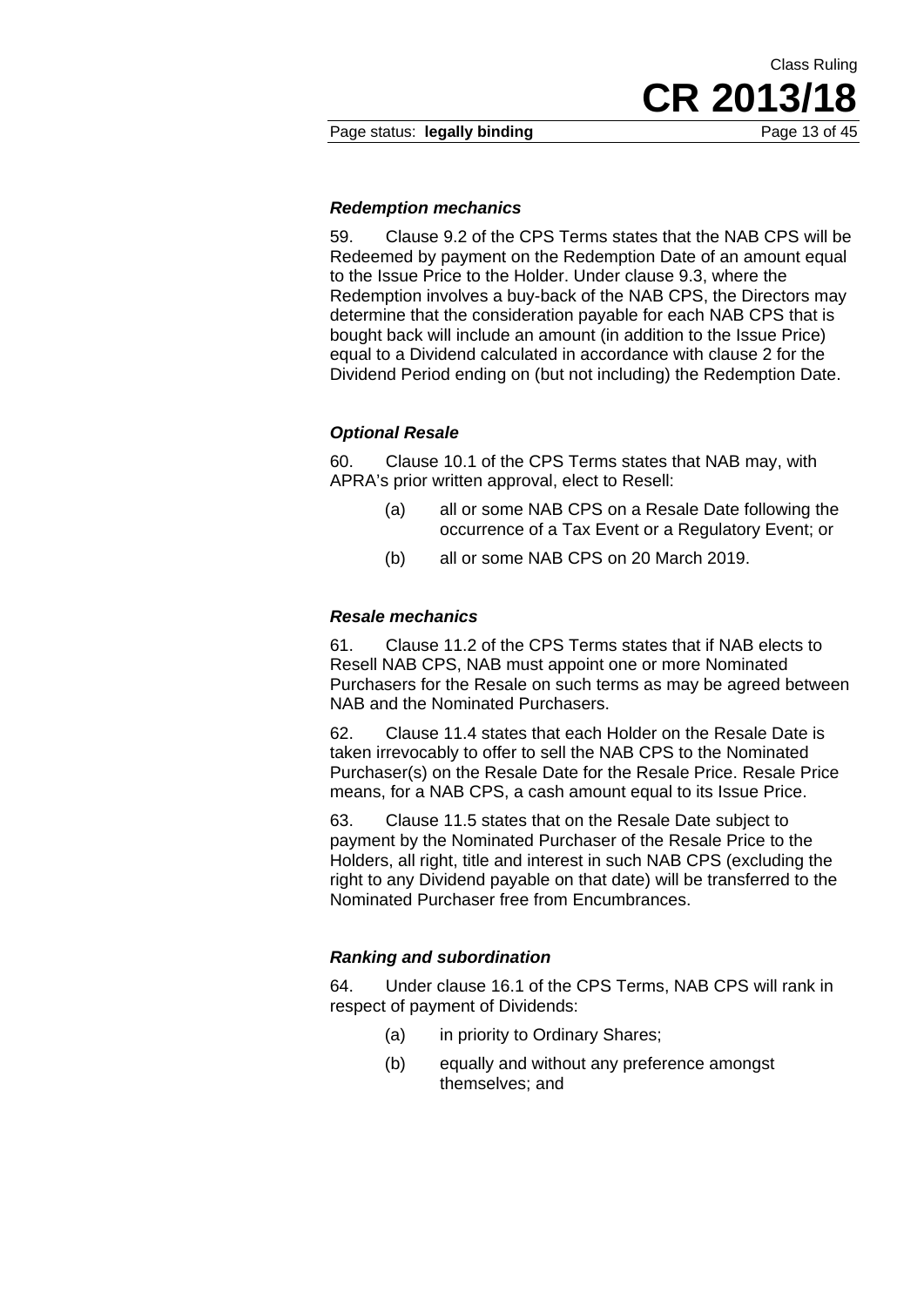(c) equally with each other preference share that NAB has issued or may issue that has the same identifying number as provided in the Constitution with respect to priority of payments of dividends otherwise than in a winding up and with each of the other securities and instruments that NAB has issued or may issue that by their terms rank equally with respect to priority of payments of dividends, distributions or similar payments, otherwise than in a winding up.

65. Clause 16.2 states that in a winding up of NAB, a NAB CPS confers upon its Holder the right to payment in cash of an amount equal to the Liquidation Amount out of the surplus (if any) available for distribution to shareholders, but no further or other right to participate in the assets of NAB or a return of capital in the winding up. Liquidation Amount is defined in clause 24.1 to be the sum of A\$100 plus the amount of any Dividend resolved to be paid but unpaid.

66. Clause 16.3 states that NAB CPS rank in respect of payment of the Liquidation Amount in a winding up of NAB:

- (a) in priority to the claims of the holders of Ordinary Shares;
- (b) equally and without any preference amongst themselves;
- (c) equally with the claims of the holders of Equal Ranking Instruments; and
- (d) junior to the claims of all creditors of NAB, including depositors, other than creditors expressed to rank equally with the NAB CPS in a winding up.

### *Voting rights*

67. The NAB CPS generally do not have voting rights, except in the limited circumstances as described in clause 17.2 of the CPS Terms.

### *Substitution of Approved NOHC as issuer of ordinary shares*

68. Clause 19 of the CPS Terms provides for the substitution of an Approved NOHC as the issuer of ordinary shares on the Conversion of the NAB CPS. Clause 24.1 defines a NOHC as a non-operating holding company within the meaning of the *Banking Act 1959*.

69. Clause 24.1 defines a NOHC Event as an event which would otherwise be an Acquisition Event which is initiated by the Directors, acting as a board, and the result of which is that the ultimate holding company of NAB would be a NOHC (meaning a non-operating holding company within the meaning of the *Banking Act*).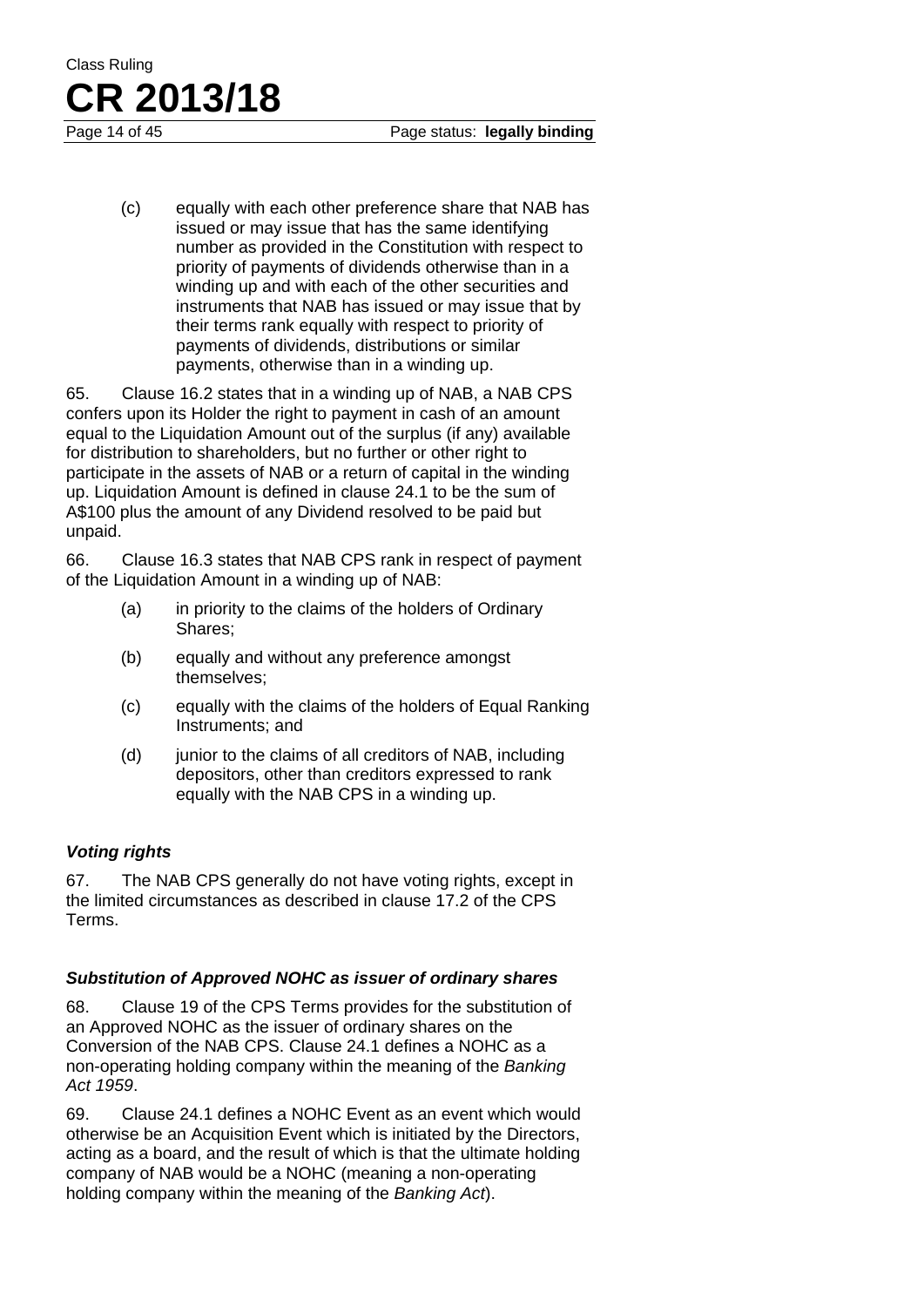Page status: **legally binding** Page 15 of 45

70. NAB may give a notice to the Holders before the NOHC Event occurs specifying the amendments to the CPS Terms which will be made to effect the substitution of an Approved NOHC as the issuer of ordinary shares of the Approved NOHC to Holders on Conversion of the NAB CPS. This means that, on Conversion, each NAB CPS that is being Converted will be automatically transferred by each Holder to the Approved NOHC (or another entity which meets the stated criteria) and each Holder will be issued a number of ordinary shares in the capital of the Approved NOHC equal to the Conversion Number.

### **Other matters**

- 71. The Ruling is made on the basis that:
	- (a) The Terms represent a complete and accurate description of the transaction; are intended by the parties to have their legal effect; and will be implemented according to their terms.
	- (b) During the term of the transaction, NAB will be a resident of Australia under the income tax law of Australia and of no other jurisdiction.
	- (c) All parties to the transaction are dealing with each other on arm's length terms and fair value consideration will be provided by the Holders to acquire the NAB CPS.
	- (d) The NAB CPS will be 'equity interests' in NAB pursuant to Division 974.
	- (e) Dividends on the NAB CPS will be frankable distributions pursuant to section 202-40.
	- (f) NAB will frank each Dividend on the NAB CPS (being a frankable distribution) at the same franking percentage as the NAB benchmark for the franking period in which the frankable distribution is made.
	- (g) NAB expects to have sufficient available profits from which to pay Dividends, and to have net assets in excess of ordinary share capital, immediately before the payment of any Dividends payable in respect of the NAB CPS.
	- (h) Dividends payable in respect of the NAB CPS will not be sourced, directly or indirectly, from NAB's share capital account or its non-share capital account.
	- (i) The share capital account of NAB will not become tainted within the meaning of Subdivision 197-A by the issue of the NAB CPS or the allotment of additional Ordinary Shares on Conversion of the NAB CPS.

Class Ruling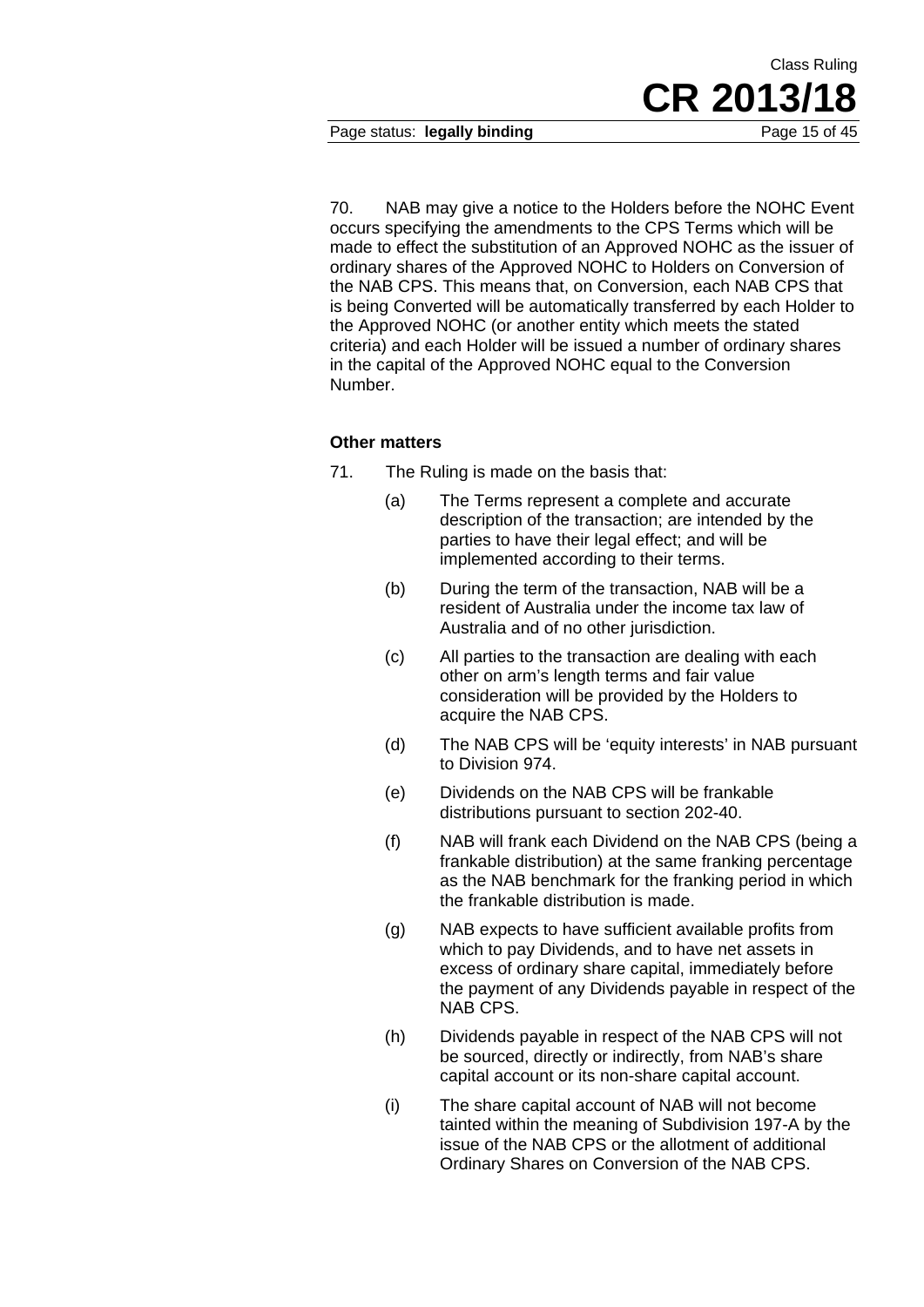- (j) The majority of the Holders are expected to be residents of Australia for income tax purposes, although some may be non-residents.
- (k) For the purposes of determining whether a Holder is a 'qualified person' in relation to the Dividends under Division 1A of former Part IIIAA of the ITAA 1936, neither a Holder nor an associate of a Holder has taken any 'positions' (within the meaning of former section 160APHJ of the ITAA 1936) (apart from holding the NAB CPS) in relation to their NAB CPS.
- (l) A Holder or an associate of a Holder has not made, is not under an obligation to make, or is not likely to make, a related payment (defined in former section 160APHN of the ITAA 1936) in respect of any of the Dividends.
- (m) The Holders in receipt of Dividends on the NAB CPS will have held their NAB CPS for a period of at least 90 days (excluding the day of acquisition and the day of disposal of their NAB CPS, and any days on which the Holder has materially diminished risks of loss or opportunities for gain in respect of the NAB CPS) within the primary qualification period in relation to at least one of the Dividends, which period begins on the day after the day on which the Holder acquired their NAB CPS and ends on the 90th day after the day on which the NAB CPS became ex dividend.
- (n) The dividend payout ratios and the franking credits in relation to the Ordinary Shares and other preference share capital of NAB are not expected to change as a result of the issue of the NAB CPS.
- (o) NAB has paid fully franked dividends on all of the interests in NAB that are capable of giving rise to frankable distributions for several years.
- (p) On the date of the Conversion of the NAB CPS into Ordinary Shares, the rights and obligations attached to those Ordinary Shares will be materially the same as those contained in the Constitution of NAB as at the time of issue of the NAB CPS.
- (q) By the date of the Conversion of the NAB CPS, if an Approved NOHC is the ultimate holding company of NAB, the Approved NOHC ordinary shares will be equity interests in the Approved NOHC pursuant to Division 974.
- (r) NAB will not differentially frank distributions payable to different Holders according to the tax status of the Holder or on any other basis.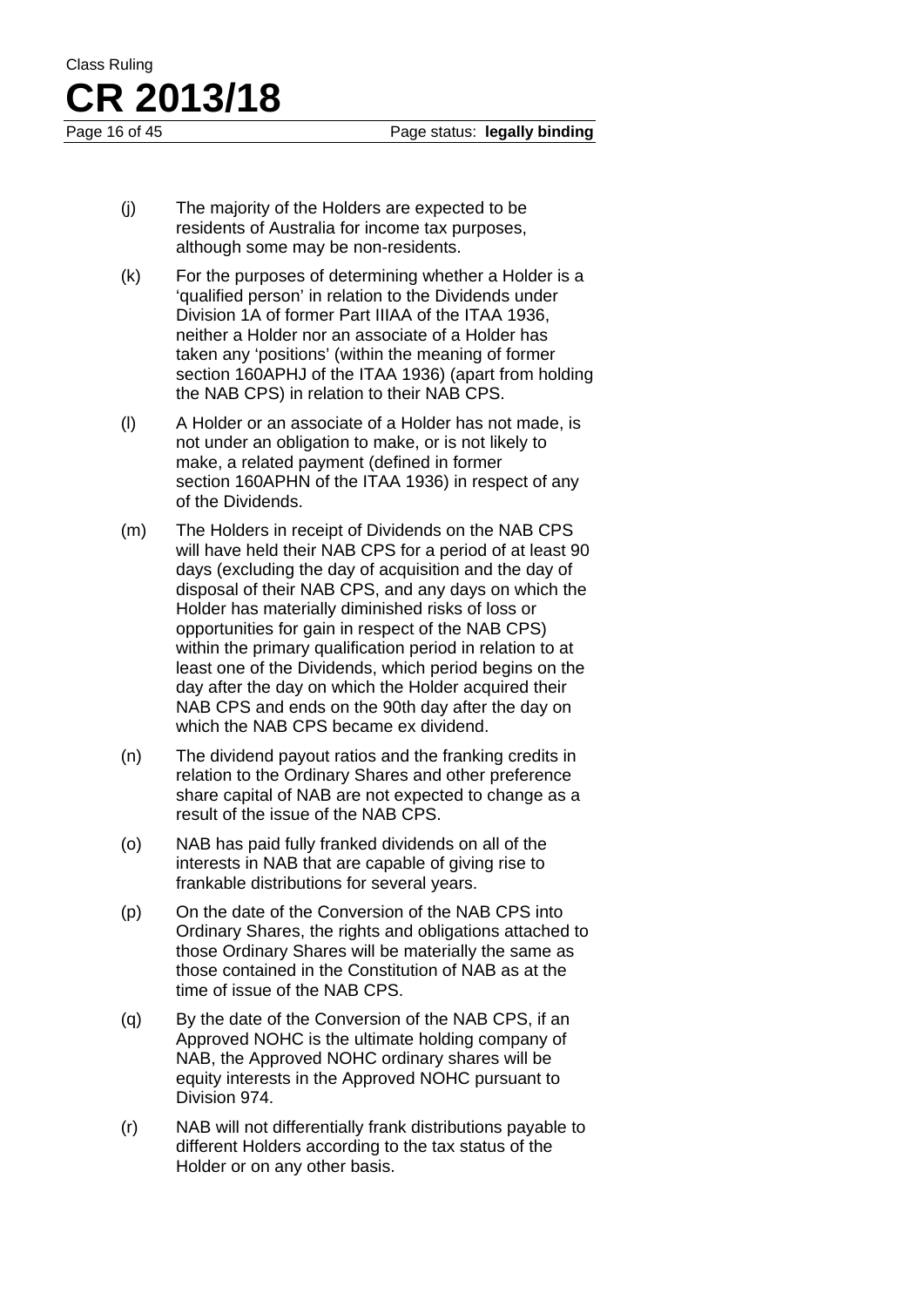Page status: **legally binding** Page 17 of 45

- (s) NAB will not differentially frank distributions on the NAB CPS, or any other interest in NAB that is capable of giving rise to a frankable distribution, according to the tax status of the holders of those instruments or on any other basis.
- (t) The accounts of the NAB group are, and will continue to be, prepared in accordance with the applicable accounting standards.

### **Ruling**

### **Acquisition time of the NAB CPS**

72. Under item 2 of the table in section 109-10, a Holder will acquire their NAB CPS on 20 March 2013, being the date the contract for the allotment of the NAB CPS was entered into.

### **Cost base and reduced cost base of the NAB CPS**

73. Under subsections 110-25(2) and 110-55(2), the first element of the cost base and reduced cost base of each NAB CPS will be \$100.

### **Inclusion of Dividends and franking credits in assessable income**

74. The Holders must include in their assessable income all Dividends received in respect of their NAB CPS under subparagraph 44(1)(a)(i) of the ITAA 1936, and the amount of the franking credit on those Dividends under subsection 207-20(1), unless Subdivision 207-D applies.

### **Entitlement to a tax offset**

75. The Holders are entitled to a tax offset equal to the franking credit on the Dividends under subsection 207-20(2), unless Subdivision 207-D applies.

76. The Holders who are entitled to a franking credit tax offset under Division 207 will be subject to the refundable tax offset rules in Division 67. Certain trustees and corporate tax entities are excluded from the refundable tax offset rules under section 67-25.

### *Imputation benefits – streaming*

77. The Commissioner will not make a determination under paragraph 204-30(3)(c) to deny the whole, or any part, of the imputation benefits received by the Holders in respect of the Dividends paid on the NAB CPS.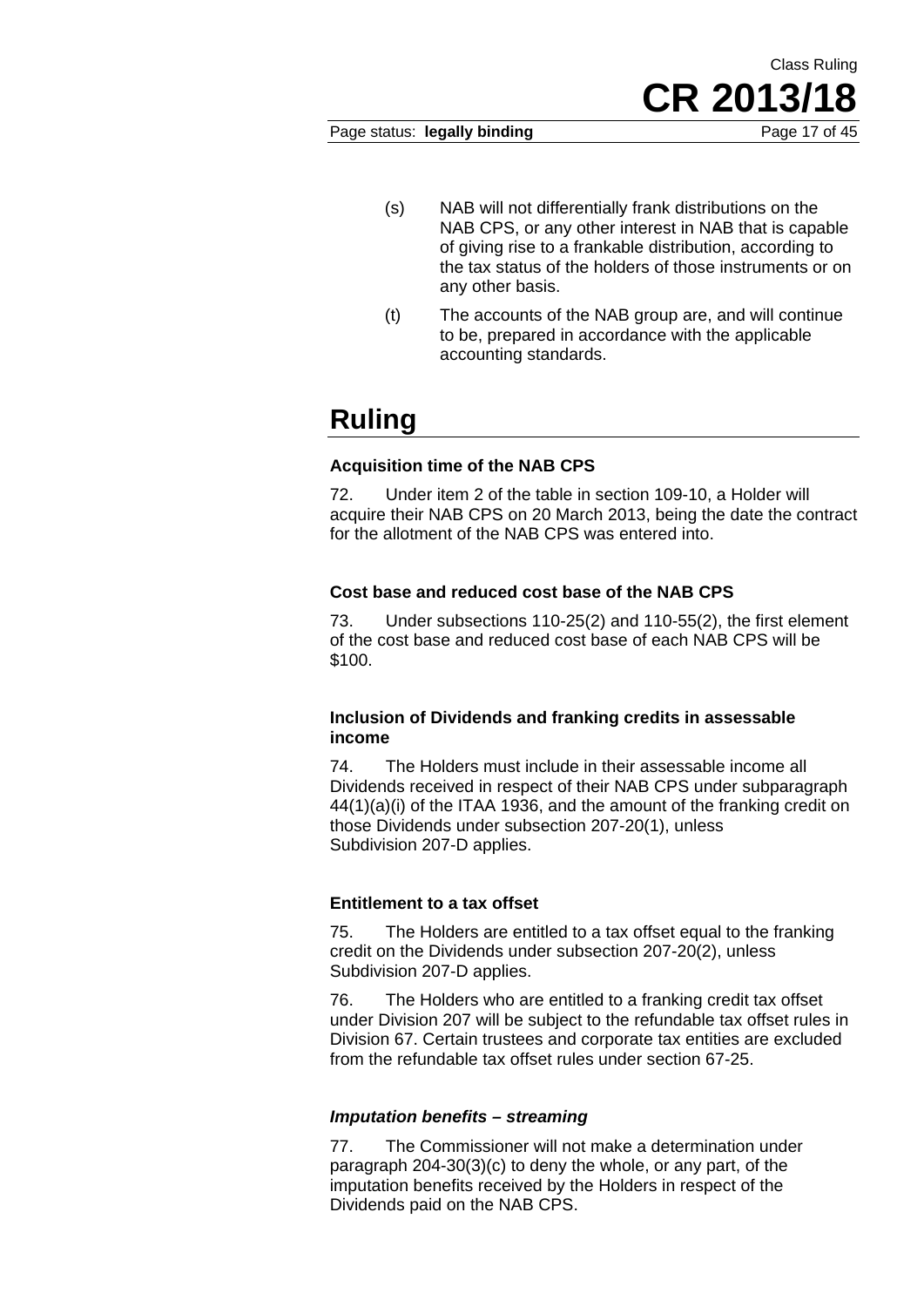Page 18 of 45 Page status: **legally binding** 

### *Section 177EA of the ITAA 1936*

**CR 2013/18**

78. The Commissioner will not make a determination under paragraph 177EA(5)(b) of the ITAA 1936 to deny the whole, or any part, of the imputation benefits received by the Holders in respect of the Dividends paid on the NAB CPS.

### *Gross-up and tax offset*

Class Ruling

79. Section 207-145 will not apply to the Dividends received by the Holders in respect of the NAB CPS. Accordingly, section 207-145 will not adjust the Holders' assessable income to exclude the amount of the franking credit on the Dividends, nor will it deny the tax offset to which the Holders would otherwise be entitled.

### *Qualified person and the Resale facility*

80. For the purpose of determining whether a Holder is a 'qualified person' in relation to the Dividends under Division 1A of former Part IIIAA of the ITAA 1936, the Resale facility, of itself, will not affect a Holder's risks of loss or opportunities for gain in respect of the NAB CPS. This is because the Resale facility does not constitute a separate position (former sections 160APHM and 160APHJ of the ITAA 1936).

### **Conversion of each NAB CPS – CGT implications**

81. The Conversion of each NAB CPS, which consists of the variation of the rights attached to a NAB CPS and the allotment of additional Ordinary Shares, will not result in any CGT event happening.

82. Specifically, CGT event C2 in section 104-25 will not happen upon the Conversion of each NAB CPS. Furthermore, CGT event H2 in section 104-155 will not happen upon the Conversion of each NAB CPS because it includes the allotment of additional Ordinary Shares, which results in an adjustment being made to the cost base and reduced cost base of each NAB CPS.

### **NAB CPS that are Written Off – CGT implications**

83. CGT event H2 in section 104-155 will happen when the NAB CPS are Written Off. However, a Holder will not make a capital gain or a capital loss from CGT event H2 happening as there will be no capital proceeds or incidental costs incurred because of the NAB CPS being Written Off.

84. No other CGT event will happen when the NAB CPS are Written Off.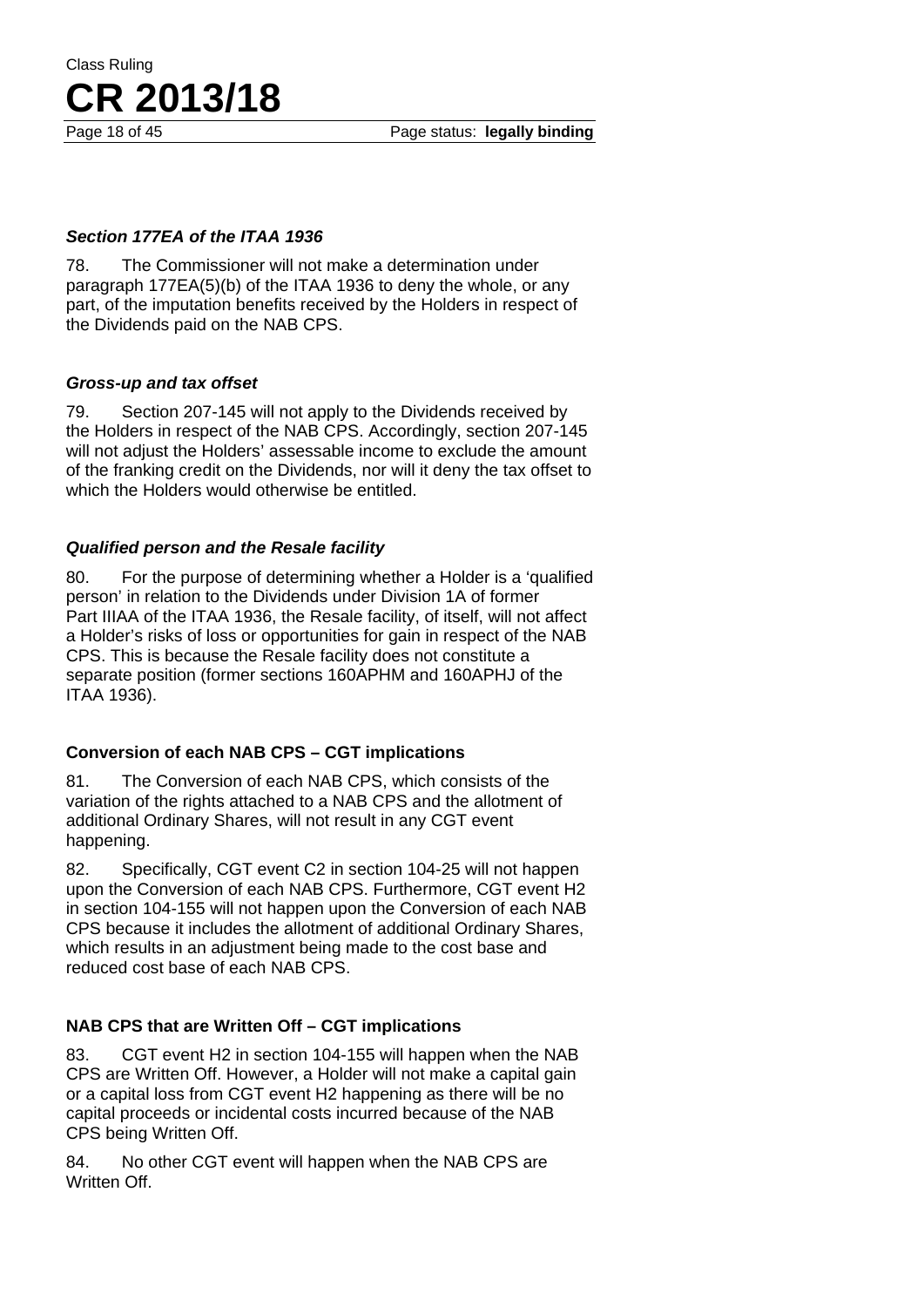Page status: **legally binding** Page 19 of 45

Class Ruling **CR 2013/18** 

#### **Cost base of the additional Ordinary Shares**

85. Section 6BA of the ITAA 1936 and Subdivision 130-A of the ITAA 1997 will apply to apportion the first element of the cost base and reduced cost base of each NAB CPS over the converted NAB CPS (being one Ordinary Share in NAB) and any additional Ordinary Shares allotted by NAB as a result of the Conversion of the NAB CPS.

#### **Acquisition time of the additional Ordinary Shares**

86. Under item 1 of the table in subsection 130-20(3), any additional Ordinary Shares acquired by a Holder as part of the Conversion of the NAB CPS will be taken to have been acquired at the time when the NAB CPS were originally acquired by the Holders, being 20 March 2013.

#### **Allotment of the additional Ordinary Shares – dividend**

87. The allotment of any additional Ordinary Shares on the Conversion of the NAB CPS will not constitute a dividend within the meaning of subsection 6(1) of the ITAA 1936, or be taken to be a dividend under subsection 6BA(5) of the ITAA 1936.

#### **The value of the additional Ordinary Shares – ordinary income**

88. The value of any additional Ordinary Shares allotted on the Conversion of the NAB CPS will not be included as ordinary income in the assessable income of any of the Holders under subsection 6-5(1).

### **Section 45 of the ITAA 1936**

89. Section 45 of the ITAA 1936 will not apply to treat the value of the additional Ordinary Shares allotted to the Holders on the Conversion of the NAB CPS as an unfranked dividend paid by NAB to the Holders.

### **Section 45A of the ITAA 1936**

90. The Commissioner will not make a determination under subsection 45A(2) of the ITAA 1936 that section 45C of the ITAA 1936 applies to the whole, or any part, of the capital benefit provided to the Holders when the additional Ordinary Shares are allotted to them on the Conversion of the NAB CPS. Therefore, no part of the value of the additional Ordinary Shares will be an unfranked dividend in the hands of the Holders.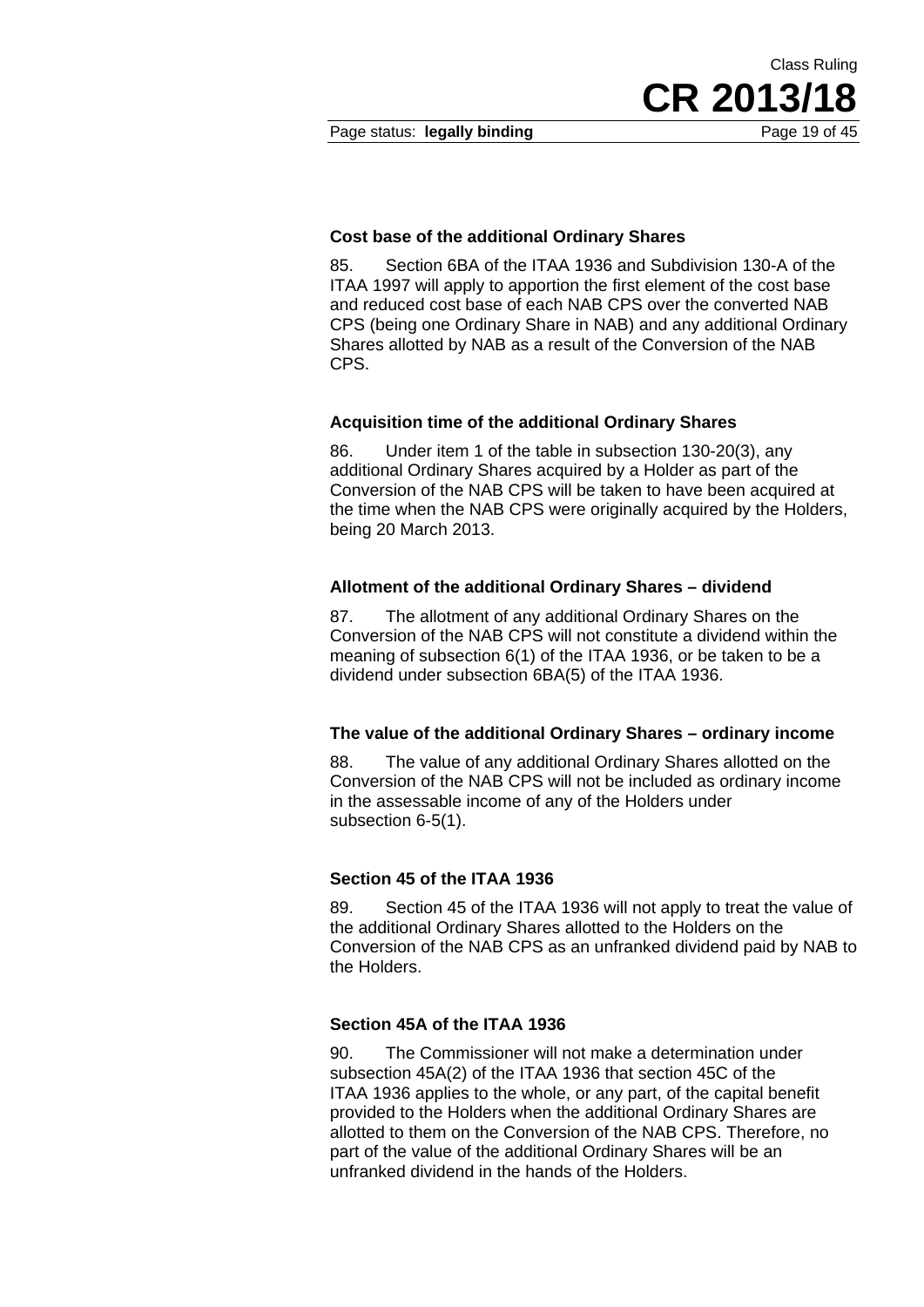Page 20 of 45 Page status: **legally binding** 

### **Section 45B of the ITAA 1936**

91. The Commissioner will not make a determination under paragraph 45B(3)(b) of the ITAA 1936 that section 45C of the ITAA 1936 applies to the whole, or any part, of the capital benefit provided to the Holders when the additional Ordinary Shares are allotted to them on the Conversion of the NAB CPS. Therefore, no part of the value of the additional Ordinary Shares will be an unfranked dividend in the hands of the Holders.

### **Amendment of the CPS Terms to substitute an Approved NOHC**

92. CGT event H2 in section 104-155 will happen if the CPS Terms are amended to effect the substitution of an Approved NOHC as the issuer of ordinary shares to the Holders on Conversion of the NAB CPS.

93. However, a Holder will not make a capital gain or a capital loss from CGT event H2 happening as there will be no capital proceeds or incidental costs incurred because of the amendment of the CPS Terms.

### **Conversion of each NAB CPS and the issue of ordinary shares in an Approved NOHC – CGT implications**

94. Where an Approved NOHC becomes the ultimate holding company of NAB, the Conversion of each NAB CPS and the issue of Approved NOHC ordinary shares to the Holders will result in CGT event C2 happening (section 104-25). This is because it is the conversion of a convertible interest.

95. However, the capital gain or capital loss that a Holder makes from CGT event C2 is disregarded under subsection 130-60(3). For subsection 130-60(3) to apply, this Ruling is made on the basis that the Approved NOHC ordinary shares will be equity interests in the Approved NOHC pursuant to Division 974.

### **Cost base of the Approved NOHC ordinary shares**

96. Under item 2 of the table in subsection 130-60(1), the first element of the cost base and the reduced cost base of each Approved NOHC ordinary share issued to the Holders will be calculated as the cost base of their NAB CPS at the time of Conversion divided by the number of Approved NOHC ordinary shares they receive for each NAB CPS.

### **Acquisition time of the Approved NOHC ordinary shares**

97. Under subsection 130-60(2), the Holders will be taken to have acquired the Approved NOHC ordinary shares at the time of the Conversion of the NAB CPS.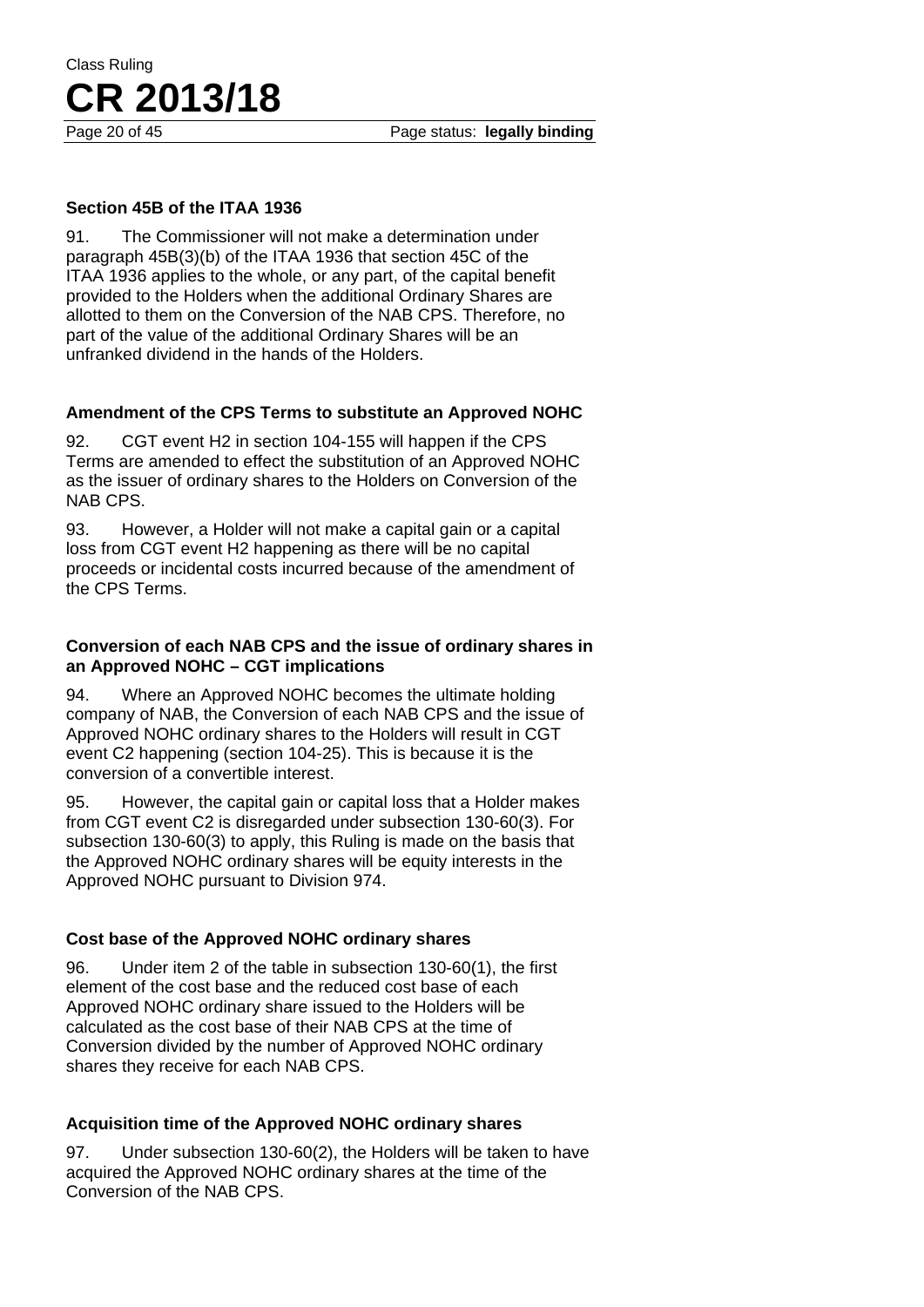Page status: legally binding

CR 2013/18

Class Ruling

**Commissioner of Taxation**  6 March 2013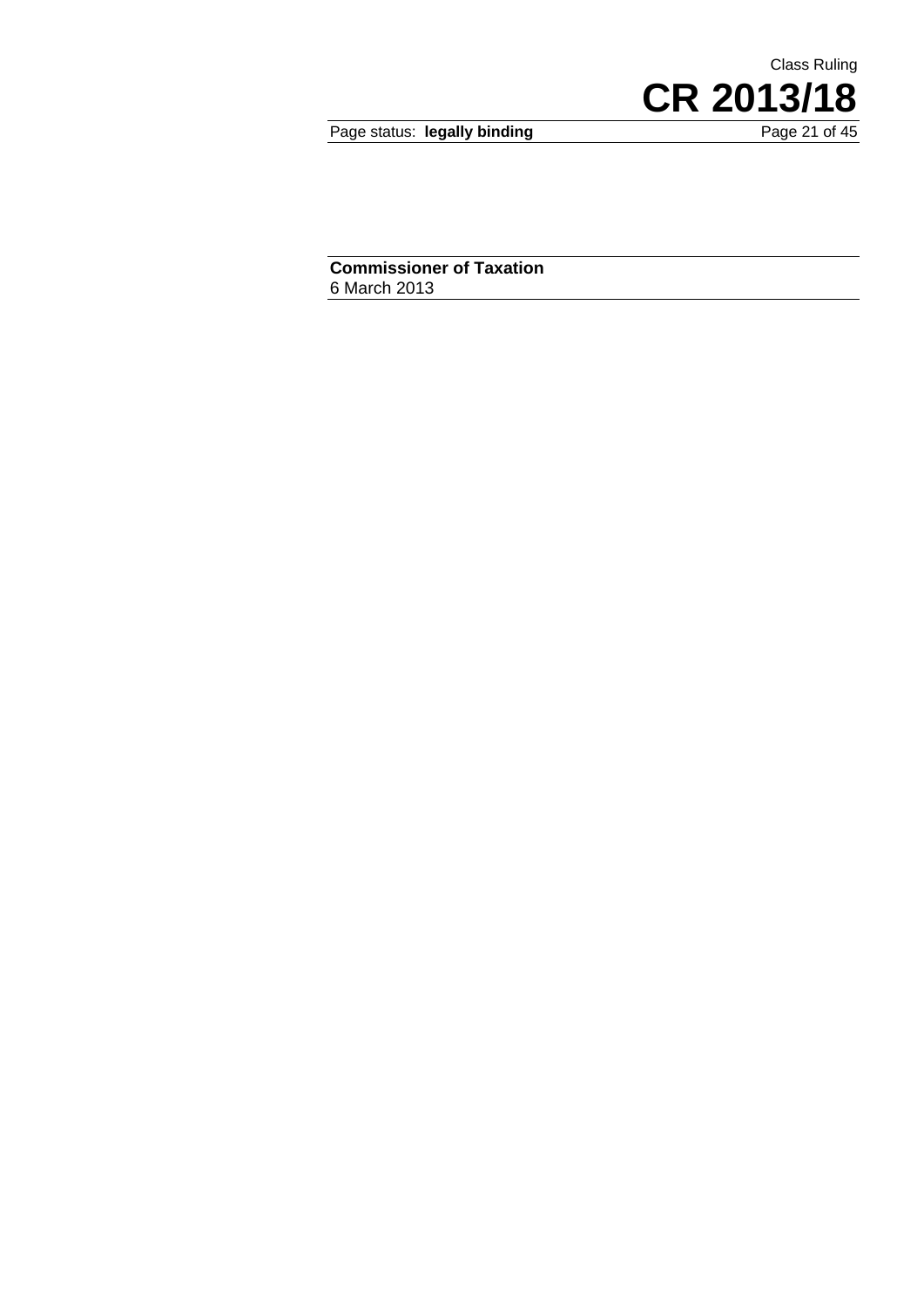Page 22 of 45 Page status: **not legally binding** 

### **Appendix 1 – Explanation**

 $\bf{0}$ *This Appendix is provided as information to help you understand how the Commissioner's view has been reached. It does not form part of the binding public ruling.* 

### **Acquisition time of the NAB CPS**

98. Where a company issues or allots equity interests in the company, the equity interests are acquired when the contract is entered into or, if there is no contract, when the equity interests are issued or allotted (item 2 of the table in section 109-10).

99. The NAB CPS are equity interests in NAB. When an investor's application for a certain number of the NAB CPS is accepted by NAB, this leads to the formation of a contract for the allotment of the NAB CPS to the investor (who will become a Holder). Under item 2 of the table in section 109-10, a Holder will acquire their NAB CPS on 20 March 2013, being the date on which the contract for the allotment of the NAB CPS will be entered into.

### **Cost base and reduced cost base of the NAB CPS**

100. The first element of the cost base and the reduced cost base of a CGT asset includes the money paid, or required to be paid, in respect of acquiring the CGT asset (paragraph 110-25(2)(a) and subsection 110-55(2)).

101. The Issue Price of each NAB CPS is \$100. Accordingly, when the NAB CPS are issued, the first element of a Holder's cost base and reduced cost base of each NAB CPS will be \$100.

### **Inclusion of Dividends and franking credits in assessable income**

102. Paragraph 44(1)(a) of the ITAA 1936 provides that the assessable income of a resident shareholder in a company includes dividends that are paid to the shareholder by the company out of profits derived by it from any source.

103. A 'dividend' is defined in subsection 6(1) of the ITAA 1936 to include any distribution made by a company to any of its shareholders, whether in money or other property, but does not include an amount that has been debited against an amount standing to the credit of the company's share capital account.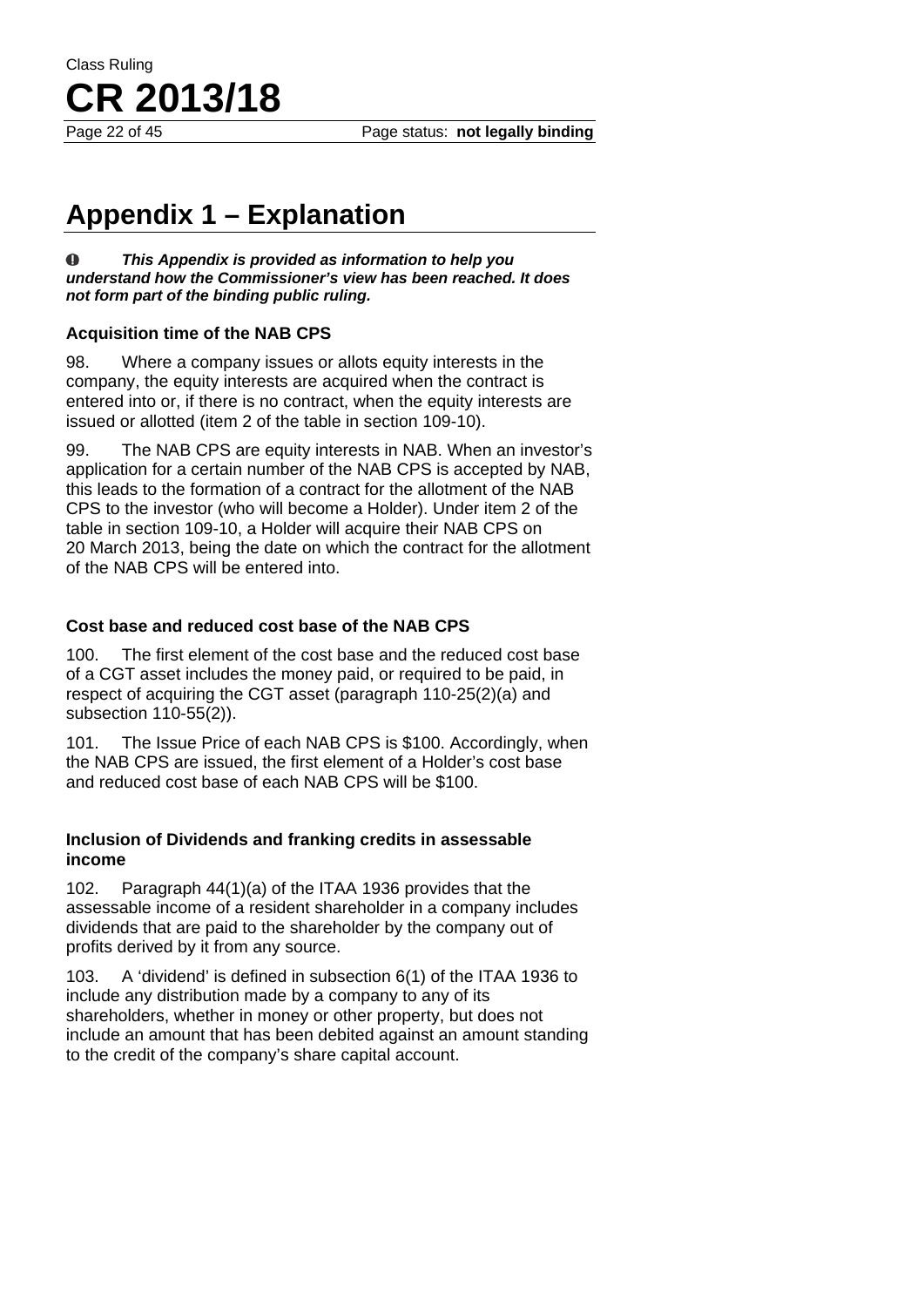### Page status: **not legally binding** Page 23 of 45

104. Dividends paid in respect of the NAB CPS will be a distribution of money made by NAB, and will not be sourced, either directly or indirectly, from NAB's share capital account. Therefore, the Dividends

are a 'dividend' under the income tax law. Dividends paid in respect of the NAB CPS will be paid out of NAB's profits. Accordingly, the Holders must include all Dividends they receive in respect of their NAB CPS in their assessable income under section 44 of the ITAA 1936.

105. NAB expects that the Dividends paid in respect of the NAB CPS will be franked.

106. Under the Australian imputation system, where an Australian resident company makes a franked distribution directly to a shareholder, the assessable income of the shareholder must also include the amount of the franking credit on the distribution under subsection 207-20(1). The inclusion of both the dividend and the attached franking credit in a shareholder's assessable income is known as 'grossing-up' the dividend.

107. Accordingly, the Holders must include in their assessable income the amount of the franking credit on the Dividends that are received by the Holders.

### **Entitlement to a tax offset**

108. Under subsection 207-20(2), the Holders are entitled to a tax offset equal to the franking credit on the Dividends.

109. The Holders who are entitled to a franking credit tax offset under subsection 207-20(2) will be subject to the refundable tax offset rules in Division 67, unless specifically excluded under section 67-25. The refundable tax offset rules ensure that certain taxpayers are entitled to a refund, once their available tax offsets have been utilised to reduce any income tax liability to nil.

110. Accordingly, the Holders will be subject to the refundable tax offset rules unless they are a type of entity that is specifically excluded under section 67-25.

111. Entities excluded by section 67-25 include corporate tax entities (such as companies, corporate limited partnerships, corporate unit trusts and public trading trusts), unless they satisfy the requisite conditions in subsections 67-25(1C) or 67-25(1D).

### *Imputation benefits – streaming*

112. Subdivision 204-D broadly enables the Commissioner to make a determination where distributions with attached imputation benefits are streamed to a member of a corporate tax entity in preference to another member.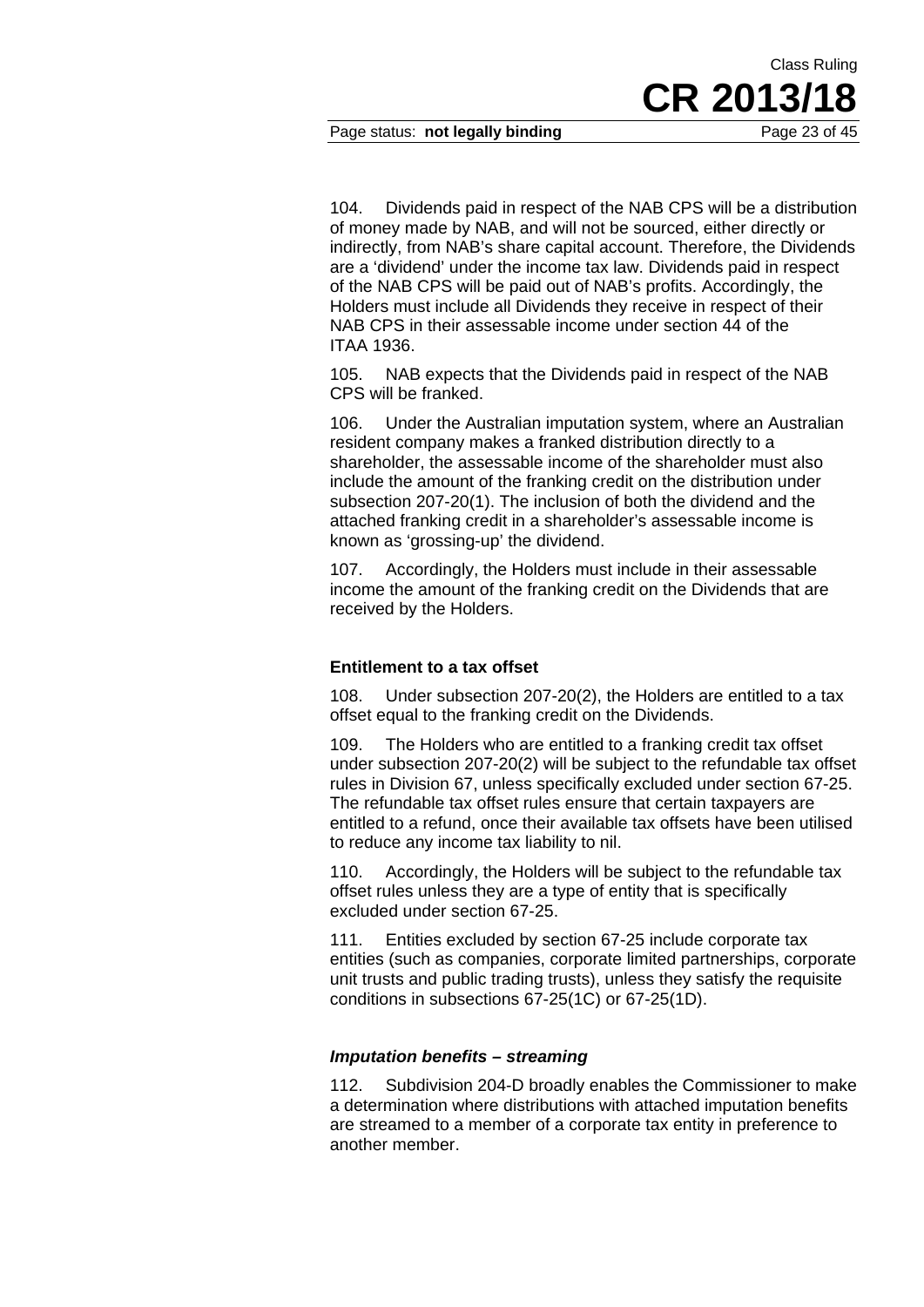113. Section 204-30 prescribes the circumstances that are required to exist before the Commissioner may make such a determination. Section 204-30 applies where a corporate tax entity 'streams' the payment of distributions, or the payment of distributions and the giving of other benefits, to its members in such a way that:

- (a) an imputation benefit is, or apart from this section would be, received by a member of the entity as a result of the distribution or distributions (paragraph 204-30(1)(a));
- (b) the member would derive a greater benefit from franking credits than another member of the entity (paragraph 204-30(1)(b)); and
- (c) the other member of the entity will receive lesser imputation benefits, or will not receive any imputation benefits, whether or not the other member receives other benefits (paragraph 204-30(1)(c)).

114. Relevantly, if section 204-30 applies, the Commissioner has a discretion under subsection 204-30(3) to make a written determination either:

- (a) that a specified franking debit arises in the franking account of the entity, for a specified distribution or other benefit to a disadvantaged member (paragraph 204-30(3)(a)); or
- (b) that no imputation benefit is to arise in respect of any streamed distribution made to a favoured member and specified in the determination (paragraph 204-30(3)(c)).

115. 'Streaming' is not defined for the purposes of section 204-30. However, the Commissioner understands it to refer to a company 'selectively directing the flow of franked distributions to those members who can most benefit from the imputation credits' (paragraph 3.28 of the Explanatory Memorandum to the New Business Tax System (Imputation) Bill 2002).

116. For section 204-30 to apply, members to whom distributions are streamed must derive a greater benefit from franking credits than another member of the entity. The words 'derive a greater benefit from franking credits' are defined in subsection 204-30(8) by reference to the ability of the members to fully utilise imputation benefits. The imputation benefit for resident shareholders is in the form of a tax offset (paragraph 204-30(6)(a)), and for non-resident shareholders is in the form of not being liable to pay dividend withholding tax (paragraph 204-30(6)(e)). The resident shareholders derive a greater benefit from franking credits than the non-resident shareholders.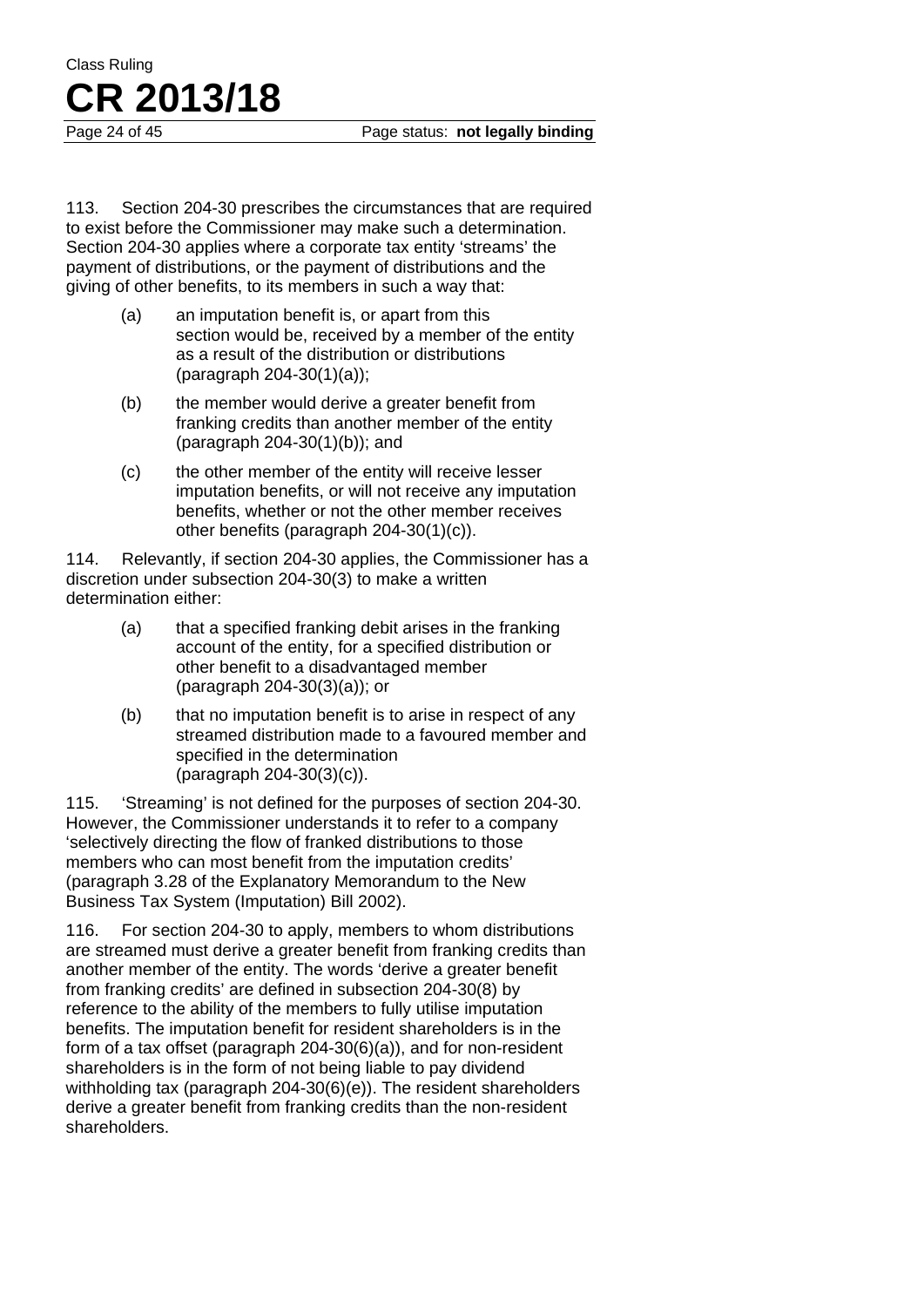Page status: **not legally binding** Page 25 of 45

117. The NAB CPS will be listed on the ASX and hence will be available for investment by different types of investors. NAB expects to pay fully franked dividends in the foreseeable future to all the holders of interests in NAB that are capable of giving rise to frankable distributions, including the Holders, to the extent of the franking credits in its franking account. The dividend payout ratios and franking credits in relation to the Ordinary Shares and other preference share capital of NAB are not expected to change as a result of the issue of the NAB CPS. Accordingly, it cannot be said that NAB will selectively direct the flow of franked distributions to those members who could most benefit from the franking credits.

118. Further, the additional Ordinary Shares allotted on the Conversion of the NAB CPS will not attract the application of section 204-30 because the additional Ordinary Shares will not constitute a 'distribution' (as defined in section 960-120) and the additional Ordinary Shares will not affect NAB's policy of paying fully franked dividends.

119. Based on the information provided, the Commissioner does not conclude that the requisite element of streaming exists in relation to the franked distributions to be paid by NAB to the Holders. Accordingly, based on the information provided, the Commissioner will not make a determination under paragraph 204-30(3)(c) to deny the whole, or any part, of the imputation benefits that are to be received by the Holders in respect of the Dividends paid on the NAB CPS.

### *Section 177EA of the ITAA 1936*

120. Section 177EA of the ITAA 1936 is a general anti-avoidance provision that applies to a wide range of schemes designed to obtain imputation benefits. In essence, it applies to schemes for the disposition of shares or an interest in shares, where a franked distribution is paid or payable in respect of the shares or an interest in shares.

121. Where section 177EA applies, the Commissioner has a discretion pursuant to subsection 177EA(5) of the ITAA 1936 to make a determination to either:

- debit the company's franking account pursuant to paragraph 177EA(5)(a) of the ITAA 1936; or
- deny the imputation benefit on the distribution that flowed directly or indirectly to each shareholder pursuant to paragraph 177EA(5)(b) of the ITAA 1936.

122. Subsection 177EA(3) of the ITAA 1936 provides that section 177EA of the ITAA 1936 applies if:

> (a) there is a scheme for a disposition of membership interests, or an interest in membership interests, in a corporate tax entity; and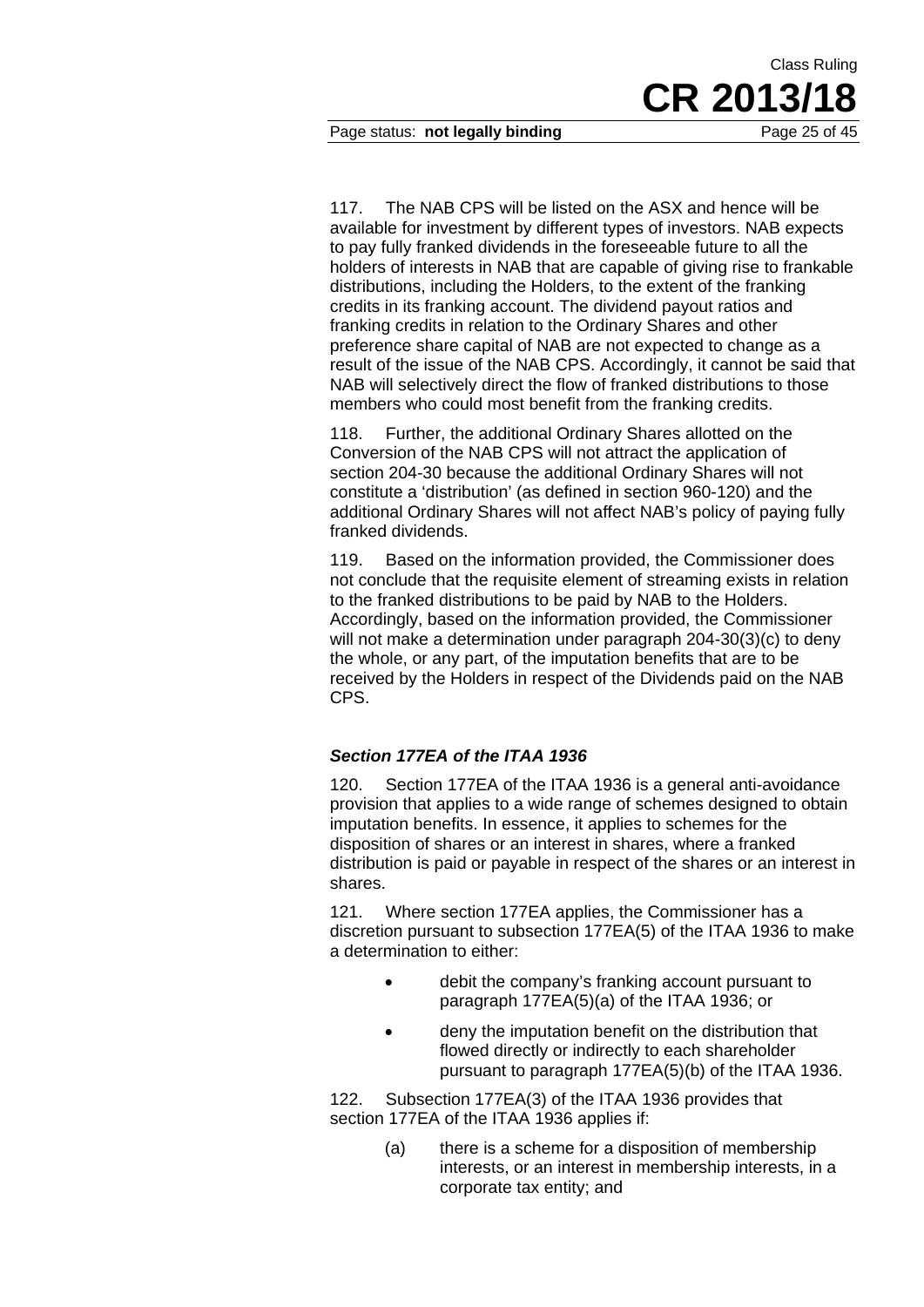- (b) either:
	- (i) a frankable distribution has been paid, or is payable or expected to be payable, to a person in respect of the membership interests; or
	- (ii) a frankable distribution has flowed indirectly, or flows indirectly or is expected to flow indirectly, to a person in respect of the interest in membership interests, as the case may be; and
- (c) the distribution was, or is expected to be, a franked distribution or a distribution franked with an exempting credit; and
- (d) except for this section, the person (the 'relevant taxpayer') would receive, or could reasonably be expected to receive, imputation benefits as a result of the distribution; and
- (e) having regard to the relevant circumstances of the scheme, it would be concluded that the person, or one of the persons, who entered into or carried out the scheme or any part of the scheme did so for a purpose (whether or not the dominant purpose but not including an incidental purpose) of enabling the relevant taxpayer to obtain an imputation benefit.

123. Under this arrangement, the 'relevant taxpayer' is a Holder of the NAB CPS and the scheme comprises the circumstances surrounding the issue of the NAB CPS to Holders who acquired their NAB CPS by initial application under the Prospectus.

124. In the present case the conditions of paragraphs 177EA(3)(a) to 177EA(3)(d) of the ITAA 1936 are satisfied.

- (a) The issue of the NAB CPS (being membership interests in NAB, a corporate tax entity) pursuant to the Prospectus is a scheme for a disposition of membership interests in a corporate tax entity.
- (b) The Dividends on the NAB CPS are each a frankable distribution that is expected to be payable to Holders in respect of their NAB CPS.
- (c) The Dividends on the NAB CPS are each expected to be a franked distribution.
- (d) Holders could reasonably be expected to receive imputation benefits as a result of the Dividends on the NAB CPS.

125. Accordingly, the issue is whether, having regard to the relevant circumstances of the scheme, it would be concluded that, on the part of NAB, its shareholders (including the Holders) or any other relevant party who entered into or carried out the scheme or any part of the scheme, there is a purpose (other than an incidental purpose) of enabling the Holders to obtain an imputation benefit.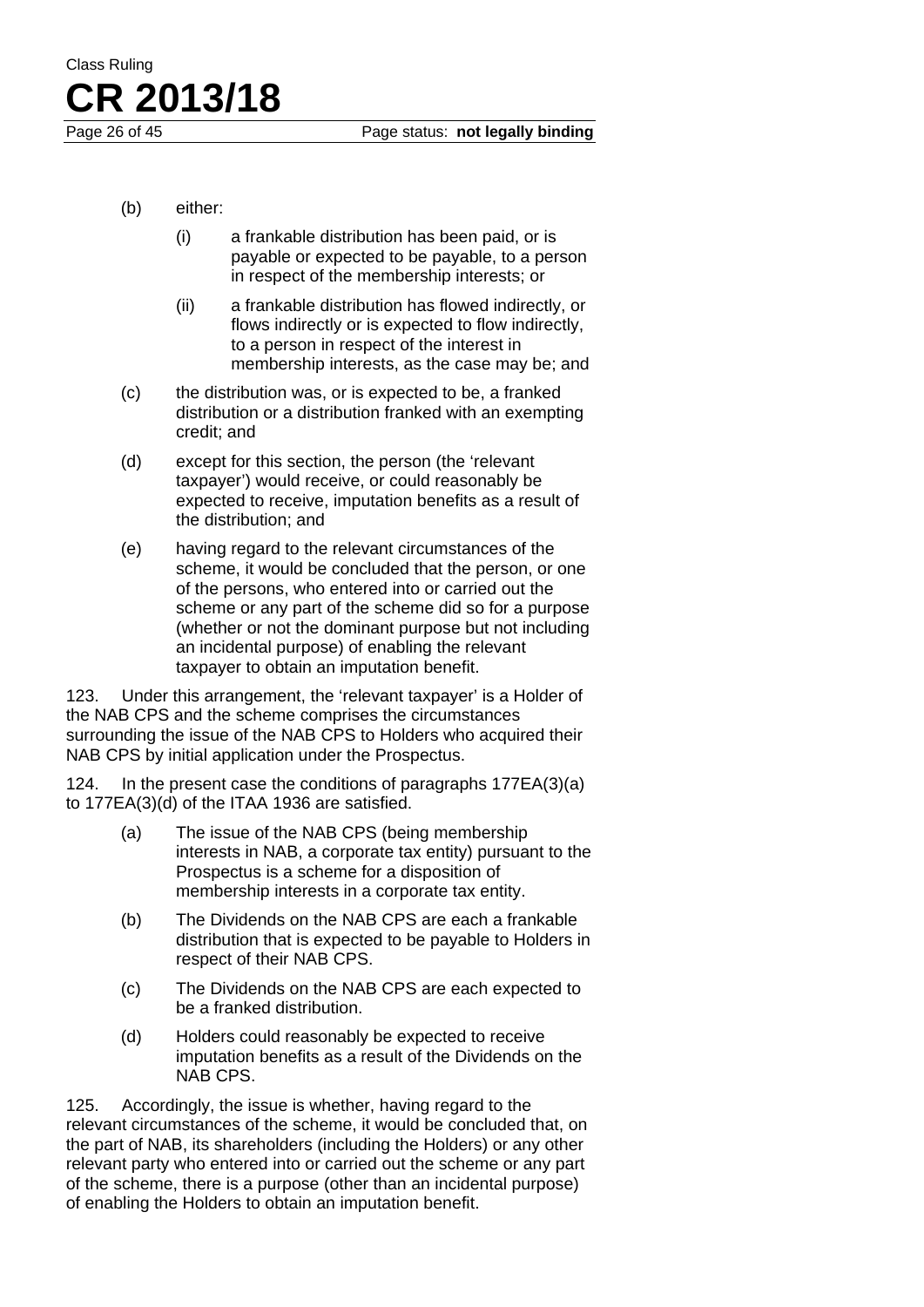### Page status: **not legally binding** Page 27 of 45

126. In arriving at a conclusion, the Commissioner must have regard to the relevant circumstances of the scheme which include, but are not limited to, the circumstances set out in subsection 177EA(17) of the ITAA 1936. The relevant circumstances listed there encompass a range of circumstances which, taken individually or collectively, could indicate the requisite purpose. Due to the diverse nature of these circumstances, some may not be present at any one time in any one scheme.

127. NAB has advised that it will issue the NAB CPS as part of its ongoing capital management strategy to support its general corporate business and to provide the NAB Group with Tier 1 capital as required by APRA for capital adequacy purposes.

128. Based on the information provided and the qualifications set out in this Ruling, and having regard to all of the relevant circumstances of the scheme, the Commissioner has concluded that the purpose of enabling the Holders to obtain imputation benefits is *not* more than incidental to NAB's purpose of raising Tier 1 Capital to meet its capital adequacy requirements.

129. Accordingly, the Commissioner will not make a determination under paragraph 177EA(5)(b) of the ITAA 1936 to deny the whole, or any part, of the imputation benefits that are to be received by the Holders in respect of the Dividends paid on the NAB CPS.

### *Gross-up and tax offset*

130. Subdivision 207-F creates the appropriate adjustment to cancel the effect of the gross-up and tax offset rules where the entity concerned has manipulated the imputation system in a manner that is not permitted under the income tax law. Section 207-145 is relevant to the Holders that are the subject of this Ruling.

131. Pursuant to subsection 207-145(1), this adjustment will occur where a franked distribution is made to an entity in one or more of the following circumstances:

- The entity is not a 'qualified person' in relation to the distribution for the purposes of Division 1A of former Part IIIAA of the ITAA 1936 (paragraph 207-145(1)(a) of the ITAA 1997).
- The Commissioner has made a determination under paragraph 177EA(5)(b) of the ITAA 1936 that no imputation benefit is to arise in respect of the distribution for the entity (paragraph 207-145(1)(b) of the ITAA 1997).
- The Commissioner has made a determination under paragraph 204-30(3)(c) of the ITAA 1997 that no imputation benefit is to arise in respect of the distribution for the entity (paragraph 207-145(1)(c) of the ITAA 1997).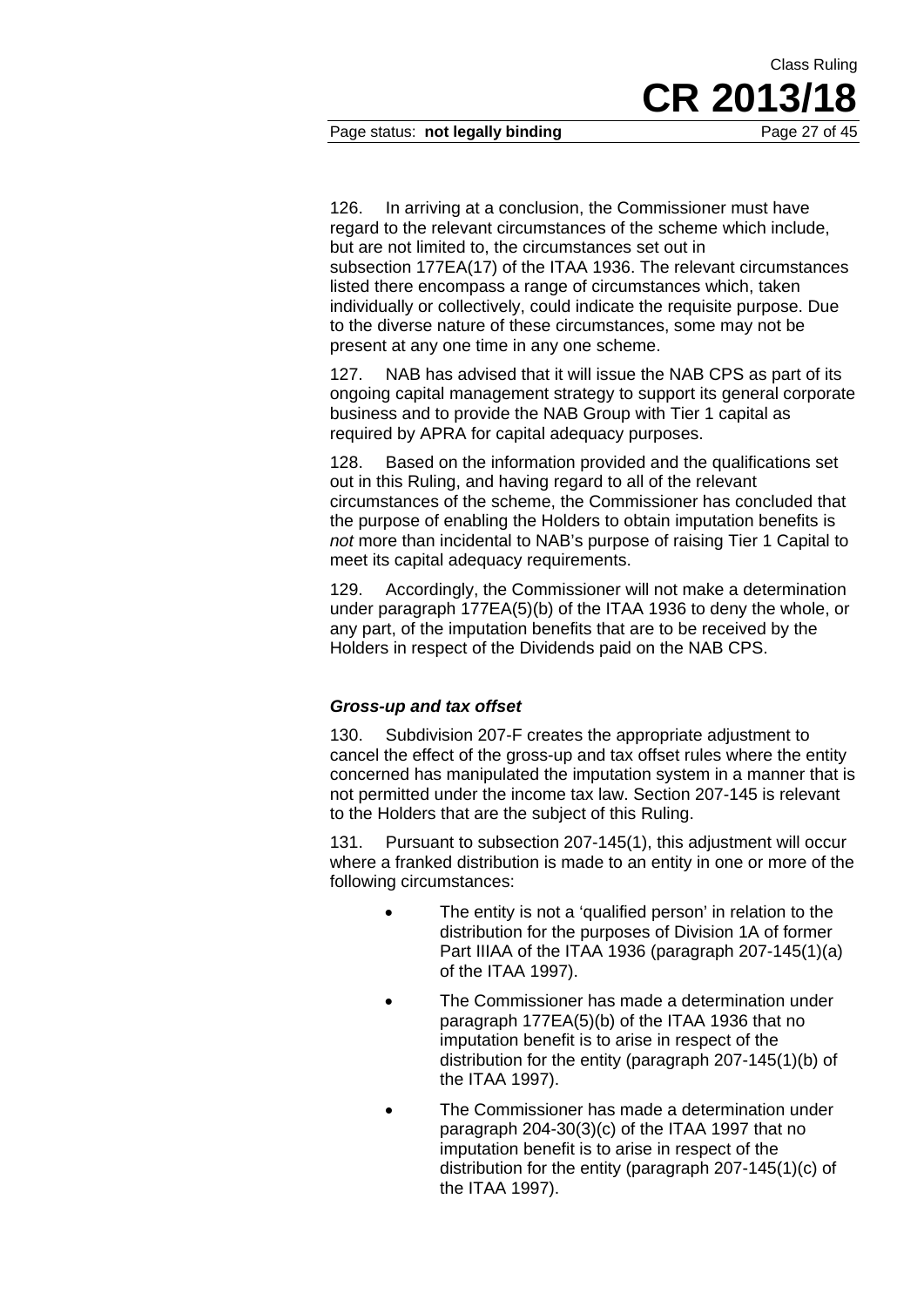The distribution is made as part of a dividend stripping operation (paragraph 207-145(1)(d) of the ITAA 1997).

132. The main test of what constitutes a 'qualified person' in relation to a franked distribution, for the purposes of Division 1A of former Part IIIAA of the ITAA 1936, is known as the holding period rule. This test is in former subsection 160APHO(1) of the ITAA 1936, which states:

> A taxpayer who has held shares or an interest in shares on which a dividend has been paid is a qualified person in relation to the dividend if:

- (a) where neither the taxpayer nor an associate of the taxpayer has made, or is under an obligation to make, or is likely to make, a related payment in respect of the dividend – the taxpayer has satisfied subsection (2) in relation to the primary qualification period in relation to the dividend; or
- (b) where the taxpayer or an associate of the taxpayer has made, is under an obligation to make, or is likely to make, a related payment in respect of the dividend – the taxpayer has satisfied subsection (2) in relation to the secondary qualification period in relation to the dividend.

133. Former subsection 160APHO(2) of the ITAA 1936, referred to in the preceding paragraph, requires the taxpayer to hold the shares or interest in shares for at least 45 days if the shares are not preference shares, or at least 90 days if the shares are preference shares.

134. As the NAB CPS are 'preference shares' (as defined in the former section 160APHD of the ITAA 1936), a Holder is required to hold the shares on which a dividend has been paid for a continuous period of at least 90 days during the relevant qualification period.

135. In determining whether they hold the shares for at least 90 days during the relevant qualification period, an entity does not count the day on which the shareholder acquired the shares. If the shareholder has disposed of the shares, an entity does not count the day on which the disposal occurred.

136. Furthermore, any days on which the shareholder has materially diminished risks of loss or opportunities for gain in respect of the shares (within the meaning of former sections 160APHM and 160APHJ of the ITAA 1936) are to be excluded. The exclusion of those days is not taken to break the continuity of the period for which the shareholder held the shares.

137. Under former subsection 160APHM(2) of the ITAA 1936, a taxpayer is taken to have materially diminished risks of loss or opportunities for gain in respect of shares if the taxpayer's 'net position' (defined in former subsection 160APHJ(5) of the ITAA 1936) on a particular day in relation to the shares has less than 30% of those risks and opportunities.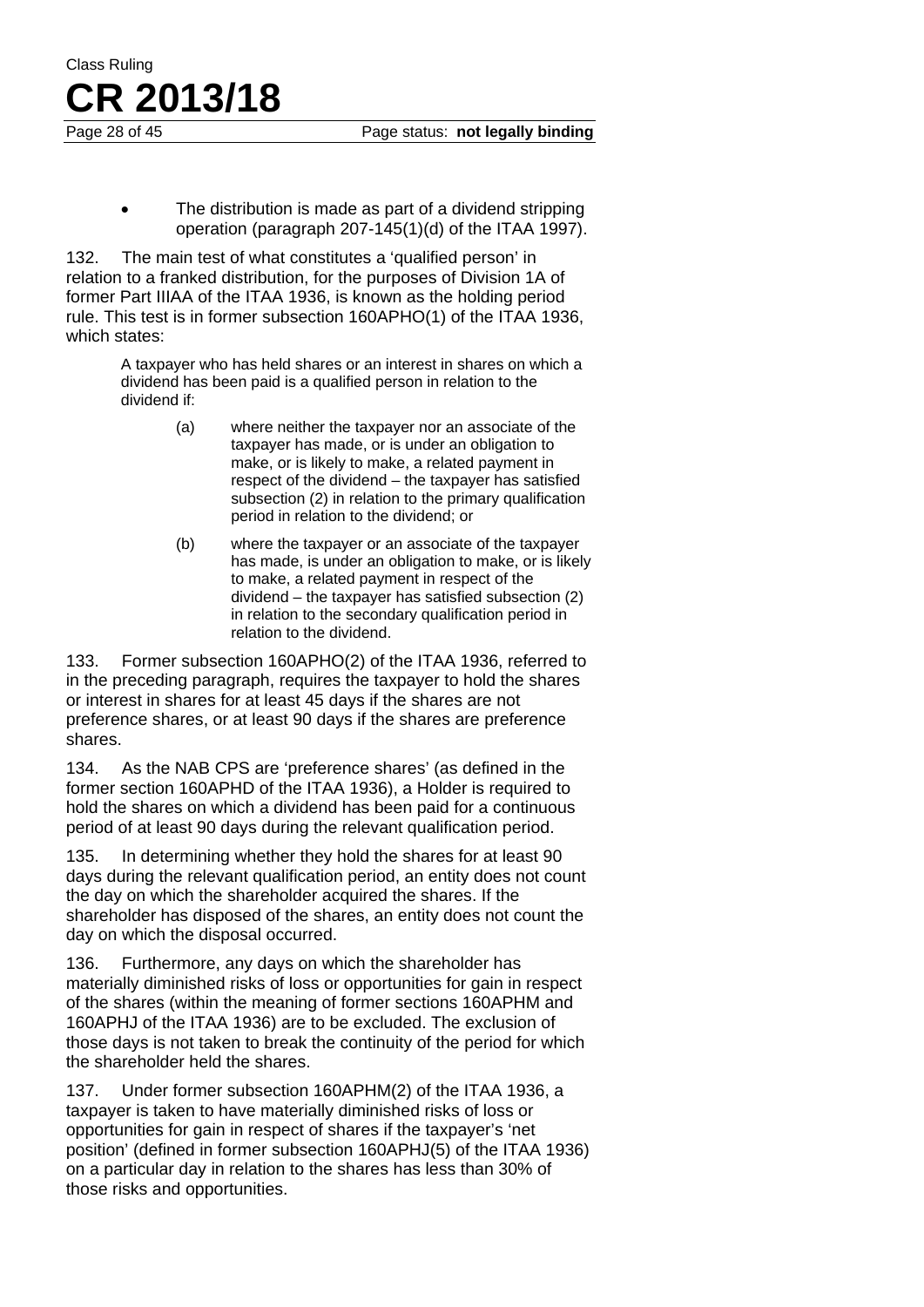Page status: **not legally binding** Page 29 of 45

CR 2013/

Class Ruling

138. The requirement to exclude any days on which the shareholder has materially diminished risks of loss or opportunities for gain in respect of shares is often referred to in positive terms as requiring the shareholder to only count the days during the relevant qualification period on which they hold the shares 'at risk'.

139. This Ruling is made on the basis that a Holder or an associate of a Holder has not made, is not under an obligation to make, or is not likely to make, a related payment in respect of any of the Dividends (see subparagraph 72(l) of this Ruling).

140. On the basis that the Holders have not made, nor are under an obligation to make, nor are likely to make, a related payment in respect of any of the Dividends, the relevant qualification period is the primary qualification period pursuant to former paragraph 160APHO(1)(a) of the ITAA 1936.

141. The former section 160APHD of the ITAA 1936 defines the 'primary qualification period' in relation to a taxpayer in relation to shares as:

> … (b) if the shares are preference shares – the period beginning on the day after the day on which the taxpayer acquired the shares, and ending on the 90th day after the day on which the shares became *ex dividend*.

142. The former subsection 160APHE(1) of the ITAA 1936 defines '*ex dividend*' as:

> A share in respect of which a dividend is to be paid… becomes *ex dividend* on the day after the last day on which the acquisition by a person of the share will entitle the person to receive the dividend.

143. The Holders will be capable of each being a 'qualified person' under the former paragraph 160APHO(1)(a) of the ITAA 1936, because this Ruling is made on the basis that (see subparagraphs 72(k) and (m) of this Ruling) that:

- neither a Holder nor an associate of a Holder has taken any positions (apart from holding the NAB CPS) in relation to their NAB CPS;
- the Holders in receipt of Dividends on the NAB CPS will have held their NAB CPS for a period of at least 90 days (excluding the day of acquisition and the day of disposal of their NAB CPS, and any days on which the Holder has materially diminished risks of loss or opportunities for gain in respect of the NAB CPS), within the primary qualification period in relation to at least one of the Dividends, which period begins on the day after the day on which the Holder acquired their NAB CPS and ends on the 90th day after the day on which the NAB CPS became *ex dividend*.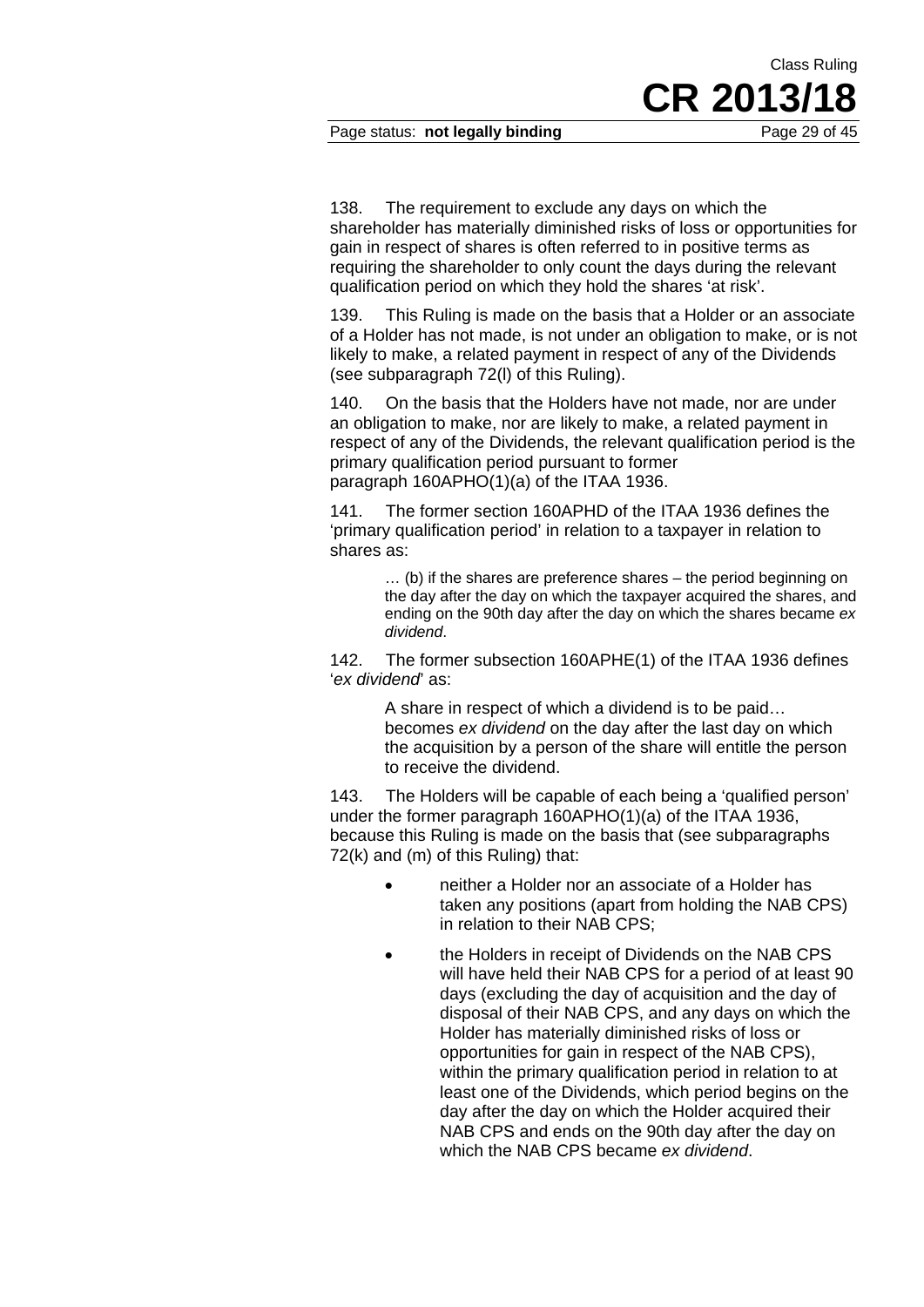144. If a Holder of the NAB CPS is not a 'qualified person' under the former paragraph 160APHO(1)(a) of the ITAA 1936, or other provisions such as former sections 160APHR or 160APHT of the ITAA 1936, the Holder will not be a 'qualified person' for the purposes of Division 1A of former Part IIIAA of the ITAA 1936. Section 207-145 of the ITAA 1997 will create the appropriate adjustment to cancel the effect of the gross-up and tax offset rules for the Holder in relation to payments of some or all of the Dividends.

145. The Commissioner has confirmed that no determination will be made under paragraph 177EA(5)(b) of the ITAA 1936 or paragraph 204-30(3)(c) of the ITAA 1997 to deny the imputation benefits attached to Dividends paid by NAB to the Holders (see paragraphs 78 and 79 of this Ruling).

146. Finally, section 207-145 applies where a distribution is made as part of a dividend stripping operation. A distribution will be taken to be made as part of a dividend stripping operation, pursuant to section 207-155, if the making of the distribution arose out of, or was made in the course of, a scheme that:

- was by way of, or in the nature of, dividend stripping; or
- had substantially the effect of a scheme by way of, or in the nature of, dividend stripping.

147. The Transaction Documents provide no indication that the offering of the NAB CPS and the associated payment of franked Dividends to the Holders constitute a dividend stripping arrangement.

148. Therefore, section 207-145 will not apply to the Dividends received by the Holders in respect of the NAB CPS. Accordingly, section 207-145 will not adjust the Holders' assessable income to exclude the amount of the franking credit on the Dividends, nor will it deny the tax offset to which the Holders would otherwise be entitled.

### *Qualified person and the Resale facility*

149. In determining whether a shareholder is a 'qualified person' in relation to a dividend paid on their shares, every 'position' (defined in former subsection 160APHJ(2) of the ITAA 1936) in relation to the shares are taken into account in calculating the 'net position'(defined in former subsection 160APHJ(5) of the ITAA 1936) in relation to the shares. The 'net position' determines whether a shareholder has materially diminished risks of loss or opportunities for gain on a particular day in respect of shares held by the shareholder (former section 160APHM of the ITAA 1936). Under former subsection 160APHJ(2) of the ITAA 1936, a 'position' in relation to shares is anything that has a delta in relation to the shares.

150. An embedded share option is a 'position' in relation to a share if it is exercisable by or against a party other than the issuer of the share (Taxation Determination TD 2007/29).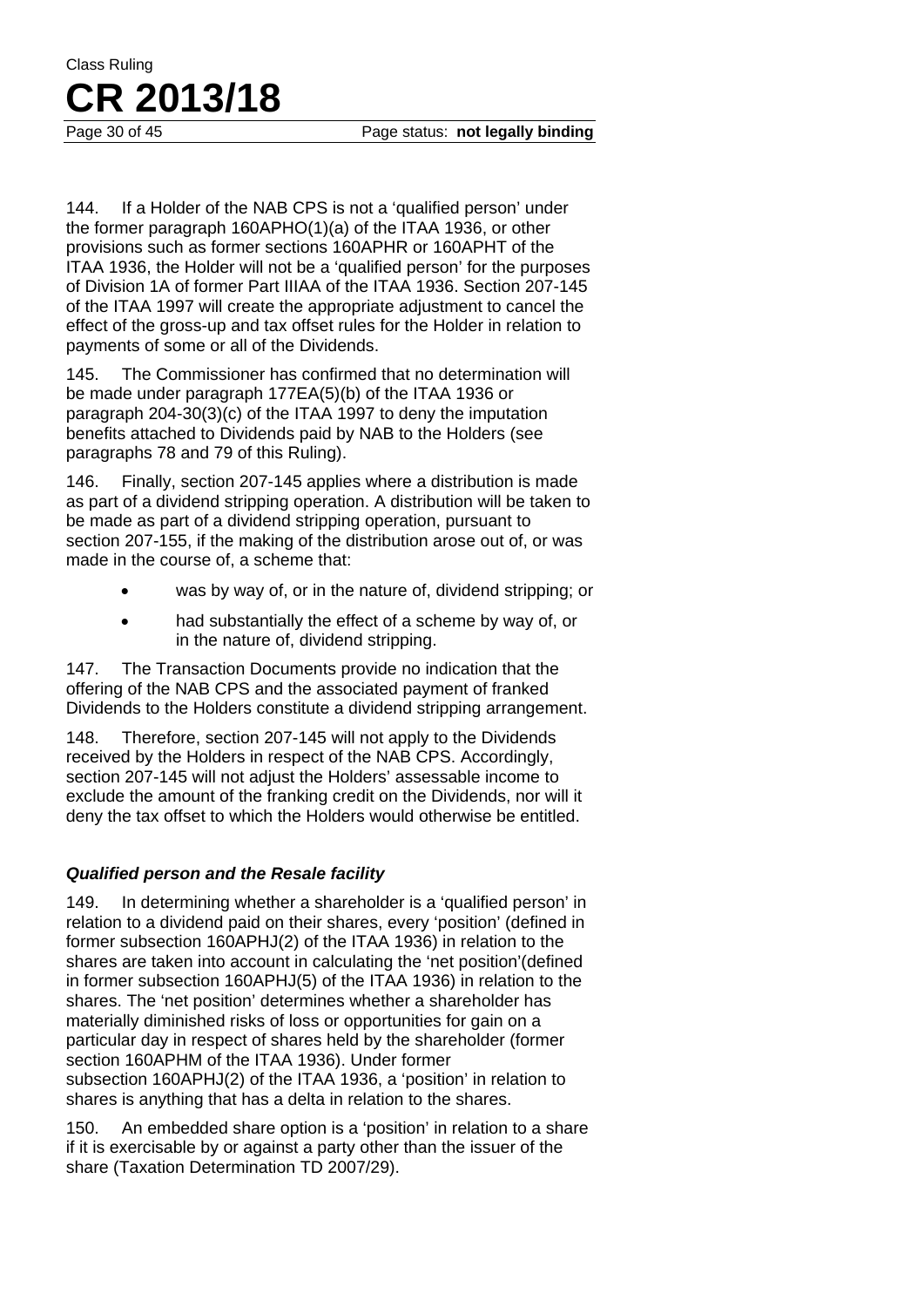151. Under the Resale facility in clauses 10 and 11 of the CPS Terms, NAB may (subject to certain conditions) elect to require the Holders to sell all or some of their NAB CPS to one or more Nominated Purchasers. Until NAB appoints an entity as a Nominated Purchaser, that entity has no right or ability to call for the NAB CPS from the Holders.

152. NAB is also not required to elect to exercise the Resale facility. It follows that the Resale facility is an option that is held by NAB, the issuer of the NAB CPS, and not by a third party. Therefore, the Resale facility does not constitute a separate 'position' in relation to the NAB CPS under former subsection 160APHJ(2) of the ITAA 1936.

153. For the purpose of determining whether a Holder is a 'qualified person' in relation to the Dividends under Division 1A of former Part IIIAA of the ITAA 1936, the Resale facility, of itself, will not affect a Holder's risks of loss or opportunities for gain in respect of the NAB CPS.

### **Conversion of each NAB CPS – CGT implications**

154. Under the CPS Terms, the NAB CPS will Convert subject to the satisfaction of the Mandatory Conversion Conditions, or may Convert earlier if NAB elects to do so following the occurrence of certain defined events and subject to the satisfaction of any relevant conditions.

155. If Conversion happens, each NAB CPS that is being Converted will Convert into one Ordinary Share on the Conversion Date, through a variation of the rights attached to the NAB CPS. The Holders will also receive an allotment of an additional number of Ordinary Shares for no additional consideration.

156. Each NAB CPS is a share that is comprised of a bundle of rights. However, those rights are not separate pieces of property capable of being divided out and held separately. Accordingly, the rights attaching to shares do not constitute individual CGT assets as defined by section 108-5, but rather combine to make up one CGT asset, being the share (Taxation Ruling TR 94/30).

157. Under section 104-25, CGT event C2 happens if an entity's ownership of an intangible CGT asset (such as a share) ends by the asset, among other things:

- being redeemed or cancelled (paragraph 104-25(1)(a)); or
- if the asset is a convertible interest being converted (paragraph 104-25(1)(f)).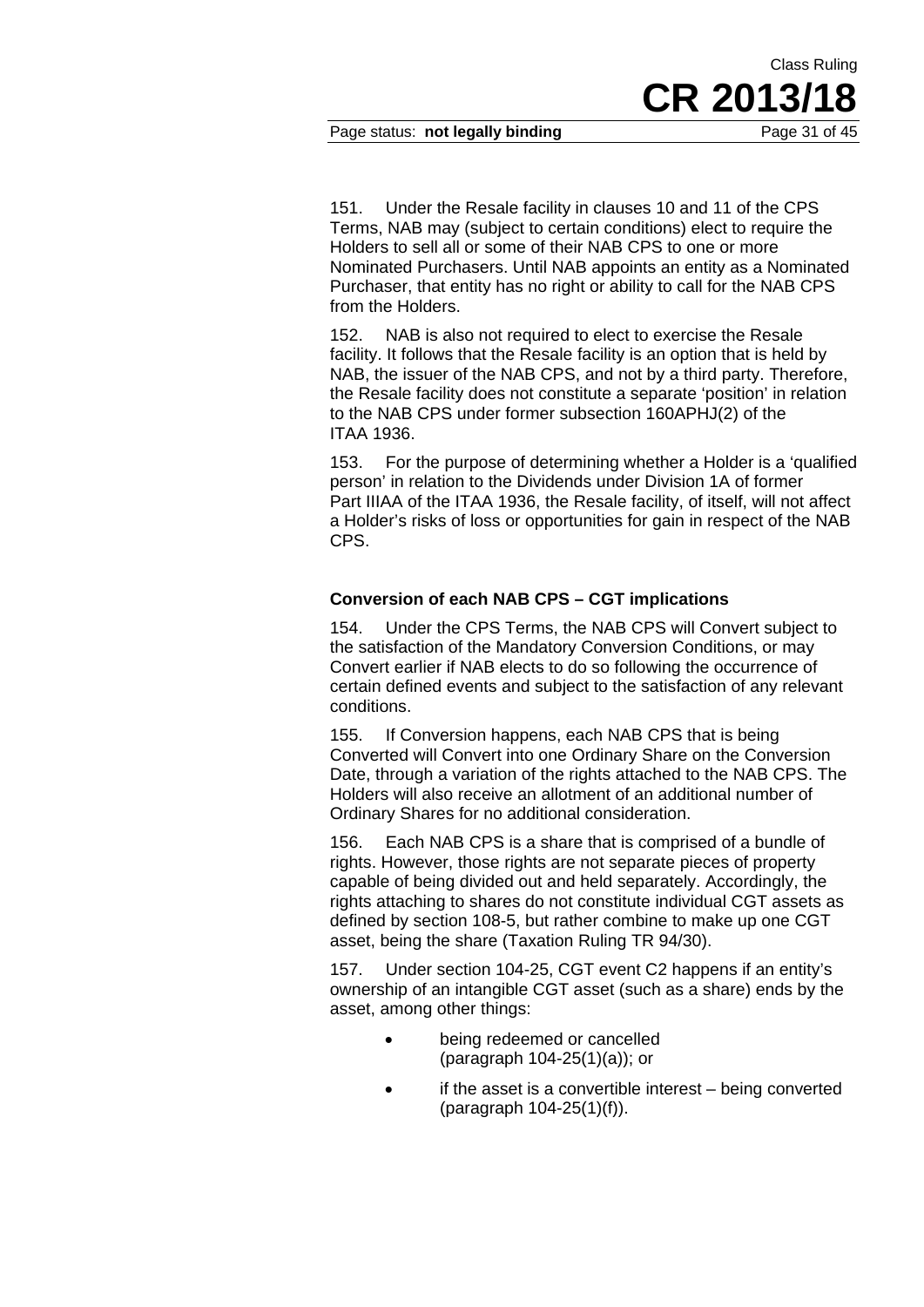158. The mere variation of the rights attached to the NAB CPS and the allotment of an additional number of Ordinary Shares does not result in a Holder's ownership of the NAB CPS ending by the NAB CPS being redeemed or cancelled for the purposes of paragraph 104-25(1)(a), nor does it result in a Holder's ownership of the NAB CPS ending by the NAB CPS being converted for the purposes of paragraph 104-25(1)(f). Therefore, CGT event C2 will not happen on the Conversion of each NAB CPS.

159. Under section 104-155, CGT event H2 happens if an act, transaction or event occurs in relation to a CGT asset that an entity owns, and the act, transaction or event does not result in an adjustment being made to the asset's cost base or reduced cost base. The receipt of money or other consideration in respect of the variation of the rights attached to a share may cause CGT event H2 to happen (paragraphs 46 – 48 of Taxation Ruling TR 94/30).

160. The Conversion of the NAB CPS includes the allotment of an additional number of Ordinary Shares. This will result in an adjustment to the cost base and reduced cost base of the converted NAB CPS under Subdivision 130-A (see below).

161. Therefore, CGT event H2 will not happen on the Conversion of each NAB CPS.

162. The relinquishment by the Holders of some of the rights attached to the NAB CPS is not a CGT event that happens to part of the CGT asset (which part is, under paragraph 108-5(2)(a), capable of being a CGT asset) comprised by each NAB CPS (see paragraphs 9 and 40 – 42 of Taxation Ruling TR 94/30).

163. No other CGT event in Division 104 will occur as a result of the Conversion of each NAB CPS.

### **NAB CPS that are Written Off – CGT implications**

164. Under the CPS Terms, if the NAB CPS are Written Off, the NAB CPS will not Convert into Ordinary Shares, and the rights attached to the NAB CPS will be automatically varied (without the express approval of Holders).

165. As stated above in relation to the CGT implications of the Conversion of each NAB CPS, and for the reasons given there, the mere variation of the rights attached to the NAB CPS when the NAB CPS are Written Off will not cause CGT event C2 to happen.

166. Under section 104-155, CGT event H2 happens if an act, transaction or event occurs in relation to a CGT asset that an entity owns, and the act, transaction or event does not result in an adjustment being made to the asset's cost base or reduced cost base.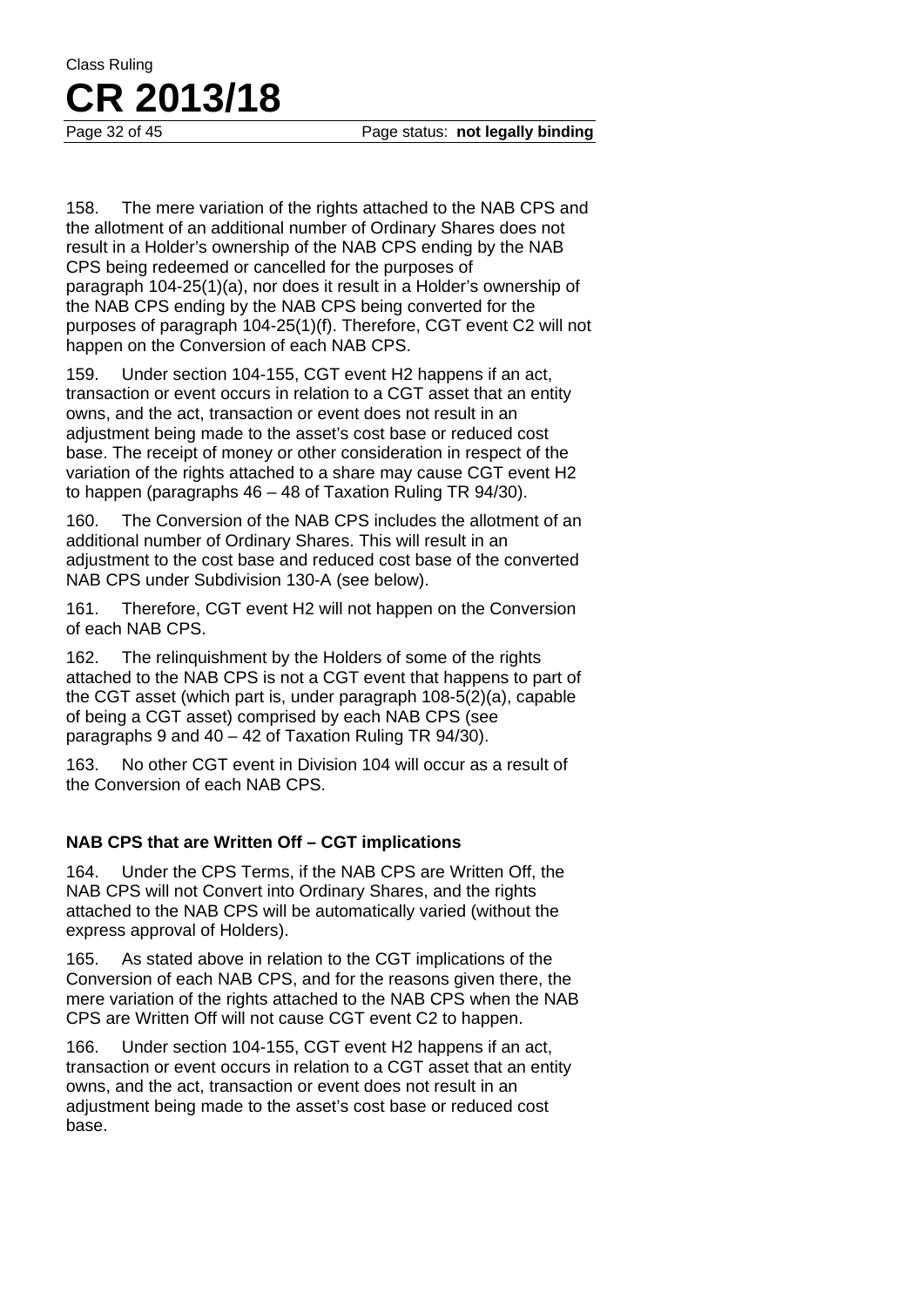Page status: **not legally binding** Page 33 of 45

167. The variation of the rights attached to the NAB CPS when the NAB CPS are Written Off is an act, transaction or event that occurs in relation to the NAB CPS. As the variation of rights will not result in an adjustment to the cost base or reduced cost base of the NAB CPS, CGT event H2 will happen when the NAB CPS are Written Off.

Class Ruling

**CR 2013/18** 

168. A capital gain is made from CGT event H2 if the capital proceeds because of the CGT event are more than the incidental costs incurred that relate to the event. A capital loss is made if the capital proceeds are less than the incidental costs (subsection 104-155(3)).

169. Subsection 116-20(2) provides that the capital proceeds from CGT event H2 are the money or other consideration an entity received, or is entitled to receive, because of the act, transaction or event that is the subject of CGT event H2.

170. There will be no capital proceeds because of CGT event H2 happening as a result of the NAB CPS being Written Off. There will be no incidental costs incurred that relate to the NAB CPS being Written Off. Accordingly, a Holder will not make a capital gain or a capital loss from CGT event H2 happening when the NAB CPS are Written Off.

171. No other CGT event will happen when the NAB CPS are Written Off.

### **Cost base of the additional Ordinary Shares**

172. Section 6BA of the ITAA 1936 and Subdivision 130-A of the ITAA 1997 will apply to apportion the first element of the cost base and reduced cost base of each NAB CPS over the converted NAB CPS (being one Ordinary Share in NAB) and any additional Ordinary Shares allotted by NAB as a result of the Conversion of the NAB CPS.

173. Section 6BA of the ITAA 1936 applies if a shareholder holds shares in a company (the original shares) and the company issues other shares (the bonus shares) in respect of the original shares.

174. Pursuant to subsection 6BA(3) of the ITAA 1936, as the additional Ordinary Shares allotted by NAB (being the bonus shares for the purposes of section 6BA of the ITAA 1936) are issued to the Holders for no consideration, and are not a dividend or taken to be a dividend (see below), the issue price of the NAB CPS (being the original shares for the purposes of section 6BA of the ITAA 1936) will be apportioned over the converted NAB CPS (being one Ordinary Share in NAB) and any additional Ordinary Shares allotted by NAB as a result of the Conversion of the NAB CPS.

175. Subdivision 130-A applies in a similar manner. It provides special rules relating to the time of acquisition and the cost base of bonus equities for CGT purposes.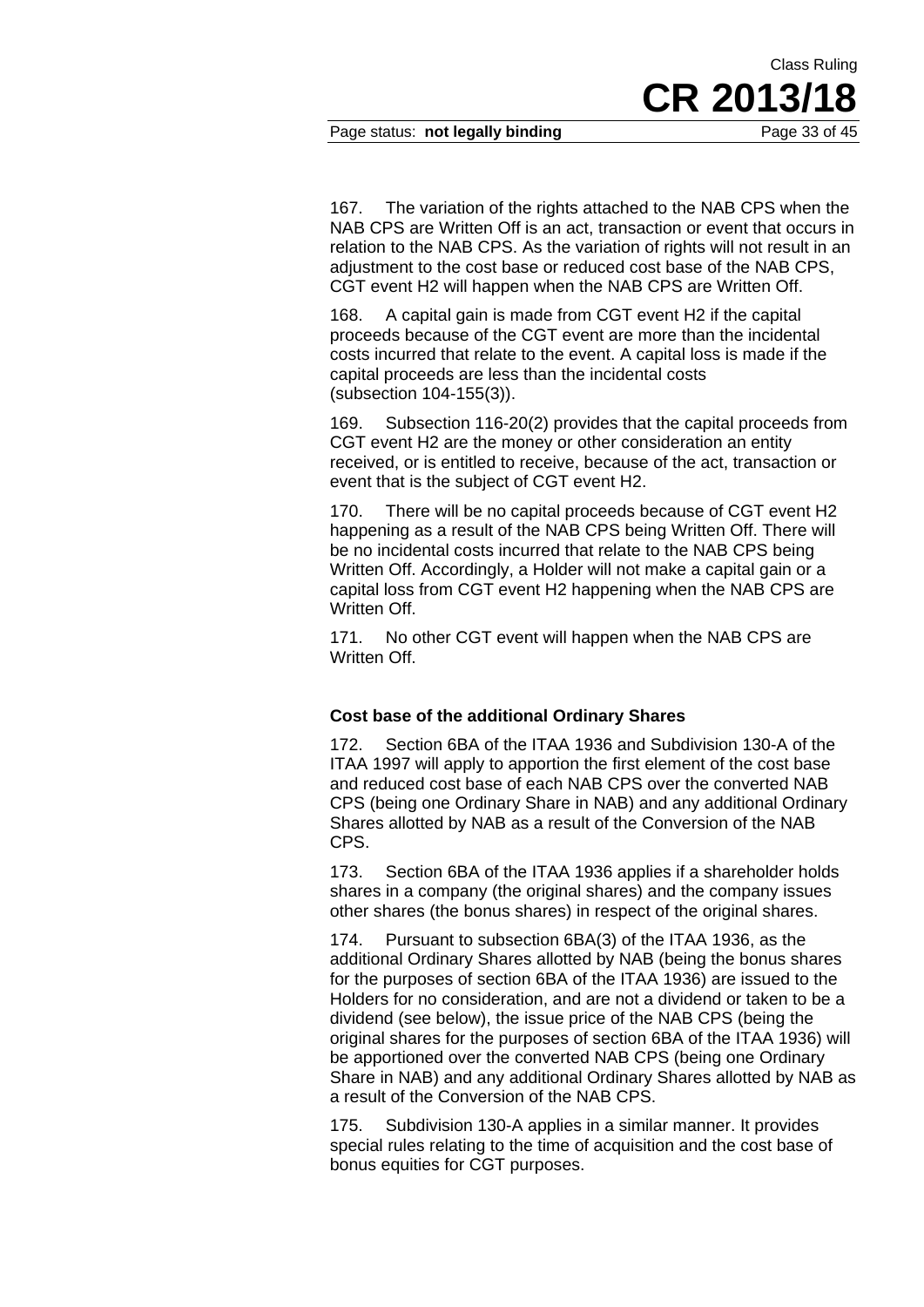Page 34 of 45 Page status: **not legally binding** 

176. The operative rule is in section 130-20, which sets out what happens if an entity owns shares in a company (the original equities) and the company issues other shares (the bonus equities) to the entity in relation to the original equities.

177. Under item 1 of the table in subsection 130-20(3), as the additional Ordinary Shares (being the bonus equities for the purposes of Subdivision 130-A) are not a dividend nor taken to be a dividend, the first element of the cost base and reduced cost base of each NAB CPS (being the original equities for the purposes of Subdivision 130-A) will be apportioned over both the converted NAB CPS (being one Ordinary Share in NAB) and any additional Ordinary Shares allotted by NAB as a result of the Conversion of the NAB CPS.

### **Acquisition time of the additional Ordinary Shares**

178. Under item 1 of the table in subsection 130-20(3), any additional Ordinary Shares acquired by a Holder as part of the Conversion of the NAB CPS will be taken to have been acquired at the time when the NAB CPS were originally acquired by the Holders, being 20 March 2013.

### **Allotment of the additional Ordinary Shares – dividend**

179. A 'dividend' is defined in subsection 6(1) of the ITAA 1936 to include any distribution made by a company to any of its shareholders, whether in money or other property, and any amount credited by a company to any of its shareholders as shareholders.

180. Although the additional Ordinary Shares allotted by NAB on the Conversion of the NAB CPS will constitute 'property' in the hands of the Holders, the allotment will not be a disposition of property within the ordinary meaning of that expression (*Ord Forrest Pty Ltd v. FC of T* (1974) 130 CLR 124; 74 ATC 4034; (1974) 4 ATR 230). As there is no disposition, there cannot be any distribution of property by NAB.

181. The allotment of the additional Ordinary Shares will not constitute a dividend under subsection 6BA(5) of the ITAA 1936 as the CPS Terms do not provide the Holders with a choice of whether to be paid a dividend or to be issued shares.

182. Accordingly, the allotment of any additional Ordinary Shares on the Conversion of the NAB CPS will not constitute a dividend within the meaning of subsection 6(1) of the ITAA 1936, or be taken to be a dividend under subsection 6BA(5) of the ITAA 1936.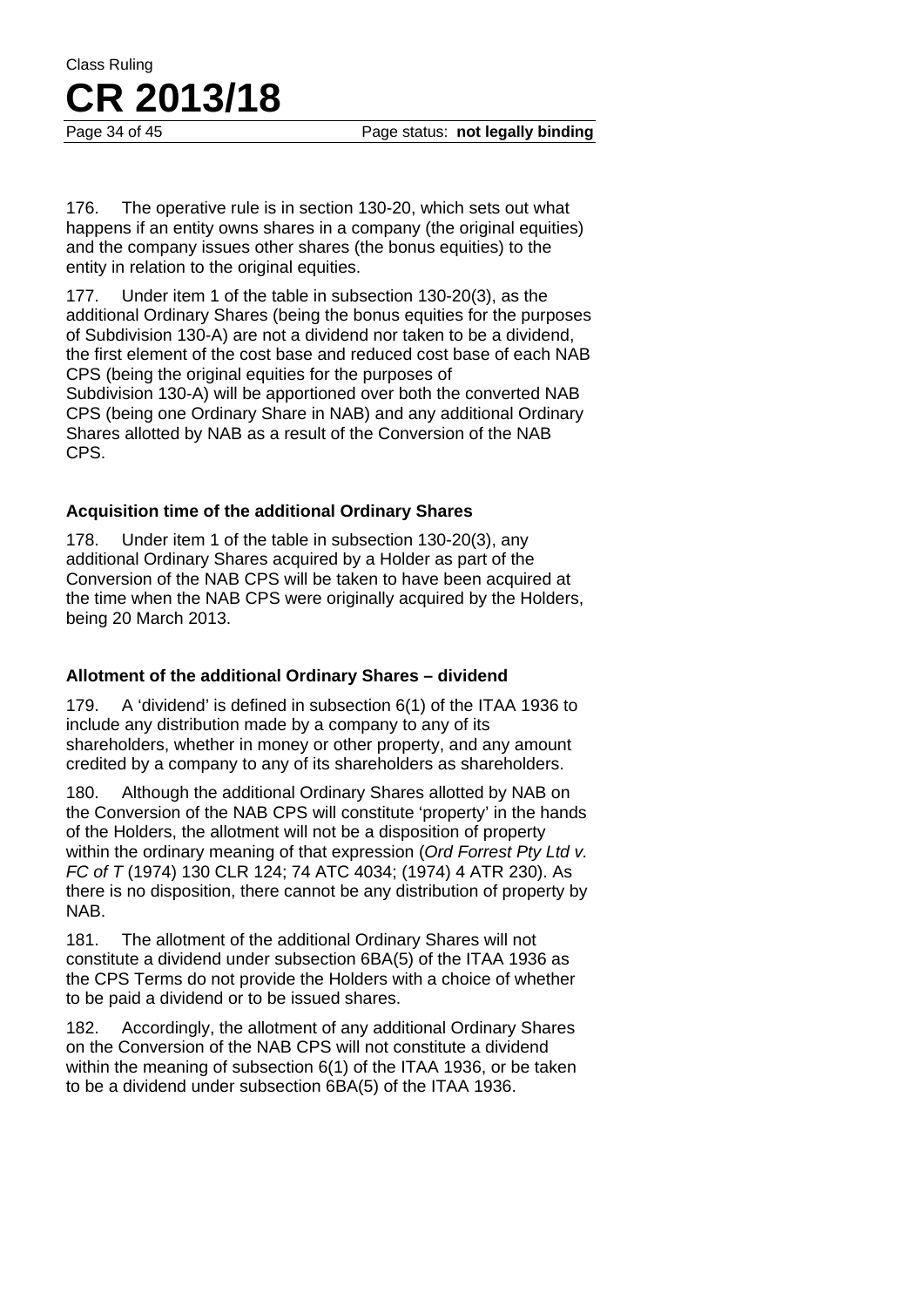Class Ruling

### **The value of the additional Ordinary Shares – ordinary income**

183. The allotment of the additional Ordinary Shares will be an issue of shares for which consideration is not payable. The allotment of the additional Ordinary Shares will result in a re-expression of a Holder's interest in the share capital of NAB. Accordingly, the value of any additional Ordinary Shares allotted on the Conversion of the NAB CPS will not be included as ordinary income in the assessable income of any of the Holders under subsection 6-5(1) (*Commissioner of Taxation v. McNeil* (2007) 229 CLR 656; 2007 ATC 4223; (2007) 64 ATR 431).

#### **Section 45 of the ITAA 1936**

184. Section 45 of the ITAA 1936 applies where a company streams the provision of shares and the payment of minimally franked dividends to its shareholders in such a way that the shares are received by some (but not all) shareholders and minimally franked dividends are received by other shareholders. Minimally franked dividends are dividends which are not franked or are franked to less than 10%.

185. NAB has paid fully franked dividends on all of the interests in NAB that are capable of giving rise to frankable distributions for several years. NAB expects to pay fully franked dividends in the foreseeable future to all the holders of interests in NAB that are capable of giving rise to frankable distributions, including the Holders, to the extent of the franking credits in its franking account.

186. Furthermore, the CPS Terms of the NAB CPS do not allow NAB to issue Ordinary Shares to some or all of the Holders as an alternative to the payment of Dividends, nor will there be any link between the allotment of the additional Ordinary Shares and the timing of the payment of any Dividends by NAB. Thus, as there will be no minimally franked dividends, the fact that additional Ordinary Shares will only be allotted to the Holders on the Conversion of the NAB CPS, rather than all of the shareholders of NAB, will not trigger section 45.

187. Therefore, section 45 of the ITAA 1936 will not apply to treat the value of the additional Ordinary Shares allotted to the Holders on the Conversion of the NAB CPS as an unfranked dividend paid by NAB to the Holders.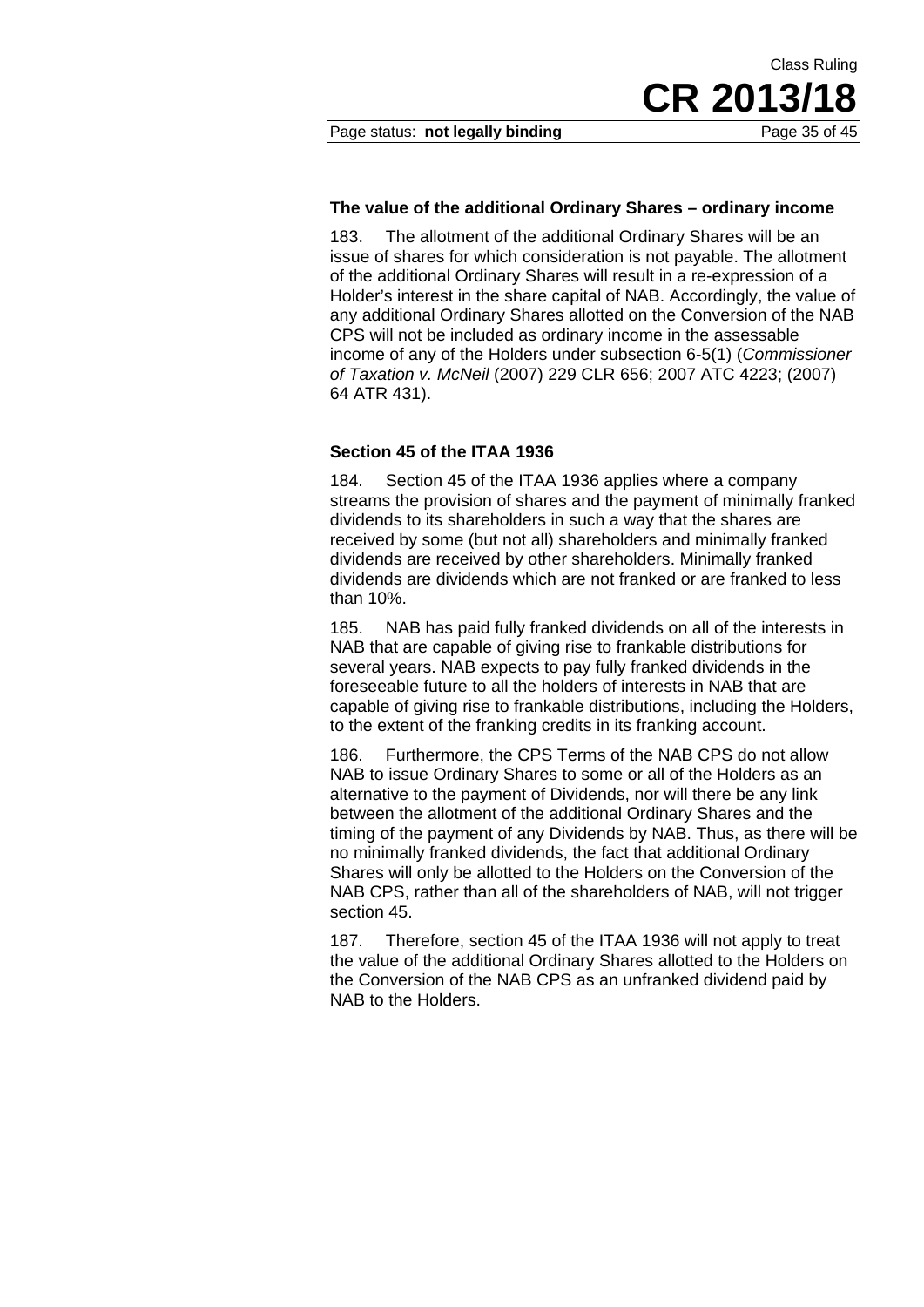### **Section 45A of the ITAA 1936**

188. Section 45A of the ITAA 1936 applies in circumstances where capital benefits are streamed to certain shareholders (the advantaged shareholders) who derive a greater benefit from the capital benefits than other shareholders, and it is reasonable to assume that the other shareholders (the disadvantaged shareholders) have received or will receive dividends. If these conditions are satisfied, the Commissioner can make a determination that all or part of the capital benefit is to be treated as an unfranked dividend, so that it can be included in the assessable income of the advantaged shareholders.

189. The allotment of the additional Ordinary Shares to the Holders on the Conversion of the NAB CPS is the 'provision of a capital benefit' to the Holders (as defined in paragraph 45A(3)(a) of the ITAA 1936).

190. The allotment of the additional Ordinary Shares will be in effect a replacement of the Holders' interest in the share capital of NAB represented by the NAB CPS for ordinary shares in NAB. In the absence of any other factors, the circumstances of the scheme indicate that there will be no streaming of capital benefits to some shareholders.

191. Accordingly, it cannot be said that the Holders will derive a greater benefit from the capital benefits than other NAB shareholders. Therefore, the Commissioner will not make a determination under subsection 45A(2) of the ITAA 1936 that section 45C of the ITAA 1936 applies to the whole, or any part, of the capital benefit provided to the Holders when the additional Ordinary Shares are allotted to them on the Conversion of the NAB CPS. Therefore, no part of the value of the additional Ordinary Shares will be an unfranked dividend in the hands of the Holders.

### **Section 45B of the ITAA 1936**

192. Section 45B of the ITAA 1936 applies where certain capital benefits are provided to shareholders in substitution for dividends. If applicable, the Commissioner can make a determination that all or part of the capital benefit is to be treated as an unfranked dividend, so that it can be included in the assessable income of the relevant taxpayer.

193. Specifically, section 45B applies where:

- (I) there is a scheme under which a person is provided with a demerger benefit or a capital benefit by a company (paragraph 45B(2)(a));
- (II) under the scheme a taxpayer, who may or may not be the person provided with the demerger benefit or the capital benefit, obtains a tax benefit (paragraph 45B(2)(b)); and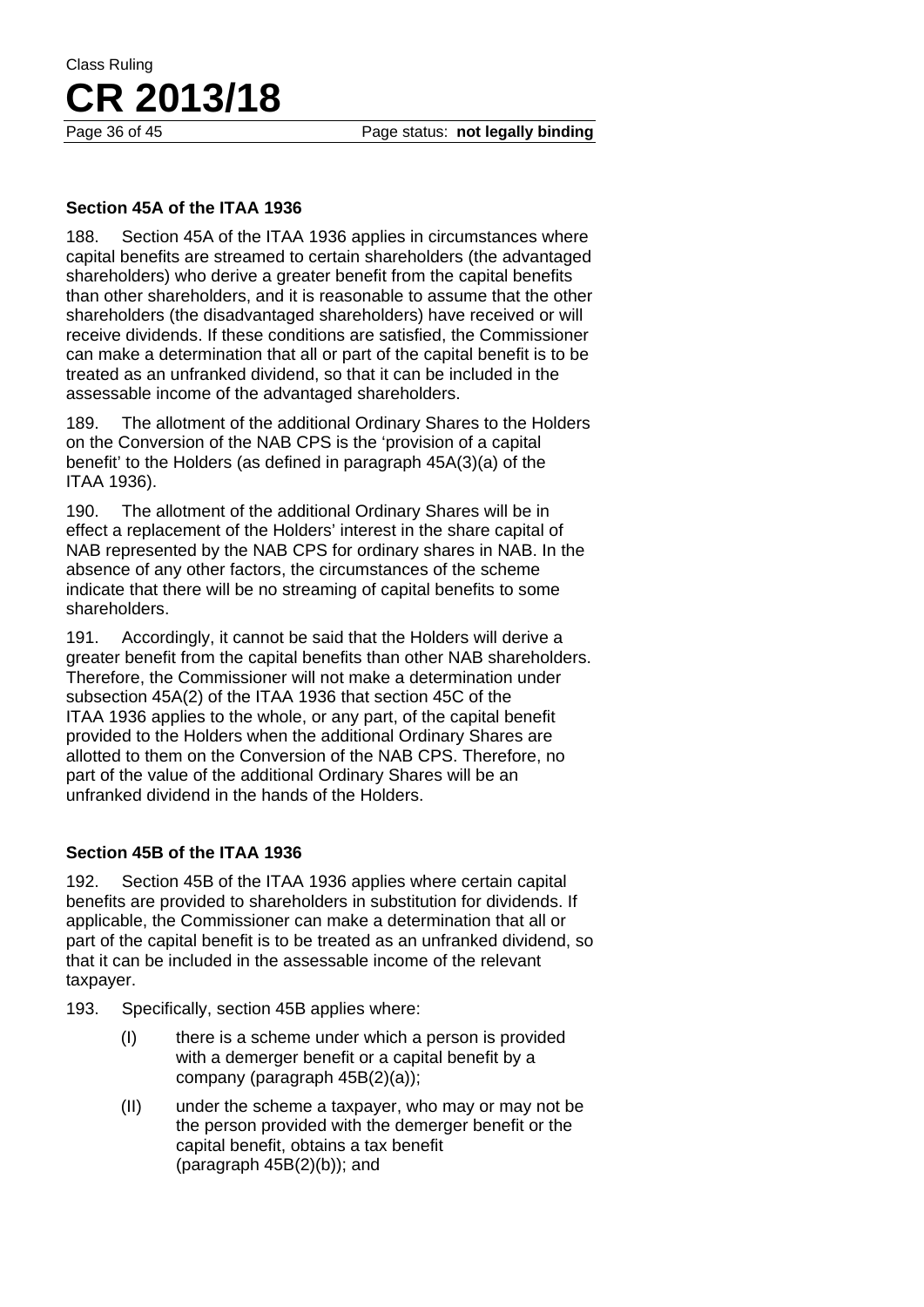### Page status: **not legally binding** Page 37 of 45

Class Ruling

(III) having regard to the relevant circumstances of the scheme, it would be concluded that the person, or one of the persons, who entered into or carried out the scheme or any part of the scheme did so for a purpose (other than an incidental purpose) of enabling a taxpayer to obtain a tax benefit (paragraph 45B(2)(c)).

194. The arrangement involving the issue of the NAB CPS, including the possible Conversion of the NAB CPS, constitutes a scheme for the purposes of section 45B of the ITAA 1936.

195. The allotment of the additional Ordinary Shares to the Holders on the Conversion of the NAB CPS means that this is a scheme under which the Holders are being provided with a capital benefit (as defined in paragraph 45B(5)(a) of the ITAA 1936) by NAB. Paragraph 45B(2)(a) is satisfied.

196. A taxpayer, who may or may not be the person provided with the capital benefit, must obtain a tax benefit under the scheme. Under subsection 45B(9) of the ITAA 1936, a relevant taxpayer obtains a tax benefit if:

- (a) an amount of tax payable; or
- (b) any other amount payable under the ITAA 1936 or the ITAA 1997,

by the relevant taxpayer would, apart from the operation of section 45B of the ITAA 1936,

- (c) be less than the amount that would have been payable; or
- (d) be payable at a later time than it would have been payable,

if the capital benefit had been an assessable dividend.

197. The relevant taxpayers are the Holders (who also happen to be the persons provided with the capital benefit). The allotment of the additional Ordinary Shares to the Holders on the Conversion of the NAB CPS will not lead to the Holders deriving assessable income or making a capital gain (see paragraphs 83-84 and 89-90). By contrast, an assessable dividend would be included in the assessable income of the Holders. Therefore, the Holders have generally obtained a tax benefit from the scheme. Paragraph 45B(2)(b) is satisfied.

198. For the purposes of paragraph 45B(2)(c) of the ITAA 1936, it must be objectively concluded, having regard to the relevant circumstances of the scheme, that one or more of the persons that entered into or carried out the scheme or any part of the scheme did so for a purpose (other than an incidental purpose) of enabling the relevant taxpayers (the Holders) to obtain a tax benefit. The relevant circumstances of the scheme are listed in subsection 45B(8) of the ITAA 1936.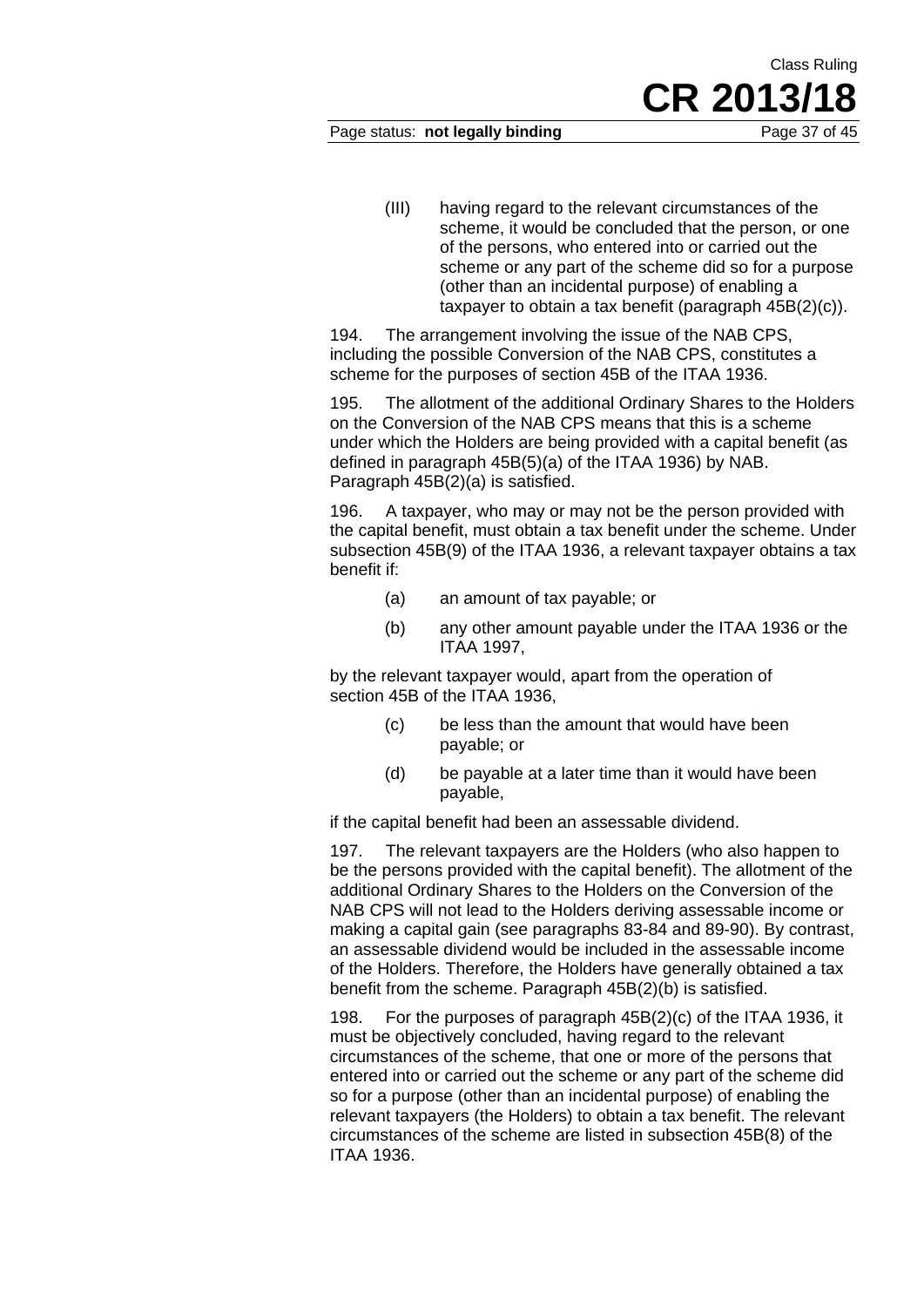Page 38 of 45 Page status: **not legally binding** 

199. The allotment of the additional Ordinary Shares to the Holders on the Conversion of the NAB CPS will not be in satisfaction of, or an alternative to, the payment of Dividends. Rather, it is a product of the Conversion of the NAB CPS according to the CPS Terms. The quantum of each Holder's interest in the share capital of NAB will not change when a Holder is provided with the capital benefit in the form of the additional Ordinary Shares. Furthermore, NAB has paid fully franked dividends on all of the interests in NAB that are capable of giving rise to frankable distributions for several years, and expects to pay fully franked dividends in the foreseeable future to all the holders of interests in NAB that are capable of giving rise to frankable distributions, including the Holders, to the extent of the franking credits in its franking account.

200. Having regard to the relevant circumstances of the scheme in subsection 45B(8) of the ITAA 1936, and on the basis of the information surrounding the scheme, the Commissioner has concluded that none of the persons who entered into or carried out any part of the scheme did so for a more than incidental purpose of enabling the Holders to obtain a tax benefit.

201. Accordingly, the Commissioner will not make a determination under paragraph 45B(3)(b) of the ITAA 1936 that section 45C of the ITAA 1936 applies to the whole, or any part, of the capital benefit provided to the Holders when the additional Ordinary Shares are allotted to them on the Conversion of the NAB CPS. Therefore, no part of the value of the additional Ordinary Shares will be an unfranked dividend in the hands of the Holders.

### **Amendment of the CPS Terms to substitute an Approved NOHC**

202. The CPS Terms provide for the possibility of an Approved NOHC becoming the ultimate holding company of NAB. If this occurs, NAB may give a notice to the Holders specifying the amendments that will be made to the CPS Terms so as to ensure that, upon the Conversion of the NAB CPS, ordinary shares in the Approved NOHC will be issued to the Holders instead of NAB Ordinary Shares.

203. Under section 104-155, CGT event H2 happens if an act, transaction or event occurs in relation to a CGT asset that an entity owns, and the act, transaction or event does not result in an adjustment being made to the asset's cost base or reduced cost base.

204. The amendment of the CPS Terms to effect the substitution of an Approved NOHC as the issuer of ordinary shares to the Holders on the Conversion of the NAB CPS would be an act, transaction or event that occurs in relation to the NAB CPS. As the amendment of the CPS Terms would not result in an adjustment to the cost base or reduced cost base of the NAB CPS, CGT event H2 will happen when the CPS Terms are amended.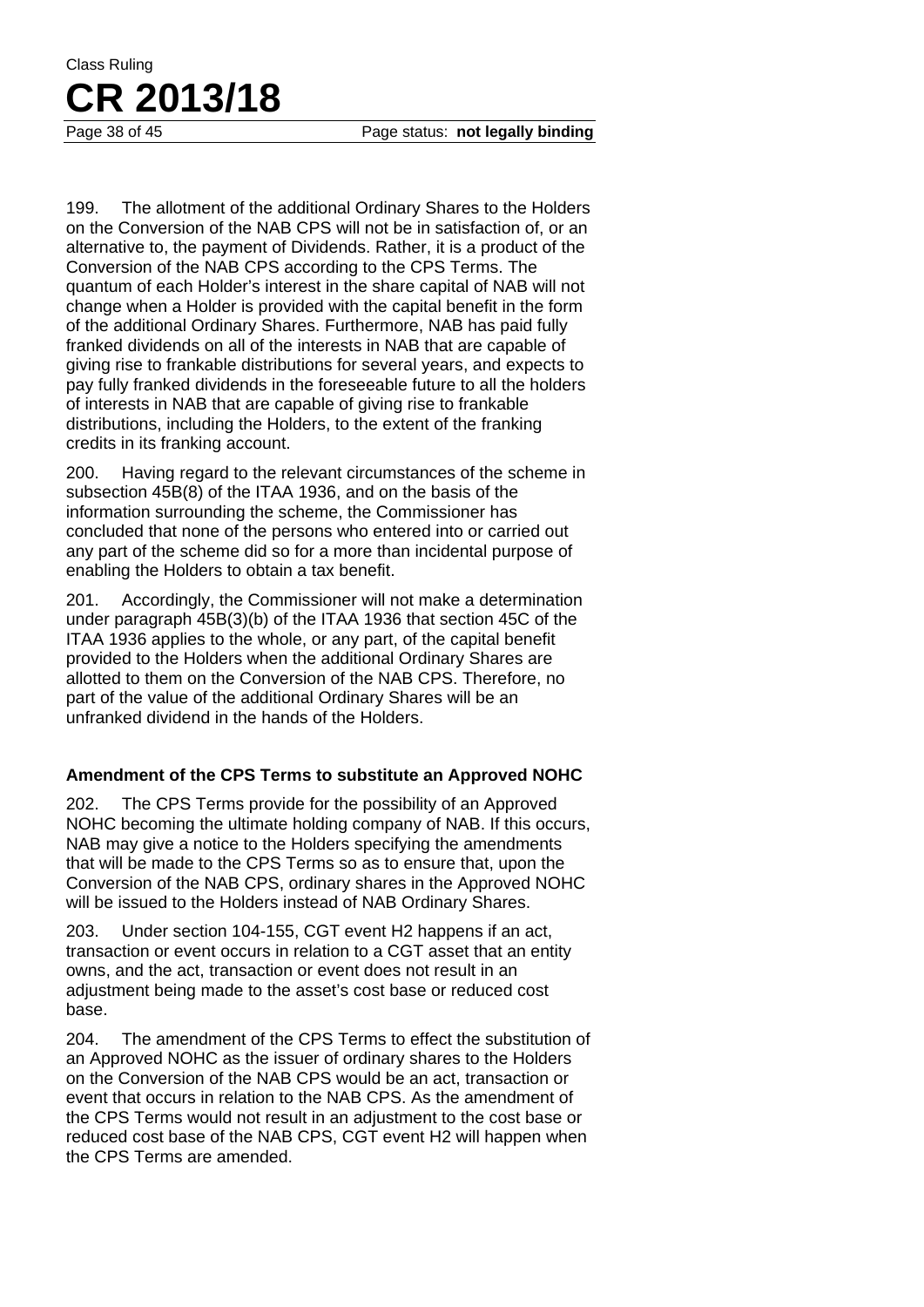Page status: **not legally binding** Page 39 of 45

205. A capital gain is made from CGT event H2 if the capital proceeds because of the CGT event are more than the incidental costs incurred that relate to the event. A capital loss is made if the capital proceeds are less than the incidental costs (subsection 104-155(3)).

206. Subsection 116-20(2) provides that the capital proceeds from CGT event H2 are the money or other consideration an entity received, or is entitled to receive, because of the act, transaction or event that is the subject of CGT event H2.

207. There will be no capital proceeds because of CGT event H2 happening as a result of the amendment of the CPS Terms. There will be no incidental costs incurred that relate to the amendment of the CPS Terms. Accordingly, a Holder will not make a capital gain or a capital loss from CGT event H2 happening on the amendment of the CPS Terms.

208. No other CGT event will happen because of the amendment of the CPS Terms.

### **Conversion of each NAB CPS and the issue of ordinary shares in an Approved NOHC – CGT implications**

209. Under section 104-25, CGT event C2 happens if an entity's ownership of an intangible CGT asset (such as a share) that is a convertible interest ends by the asset being converted (paragraph 104-25(1)(f)). Each NAB CPS is a convertible interest (see below). If an Approved NOHC becomes the ultimate holding company of NAB, the Conversion of each NAB CPS and the issue of Approved NOHC ordinary shares to the Holders will result in the conversion of a convertible interest, causing CGT event C2 to happen. This is because, on the Conversion Date, the NAB CPS will be transferred by the Holders to the Approved NOHC, and ordinary shares in the Approved NOHC will be issued to the Holders.

210. Subdivision 130-C applies to the acquisition of shares by converting a convertible interest.

211. A 'convertible interest' in a company is defined in subsection 995-1(1) as an interest of the kind referred to in item 4 of the table in subsection 974-75(1). Paragraph (b) of item 4 refers to an interest issued by the company that will, or may, convert into an equity interest in the company or a connected entity of the company.

212. The term 'an interest that will or may convert into another interest' is defined in section 974-165. It includes the scenario where the first interest must be or may be satisfied by the issue of the second interest (subparagraph 974-165(b)(i)).

213. The 'connected entity' of an entity is defined in subsection 995-1(1) of the ITAA 1997 and includes an 'associate' of the entity being examined. 'Associate' is defined in subsection 995-1(1) of the ITAA 1997 to have the meaning given by section 318 of the ITAA 1936.

**CR 2013/18** 

Class Ruling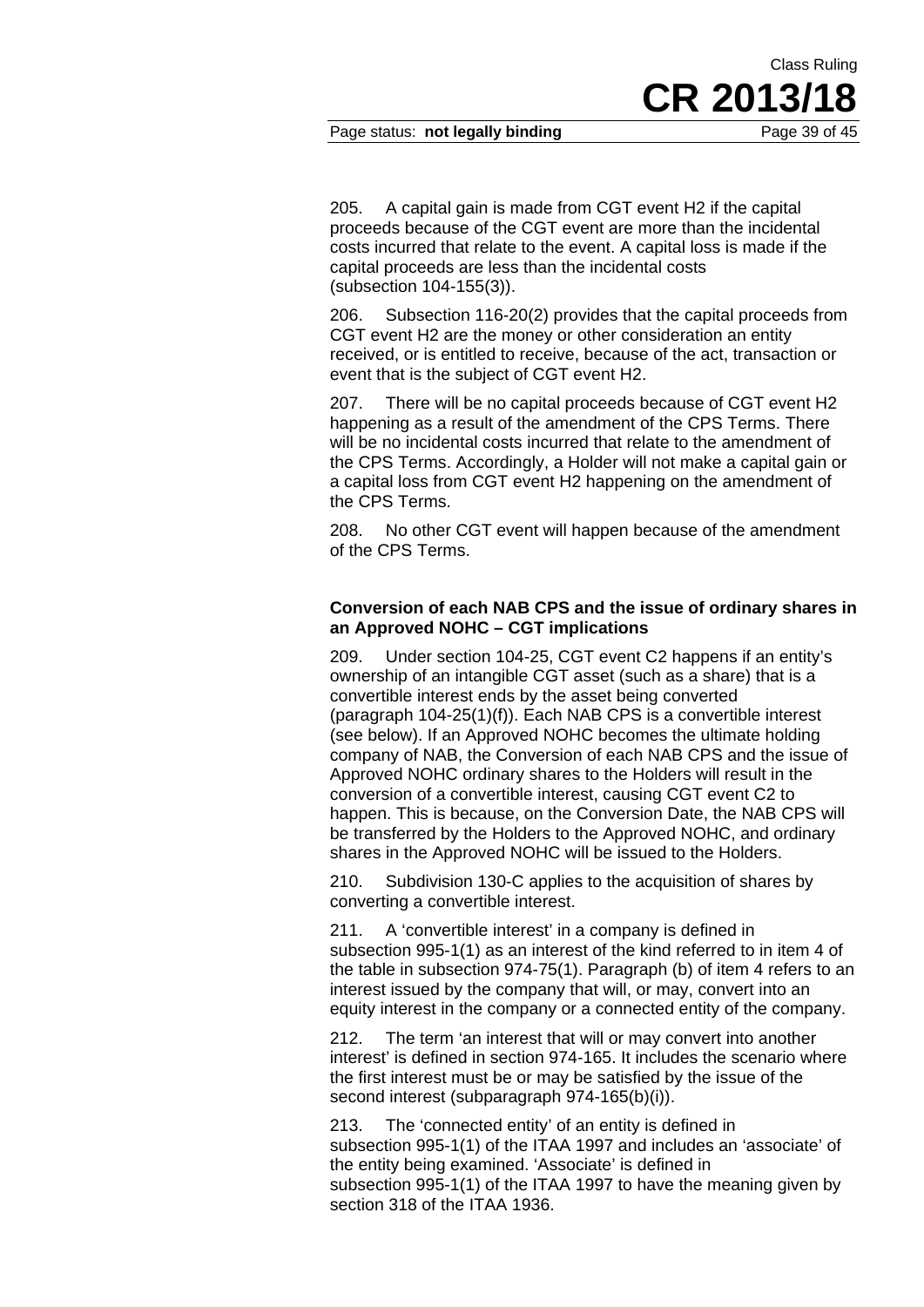214. The NAB CPS is an interest that may convert into ordinary shares in the Approved NOHC by the NAB CPS being satisfied by the issue of the Approved NOHC ordinary shares. This Ruling is made on the basis that the Approved NOHC ordinary shares will be equity interests in the Approved NOHC pursuant to Division 974.

215. If an Approved NOHC is the ultimate holding company of NAB at the time of the Conversion of the NAB CPS, the Approved NOHC will be an 'associate' of NAB under section 318 of the ITAA 1936, and thus a connected entity of NAB.

216. Therefore, each NAB CPS is a convertible interest in NAB under paragraph (b) of item 4 of the table in subsection 974-75(1).

217. Accordingly, a capital gain or capital loss that a Holder makes from CGT event C2 happening from converting the convertible interest, where the Conversion of the NAB CPS involves the issue of Approved NOHC ordinary shares to the Holders, is disregarded under subsection 130-60(3).

218. If it transpires that the Approved NOHC ordinary shares are not equity interests in the Approved NOHC pursuant to Division 974, each NAB CPS will not be a convertible interest in NAB. As a result, subsection 130-60(3) would not apply to disregard the capital gain or capital loss that a Holder makes from CGT event C2 happening.

### **Cost base of the Approved NOHC ordinary shares**

219. Under item 2 of the table in subsection 130-60(1), the first element of the cost base and the reduced cost base of each Approved NOHC ordinary share issued to the Holders will be calculated as the cost base of their NAB CPS at the time of the Conversion divided by the number of Approved NOHC ordinary shares they receive for each NAB CPS.

### **Acquisition time of the Approved NOHC ordinary shares**

220. Under subsection 130-60(2), the Holders will be taken to have acquired the Approved NOHC ordinary shares at the time of the Conversion of the NAB CPS. This means that when determining a Holder's eligibility to make a discount capital gain from a CGT event happening to the Approved NOHC ordinary shares, the 12 month period will start from the day after the acquisition date of the Approved NOHC ordinary shares (Taxation Determination TD 2002/10) and not from the acquisition date of the NAB CPS.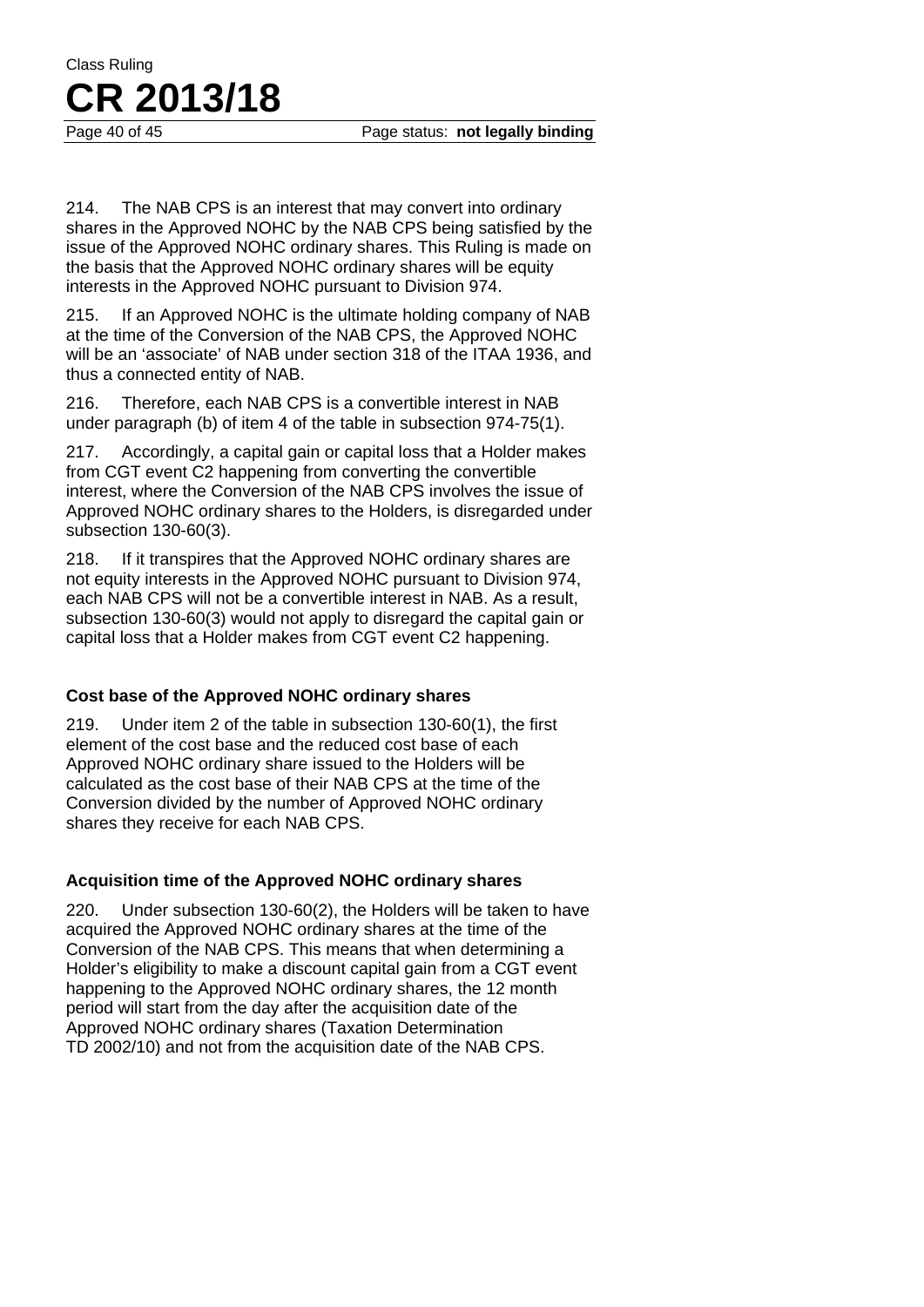Page status: not legally binding

CR 2013/18

Class Ruling

# **Appendix 2 – Detailed contents list**

| The following is a detailed contents list for this Ruling:<br>221. |           |
|--------------------------------------------------------------------|-----------|
|                                                                    | Paragraph |
| What this Ruling is about                                          | 1         |
| <b>Relevant provisions</b>                                         | 2         |
| <b>Class of entities</b>                                           | 3         |
| Qualifications                                                     | 6         |
| Date of effect                                                     | 14        |
| <b>Scheme</b>                                                      | 15        |
| The Offer of NAB CPS                                               | 18        |
| Reasons for issuing the NAB CPS                                    | 27        |
| Forecasted franking account balance                                | 29        |
| Terms of the NAB CPS                                               | 30        |
| <b>Dividend Payment Dates</b>                                      | 31        |
| Calculation of Dividends on NAB CPS                                | 33        |
| <b>Franking adjustments</b>                                        | 34        |
| Conditions to payment of Dividends                                 | 35        |
| Dividends are non-cumulative                                       | 36        |
| Restrictions in the case of non-payment of Dividends               | 37        |
| <b>Mandatory Conversion</b>                                        | 38        |
| <b>Mandatory Conversion Conditions</b>                             | 40        |
| <b>Mandatory Conversion on Loss Absorption Event</b>               | 41        |
| <b>Mandatory Conversion on Acquisition Event</b>                   | 49        |
| <b>Optional Conversion by NAB</b>                                  | 51        |
| <b>Conversion mechanics</b>                                        | 52        |
| <b>Optional Redemption by NAB</b>                                  | 57        |
| <b>Redemption mechanics</b>                                        | 59        |
| <b>Optional Resale</b>                                             | 60        |
| Resale mechanics                                                   | 61        |
| Ranking and subordination                                          | 64        |
| Voting rights                                                      | 67        |
| Substitution of Approved NOHC as issuer of ordinary shares         | 68        |
| Other matters                                                      | 71        |
| <b>Ruling</b>                                                      | 72        |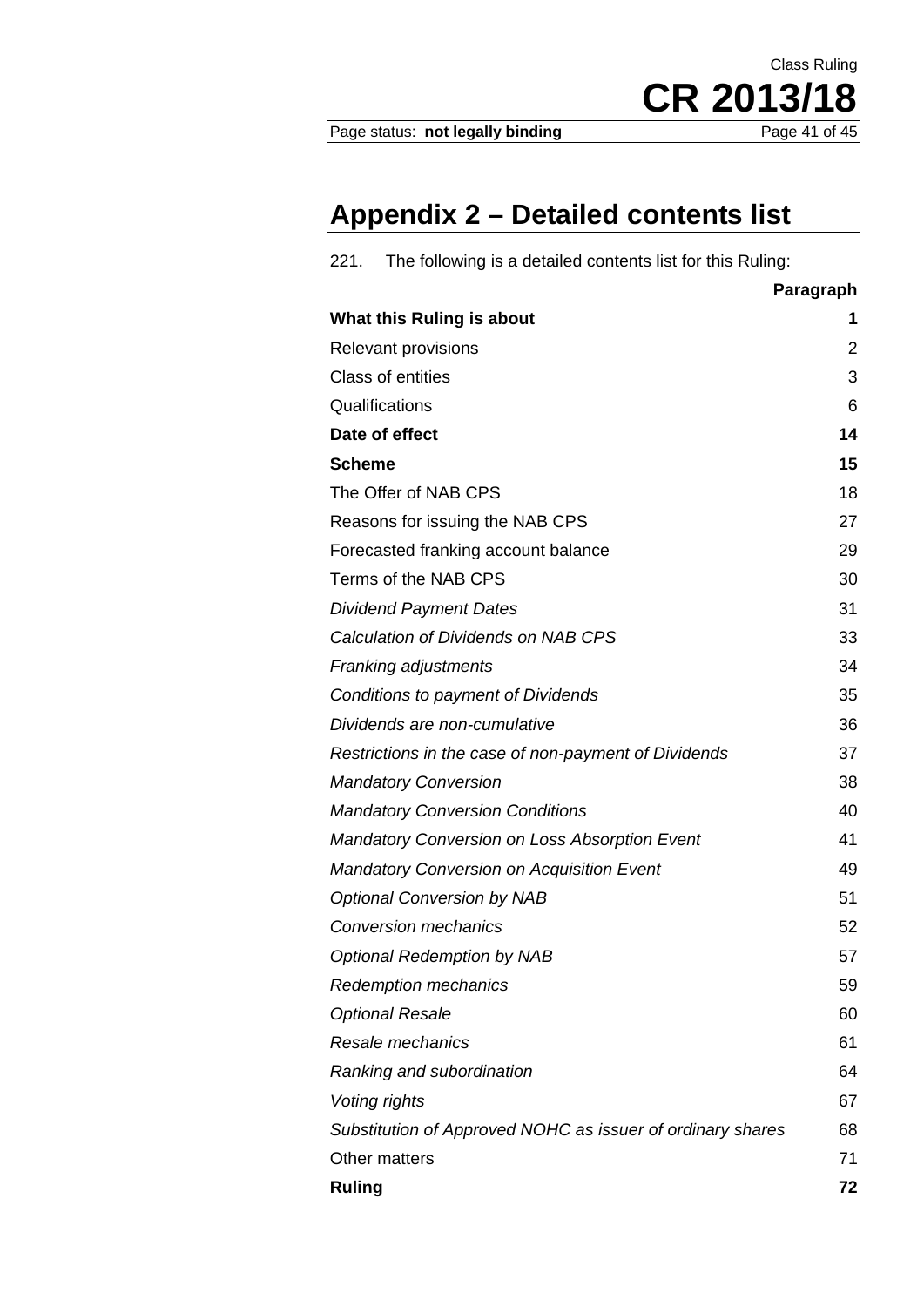| Acquisition time of the NAB CPS                                                                       | 72  |
|-------------------------------------------------------------------------------------------------------|-----|
| Cost base and reduced cost base of the NAB CPS                                                        | 73  |
| Inclusion of Dividends and franking credits in assessable income                                      | 74  |
| Entitlement to a tax offset                                                                           | 75  |
| Imputation benefits - streaming                                                                       | 77  |
| Section 177EA of the ITAA 1936                                                                        | 78  |
| Gross-up and tax offset                                                                               | 79  |
| Qualified person and the Resale facility                                                              | 80  |
| Conversion of each NAB CPS - CGT implications                                                         | 81  |
| NAB CPS that are Written Off – CGT implications                                                       | 83  |
| Cost base of the additional Ordinary Shares                                                           | 85  |
| Acquisition time of the additional Ordinary Shares                                                    | 86  |
| Allotment of the additional Ordinary Shares – dividends                                               | 87  |
| The value of the additional Ordinary Shares – ordinary income                                         | 88  |
| Section 45 of the ITAA 1936                                                                           | 89  |
| Section 45A of the ITAA 1936                                                                          | 90  |
| Section 45B of the ITAA 1936                                                                          | 91  |
| Amendment of the CPS Terms to substitute an Approved NOHC                                             | 92  |
| Conversion of each NAB CPS and the issue of ordinary shares<br>in an Approved NOHC - CGT implications | 94  |
| Cost base of the Approved NOHC ordinary shares                                                        | 96  |
| Acquisition time of the Approved NOHC ordinary shares                                                 | 97  |
| Appendix 1 - Explanation                                                                              | 98  |
| Acquisition time of the NAB CPS                                                                       | 98  |
| Cost base and reduced cost base of the NAB CPS                                                        | 100 |
| Inclusion of Dividends and franking credits in assessable<br>income                                   | 102 |
| Entitlement to a tax offset                                                                           | 108 |
| Imputation benefits - streaming                                                                       | 112 |
| Section 177EA of the ITAA 1936                                                                        | 120 |
| Gross-up and tax offset                                                                               | 130 |
| Qualified person and the Resale facility                                                              | 149 |
| Conversion of each NAB CPS - CGT implications                                                         | 154 |
| NAB CPS that are Written Off – CGT implications                                                       | 164 |
| Cost base of the additional Ordinary Shares                                                           | 172 |
| Acquisition time of the additional Ordinary Shares                                                    | 178 |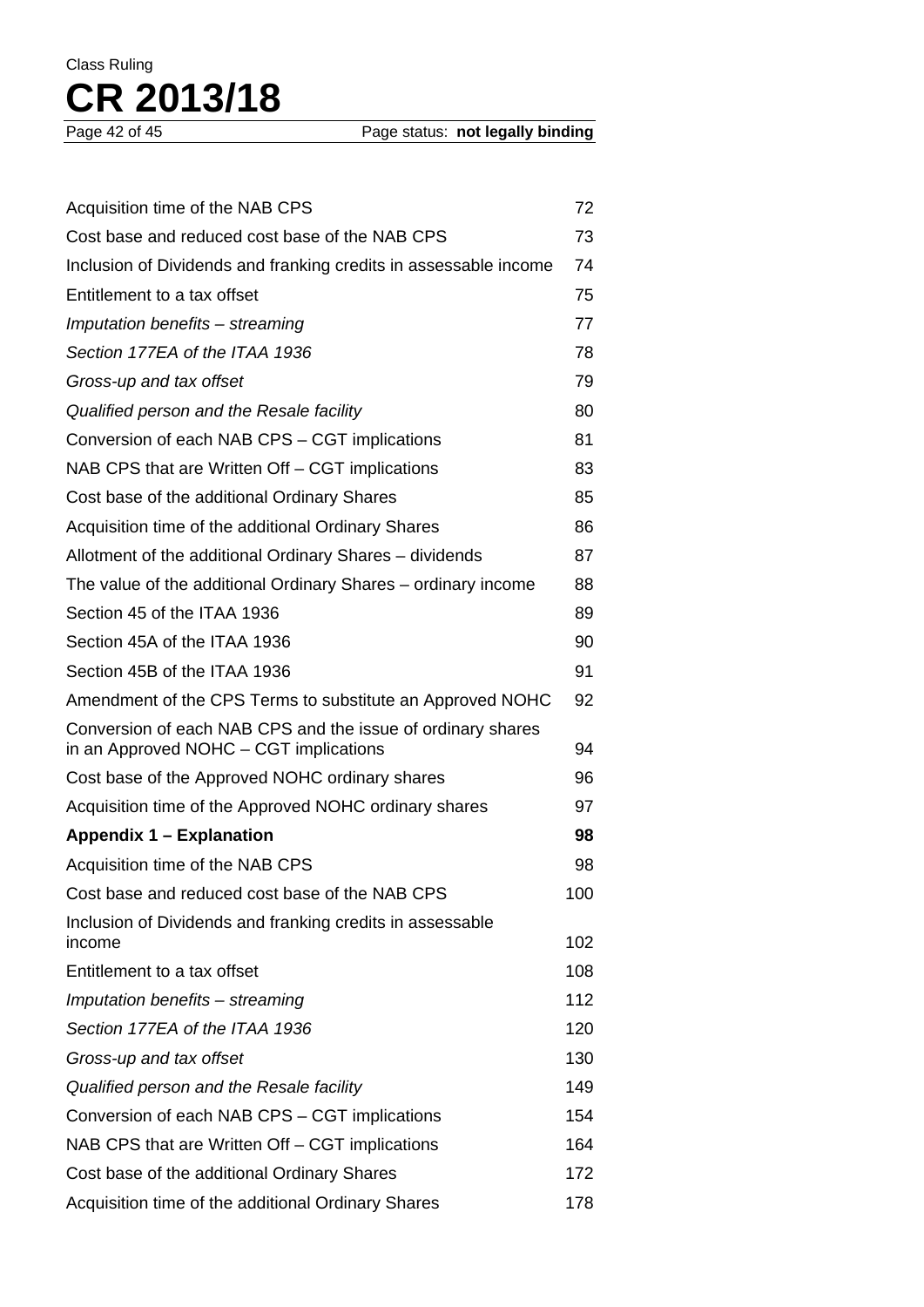### Page status: not legally binding

| Allotment of the additional Ordinary Shares - dividend                                                | 179 |
|-------------------------------------------------------------------------------------------------------|-----|
| The value of the additional Ordinary Shares – ordinary income                                         | 183 |
| Section 45 of the ITAA 1936                                                                           | 184 |
| Section 45A of the ITAA 1936                                                                          | 188 |
| Section 45B of the ITAA 1936                                                                          | 192 |
| Amendment of the CPS Terms to substitute an Approved NOHC                                             | 202 |
| Conversion of each NAB CPS and the issue of ordinary shares<br>in an Approved NOHC - CGT implications | 209 |
| Cost base of the Approved NOHC ordinary shares                                                        | 219 |
| Acquisition time of the Approved NOHC ordinary shares                                                 | 220 |
| Appendix 2 – Detailed contents list                                                                   | 221 |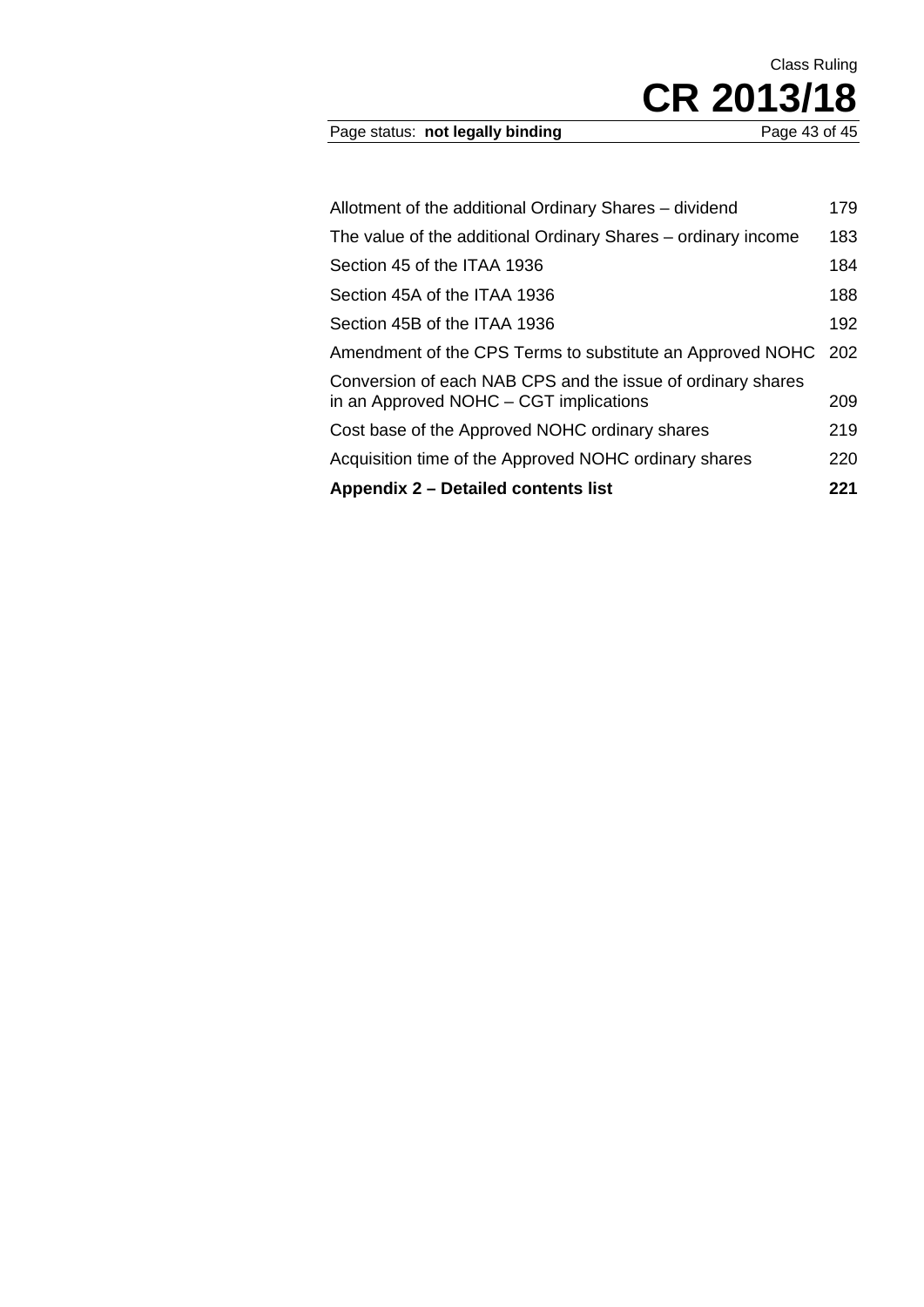Page status: **not legally binding** 

# **References**

| Previous draft:                                  |            | ITAA 1936 177EA(3)       |
|--------------------------------------------------|------------|--------------------------|
| Not previously issued as a draft                 | $\sim$     | ITAA 1936 177EA(3)(a)    |
|                                                  | $\sim$     | ITAA 1936 177EA(3)(b)    |
| Related Rulings/Determinations:                  | $\sim$     | ITAA 1936 177EA(3)(c)    |
|                                                  | $\sim$     | ITAA 1936 177EA(3)(d)    |
| TR 94/30; TD 2002/10;                            |            | - ITAA 1936 177EA(3)(e)  |
| TR 2006/10; TD 2007/29                           | $\sim 100$ | ITAA 1936 177EA(5)       |
|                                                  |            | - ITAA 1936 177EA(5)(a)  |
| Subject references:                              |            | - ITAA 1936 177EA(5)(b)  |
| acquisition dates                                |            | - ITAA 1936 177EA(17)    |
| capital gains tax<br>۰                           |            | - ITAA 1936 177EA(17)(f) |
| CGT cost base<br>٠                               |            | - ITAA 1936 318          |
| conversion of securities<br>۰                    |            | - ITAA 1997 6-5(1)       |
| dividend imputation<br>۰                         | $\sim$     | ITAA 1997 Div 67         |
| dividend income<br>-                             | $\sim$     |                          |
| dividend streaming<br>۰                          |            | ITAA 1997 67-25          |
| arrangements                                     |            | - ITAA 1997 67-25(1C)    |
| franking tax offset                              | $\sim$     | ITAA 1997 67-25(1D)      |
| ۳                                                | $\sim$     | ITAA 1997 Div 104        |
| preference shares<br>۰                           |            | ITAA 1997 104-25         |
|                                                  | $\sim 100$ | ITAA 1997 104-25(1)(a)   |
| Legislative references:                          |            | - ITAA 1997 104-25(1)(f) |
| ITAA 1936 6(1)                                   |            | - ITAA 1997 104-155      |
| ITAA 1936 6BA                                    |            | - ITAA 1997 104-155(1)   |
| ITAA 1936 6BA(3)<br>۰                            |            | - ITAA 1997 104-155(3)   |
| ITAA 1936 6BA(5)<br>۰                            |            | ITAA 1997 108-5(2)(a)    |
| ITAA 1936 44                                     | $\sim$     | ITAA 1997 109-10         |
| ITAA 1936 $44(1)(a)$<br>۰                        | $\sim$     | ITAA 1997 110-25(2)      |
| ITAA 1936 45<br>۰                                | $\sim$     | ITAA 1997 110-25(2)(a)   |
| <b>ITAA 1936 45A</b><br>۰                        | $\sim$     | ITAA 1997 110-55(2)      |
| ITAA 1936 45A(2)<br>۰                            |            | - ITAA 1997 116-20(2)    |
| ITAA 1936 45A(3)(a)<br>۰.                        | $\sim$     | ITAA 1997 Subdiv 130-A   |
| <b>ITAA 1936 45B</b>                             | $\sim 100$ | ITAA 1997 130-20         |
|                                                  |            | - ITAA 1997 130-20(3)    |
| ITAA 1936 45B(2)(a)<br>۰                         |            |                          |
| ITAA 1936 45B(2)(b)<br>۰                         |            | - ITAA 1997 Subdiv 130-C |
| ITAA 1936 45B(2)(c)<br>-                         |            | - ITAA 1997 130-60(1)    |
| ITAA 1936 45B(3)(b)<br>۰                         |            | - ITAA 1997 130-60(2)    |
| ITAA 1936 45B(5)(a)<br>۰                         |            | - ITAA 1997 130-60(3)    |
| ITAA 1936 45B(8)                                 | $\sim 100$ | ITAA 1997 Subdiv 204-D   |
| ITAA 1936 45B(9)<br>$\overline{\phantom{0}}$     | $\sim$     | ITAA 1997 204-30         |
| ITAA 1936 45C                                    |            | ITAA 1997 204-30(1)(a)   |
| ITAA 1936 Div IA of former                       | н.         | ITAA 1997 204-30(1)(b)   |
| Part IIIAA                                       | $\sim$     | ITAA 1997 204-30(1)(c)   |
| ITAA 1936 160APHD<br>۰                           | ÷.         | ITAA 1997 204-30(3)      |
| ITAA 1936 160APHE(1)<br>۰                        | - 1        | ITAA 1997 204-30(3)(a)   |
| ITAA 1936 160APHO(1)<br>-                        | $\sim$     | ITAA 1997 204-30(3)(c)   |
| ITAA 1936 160APHO(1)(a)                          | ÷.         | ITAA 1997 204-30(6)(a)   |
| ITAA 1936 160APHO(2)<br>-                        | e i        | ITAA 1997 204-30(6)(e)   |
| ITAA 1936 160APHJ<br>-                           | $\sim 100$ | ITAA 1997 204-30(8)      |
| ITAA 1936 160APHJ(2)<br>$\overline{\phantom{0}}$ | $\sim$     | ITAA 1997 Div 207        |
| ITAA 1936 160APHJ(5)                             | $\sim$     | ITAA 1997 207-20         |
| ITAA 1936 160APHM<br>-                           | $\sim$     | ITAA 1997 207-20(1)      |
|                                                  | $\sim$     | ITAA 1997 207-20(2)      |
| ITAA 1936 160APHM(2)<br>۰                        |            |                          |
| ITAA 1936 160APHN<br>$\overline{\phantom{0}}$    | $\sim$     | ITAA 1997 Subdiv 207-F   |
| <b>ITAA 1936 177EA</b><br>۰                      | ÷.         | ITAA 1997 207-145        |